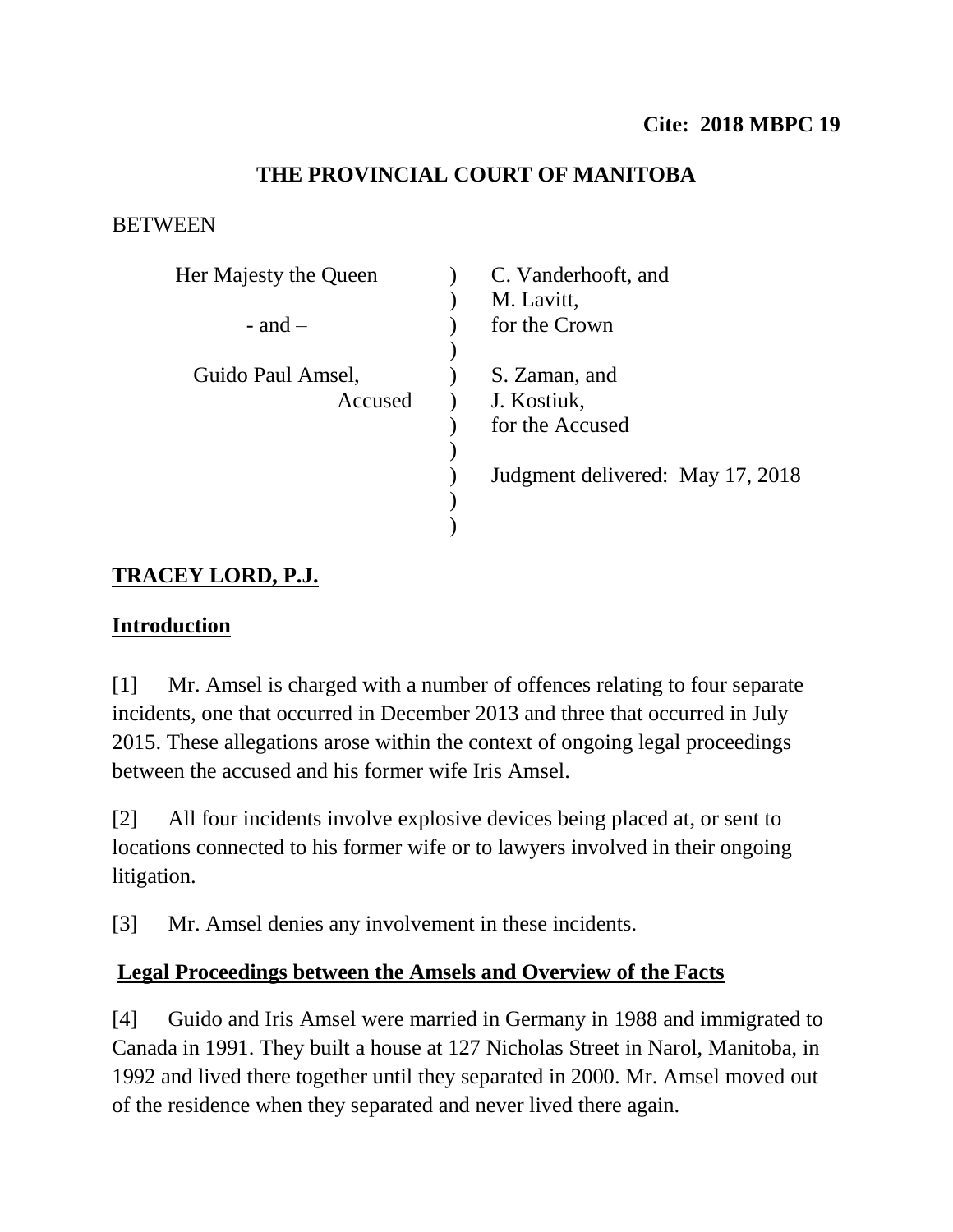[5] Their divorce proceedings became final in 2004 and Mr. Amsel remarried in 2005. As part of the settlement reached regarding shared property, Mr. Amsel was to pay Ms. Amsel \$40,000 along with half of the value of equipment from their shared business, Eurotech Autobody.

[6] In October of 2010 the property settlement reached in 2004 remained outstanding. As a result, Ms. Amsel retained lawyer Maria Mitousis to act for her with respect to a civil claim to enforce the settlement.

[7] Mr. Amsel responded by filing a counterclaim alleging that Iris Amsel had stolen millions of dollars from Eurotech Autobody when she was responsible for doing the accounting.

[8] He also made a report regarding this alleged theft to Sgt. Bresciani of the Royal Canadian Mounted Police (RCMP) in August of 2011. After a review of the material provided by Mr. Amsel, Sgt. Bresciani concluded that there was no evidence of criminal conduct. This opinion was provided to Mr. Amsel by letter dated September 17, 2011.

[9] A complaint regarding Sgt. Bresciani's conduct in relation to that report followed shortly after. The complaint alleged neglect of duty and improper attitude, and was resolved informally by a phone call in which Sgt. Bresciani apologised for any misunderstanding that may have occurred .

[10] In 2010, Mr. Amsel refused to sign documentation to allow his son Kyle to visit family in Germany. His refusal was tied to his belief that Ms. Amsel had stolen from their business. Ms. Amsel resorted to the family court for an order allowing Kyle to travel.

[11] During the course of the civil proceedings, Mr. Amsel was at times represented by legal counsel and at times represented himself. During 2012 and 2013 Mr. Amsel represented himself and dealt directly with Maria Mitousis.

[12] In the summer of 2013 Mr. Amsel retained Sarah McEachern to represent him. Ms. McEachern was a lawyer with the law firm of Orle Bargen Davidson.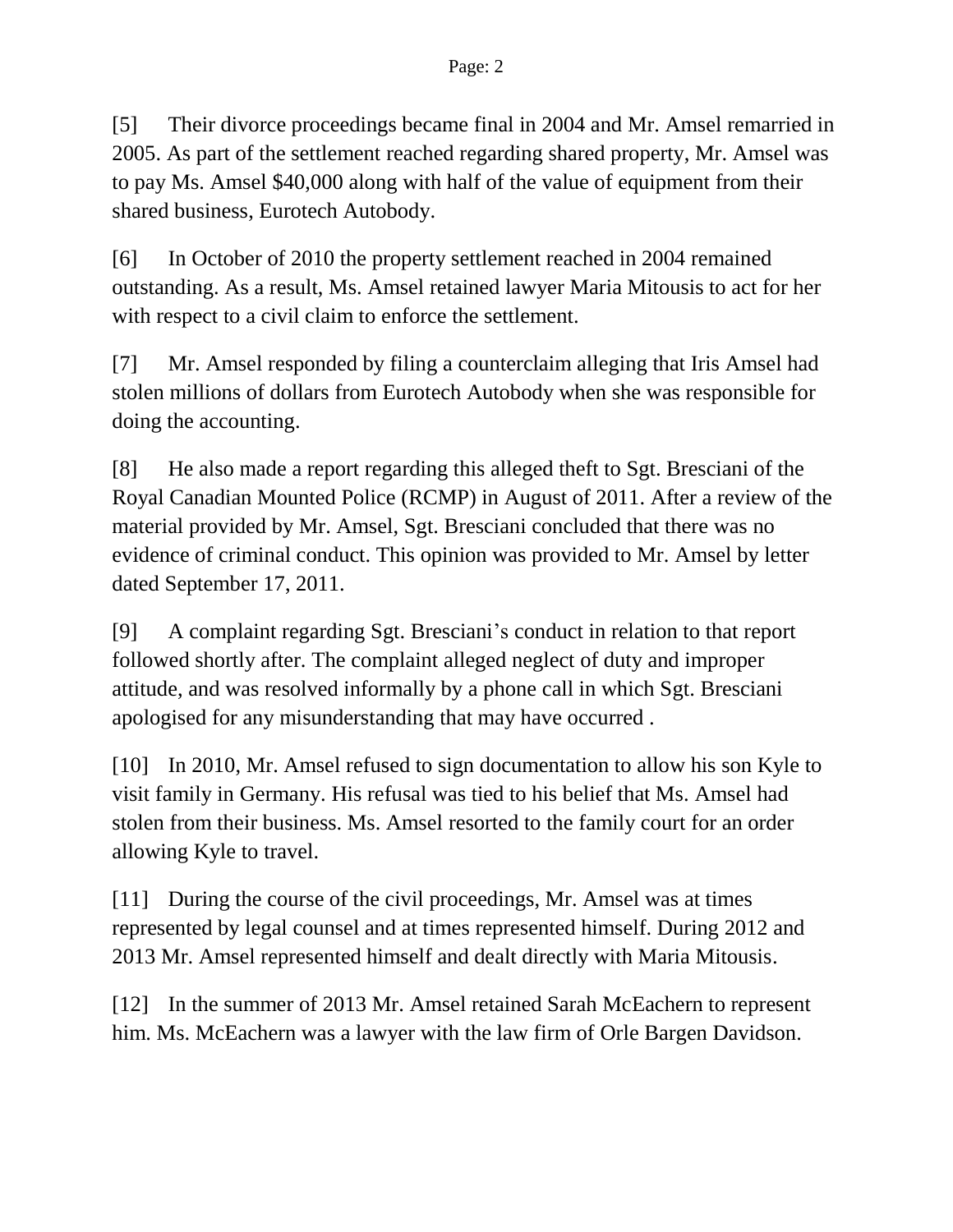[13] In September 2013 the Amsels returned to family court regarding child support. Their son Kyle had turned 18 and was still attending school. Mr. Amsel contested Ms. Amsel's request for continued child support as well as the fact that Kyle was his son.

[14] DNA testing confirmed paternity and Mr. Amsel was required to provide continued support. The case was concluded on December 11, 2013.

[15] Two days later, the first of the four explosions that are the subject of this trial occurred at 127 Nicholas Street, the residence of Iris Amsel.

# December 13, 2013 - 127 Nicholas Street, Narol Manitoba

[16] In 2013, Ms. Amsel lived at 127 Nicholas Street alone. Her boyfriend James Block occasionally stayed over night at the residence. On the morning of December 13, 2013, they awoke to find damage to the property.

[17] At approximately 7:00 a.m. Mr. Block went outside to the front of the residence to start his Jeep which was parked beside the attached garage. At the entrance to the house he noted that the front door of the residence was damaged. The frame was loosened and the door was no longer latched. The window at the side of the door was broken and there was glass on the floor.

[18] Outside the residence he noted that the blue plastic snow shovel normally kept by the door was in pieces in the driveway. The front bumper, grill and headlights of the Jeep were damaged, and it was later discovered that the windshield was cracked.

[19] He also saw a crater in the ground next to the garage. There was blackening up the side of the garage, and the garage window was shattered. The garage soffits and eaves were pushed out, hanging off and lying in pieces on the ground.

[20] Ms. Amsel and Mr. Block testified that none of this damage existed prior, and that they heard nothing to alert them to it having occurred during the night.

[21] The damage was reported to the police and to Ms. Amsel's insurance company that same morning as a mischief or vandalism incident. The police were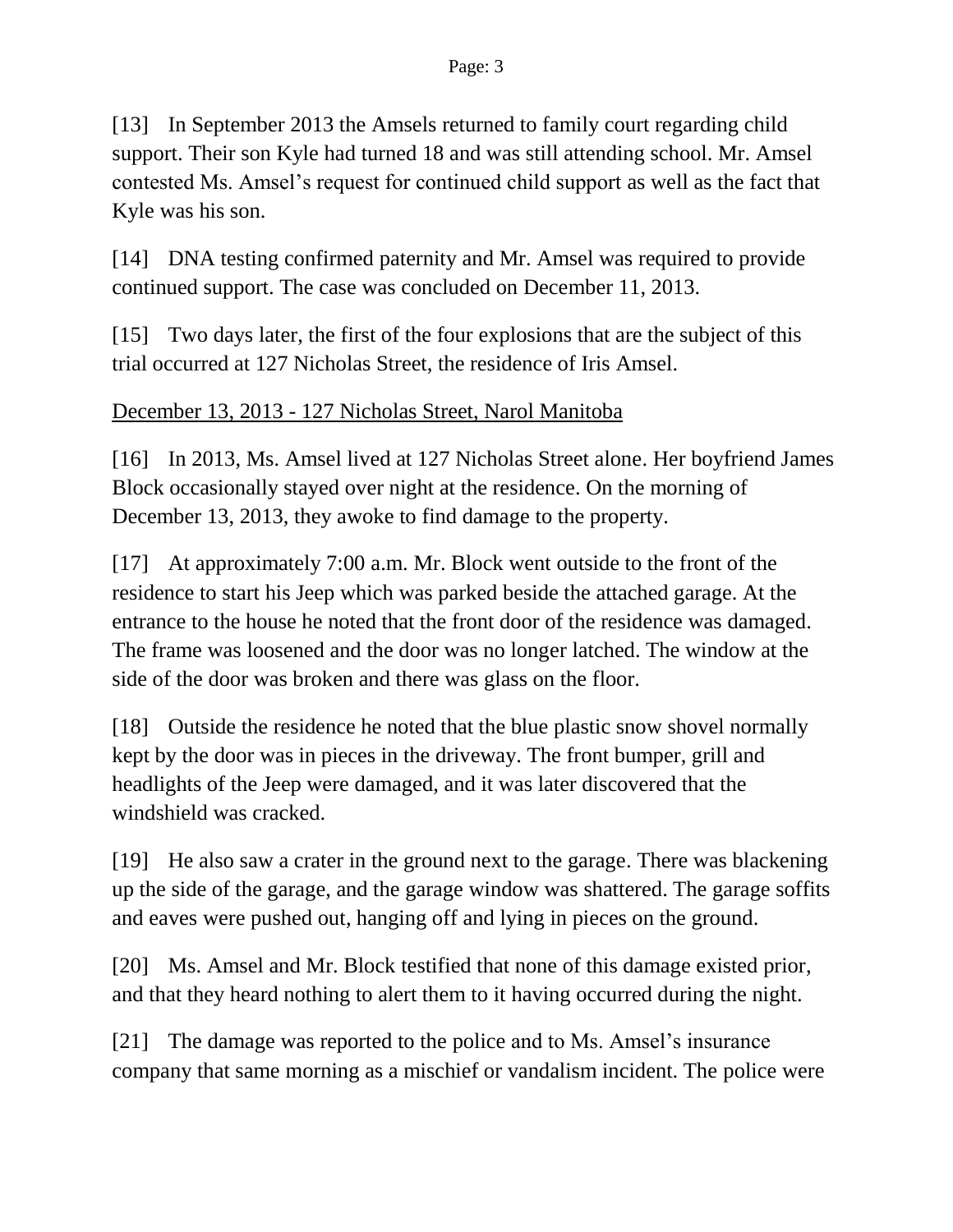contacted again later that day when it became apparent that the incident was actually an explosion.

[22] A member of the East St. Paul RCMP attended to the residence and spoke briefly with the complainants on December 13, 2013, and returned the next day with the RCMP Identification Unit and the Explosive Disposal Unit to examine the scene.

[23] In the interim, the area around the house and garage was accessed by others including Ms. Amsel's insurance representative and exposed to the winter elements. Fresh snow had fallen on the scene overnight.

[24] Ms. Amsel and Mr. Block testified that they placed a board over the broken garage window and swept up the glass, but did not touch the Jeep or the crater itself, and they did not see anyone else do so.

[25] Identification officer Sgt. Alarie took photographs of the scene, swabbed both the crater and the blackening on the garage wall for DNA, and took measurements of the crater and the debris field.

[26] The crater measured 1.6 m long, 39 cm wide and 20 cm deep. The debris field stretched a distance of 70.10 m from the seat of the explosion next to the garage.

[27] Officers gathered fragments from the snow in the debris field, which included shards of metal, pieces of blue plastic and other debris resulting from the explosion, such as gravel and rock.

[28] The content of the crater itself and the nearby surrounding area were sifted using screens. Pieces of metal shards, pieces of blue plastic, and two pieces of charred string were recovered. One of the pieces of string from within or near the crater had a metal pin attached to the end of it.

[29] A third piece of charred string was found attached to the front bumper of the Jeep.

[30] These items were seized by Cst. Lavallee, who is an explosives technician with the RCMP Explosive Disposal unit.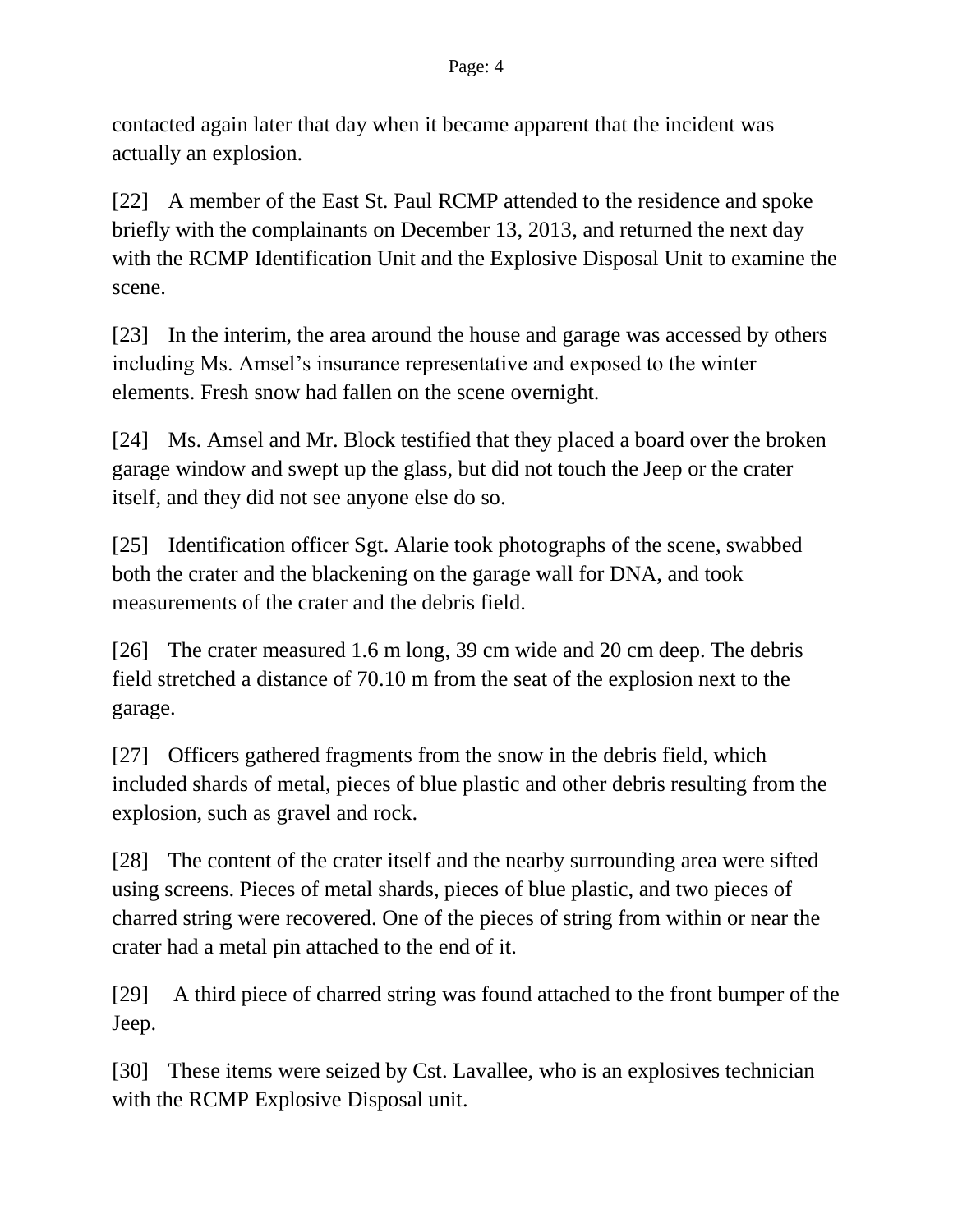[31] He said that while he could not say how the device was detonated, the explosion that resulted was a rather large one. He based this observation on his examination of the crater, the damage to the structures and vehicle, the size of the debris field and the damage and charring to the recovered fragments of metal and plastic.

[32] Ms. Amsel and Mr. Block testified that neither of them had attached the string to the front bumper of the vehicle and that it was not there before December 13, 2013. Further, Ms. Amsel testified that she did not have string like it at her residence, in the shop, or garage on the property at that time.

[33] The investigation conducted by the RCMP at the time did not result in any arrest or charges being laid.

[34] Ms. McEachern continued to act for Mr. Amsel in the civil proceedings until September 23, 2014 at which time she was granted permission to withdraw.

[35] George Orle, a senior lawyer and partner at the firm was supervising Ms. McEachern and sat in on the meeting she had with Mr. Amsel in which he was informed she would no longer represent him. This was the only time that Mr. Orle met Mr. Amsel.

[36] From this point onward, Mr. Amsel again represented himself and dealt directly with Ms. Mitousis.

[37] In March 2015 a settlement was reached with respect to Ms. Amsel's claim to enforce the outstanding money owed to her, and Mr. Amsel agreed to abandon his counterclaim alleging theft.

[38] In settlement of the claim, Mr. Amsel was to auction the equipment at issue and use the proceeds to pay Ms. Amsel the \$40,000 still owing. The auction was to take place on July 11, 2015.

[39] Between June  $30<sup>th</sup>$  and July  $3<sup>rd</sup>$ , 2015 homemade bombs were delivered to three locations in Winnipeg; one addressed to Iris Amsel at 599 Washington Avenue, a business adjacent to her place of business at 597 Washington Avenue, one addressed to Maria Mitousis at her office at 252 River Avenue and one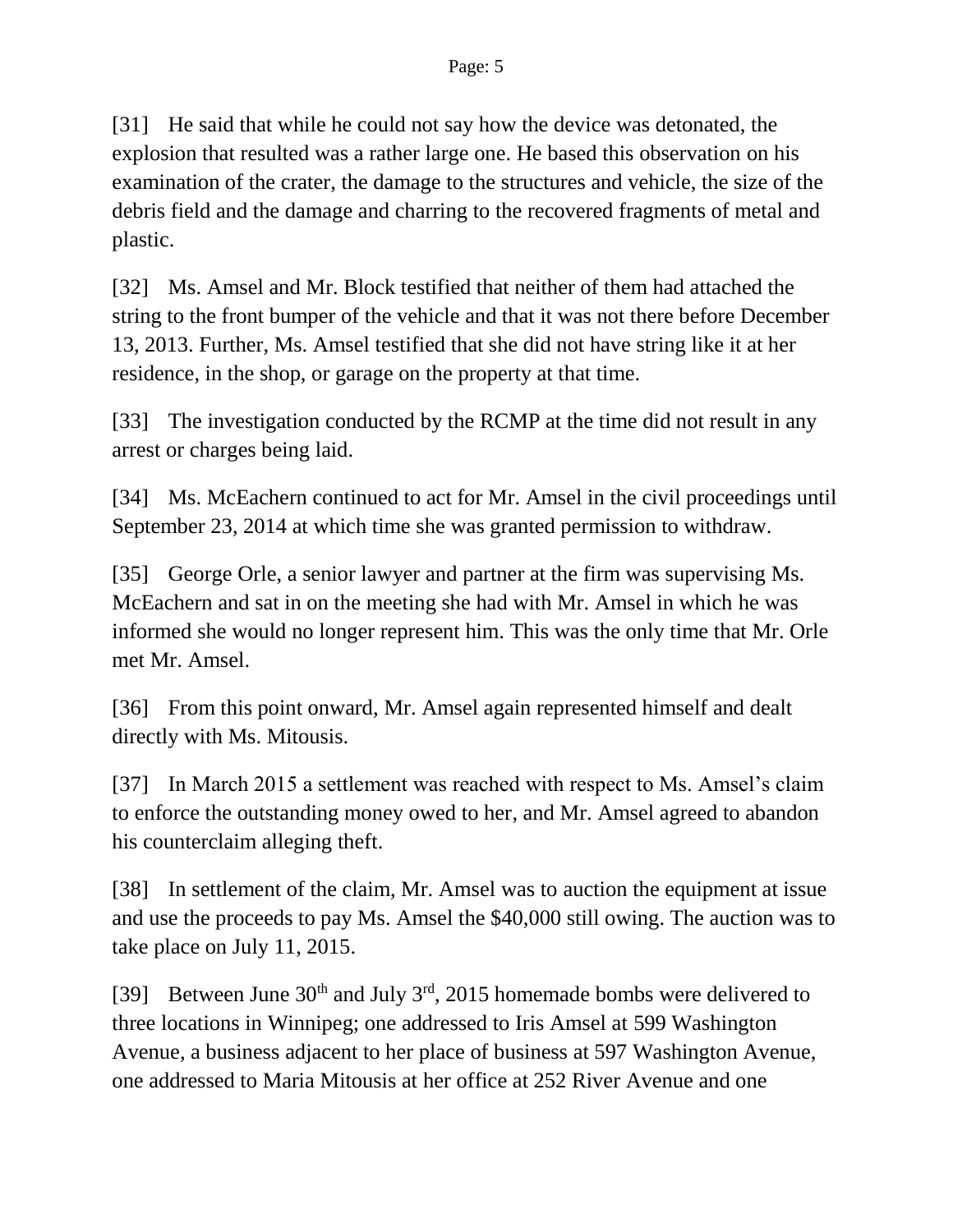addressed to George Orle at his former law firm at 280 Stradbrook Avenue. (The Winnipeg Incidents)

### July 3, 2015 - Peterson King 252 River Avenue, Winnipeg

[40] Iris Amsel's lawyer, Maria Mitousis began working at the law firm of Peterson King located at 252 River Avenue in Winnipeg in September of 2014. When first engaged by Ms. Amsel in 2010, Ms. Mistousis worked at the law firm of Monk Goodwin.

[41] On Thursday July 2, 2015 a package was delivered to Peterson King by regular post and hand delivered to the receptionist. The address was hand printed in block letters and the envelope bore numerous stamps. It was addressed to Maria Mitousis. The return address was her former law firm, Monk Goodwin. The receptionist did not open the package as she thought it may be personal in nature and instead placed it in Ms. Mitousis' office, on her desk. Ms. Mitousis was not present in the office that day.

[42] The following day, July 3, 2015, Ms. Mitousis arrived at work at approximately 10:00 a.m. and went to her office where she found the package.

[43] The package itself was a sealed white bubble pack mailing envelope. Inside was an orange and purple zippered fabric pouch and a handwritten note on yellow paper.

[44] The note said "Hi Maria, push enter to start. Listen to the conversation and phone me. Will help your defense." The phone number 956-1060, which is the main number of the firm Monk Goodwin was at the bottom of the note. Inside the fabric pouch was a hand held voice recorder.

[45] Ms. Mitousis placed the fabric pouch on her desk, closed the door to her office and while holding the recorder in her right hand, brought it closer to her face and pressed the button.

[46] The voice recorder exploded in her hand sending pieces of shrapnel into her face, neck and body, as well as throughout her office. The explosion cracked her office windows.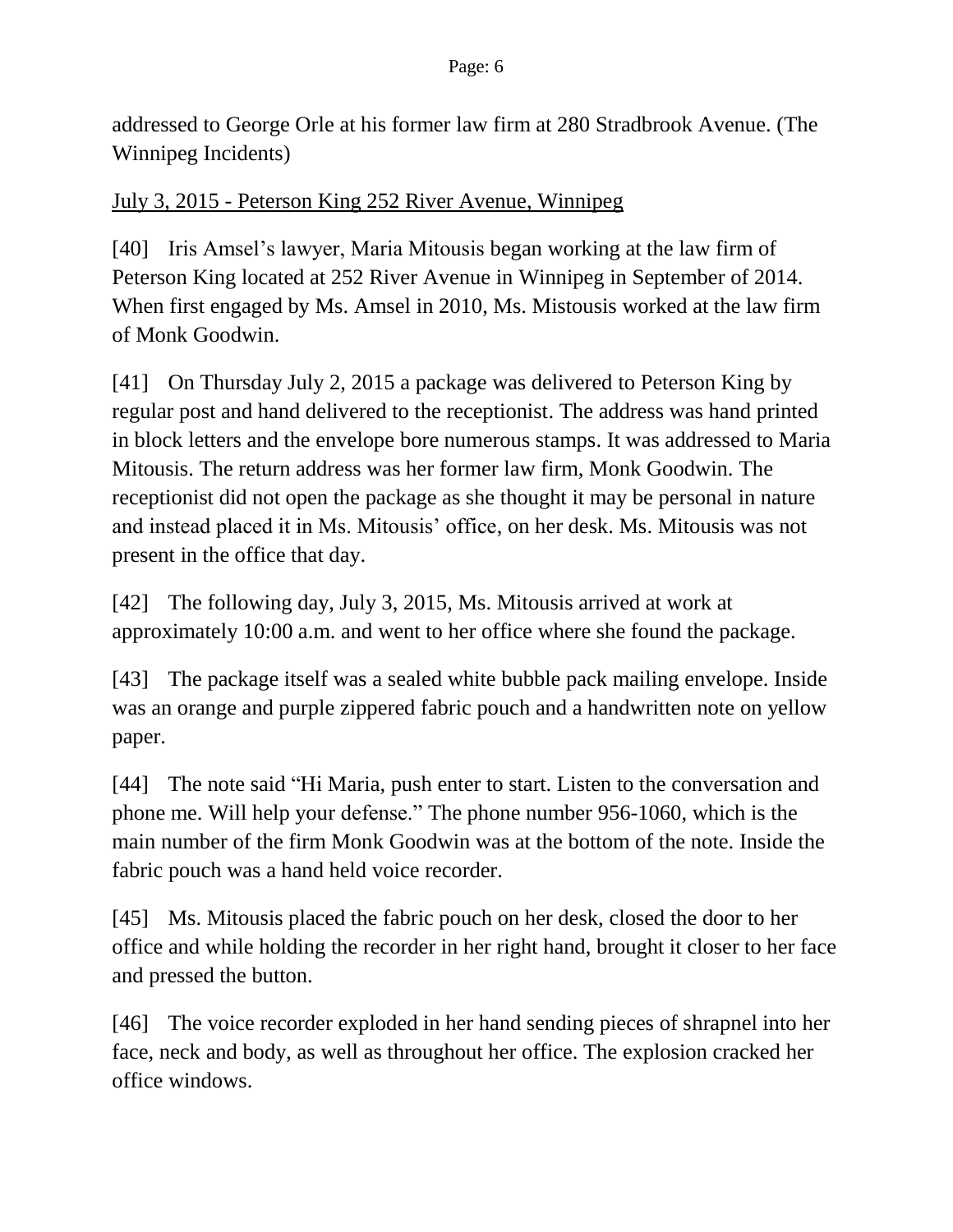[47] Upon hearing the explosion and Ms. Mitousis screaming, staff and colleagues tended to her in the hallway outside her office, until the police and ambulance arrived just after 10:18 a.m. to transport Ms. Mitousis to hospital.

[48] The Winnipeg Police Service (WPS) Bomb Unit, Major Crime Unit and Identification Unit attended to investigate that day. Photographs were taken of the damage to Ms. Mitousis' office and many exhibits were seized for examination.

[49] Scattered throughout the office were pieces of yellow notepaper, pieces of bubble wrap envelope, and pieces of plastic. Numerous pieces of metal were also located, including wires, solder, pieces of regular batteries and two intact button batteries.

[50] The pieces of regular battery were identified as ACDelco brand super alkaline with red, white and blue lettering. The button batteries were both stamped "Vinnic L1154".

[51] Items of shrapnel and debris were embedded in the ceiling tiles above where Ms. Mitousis had been standing.

[52] The orange and purple zippered pouch was tested on scene for the presence of explosives, which proved positive. The pouch was seized and later sent to the RCMP National Forensic Laboratory for examination.

[53] Ms. Mitousis suffered severe injuries. Ultimately, her right hand was amputated, and her left hand was severely damaged, requiring surgery to repair.

[54] She suffered burns to her chest, stomach and feet, and lost tissue from her face and neck. She required numerous stitches to repair many cuts from shrapnel and debris.

[55] Since the explosion Ms. Mitousis has undergone further surgeries to repair her left hand and fingers as well as to rebuild her eardrum. She has significant scarring, attends for rehabilitation, and still suffers pain on a daily basis.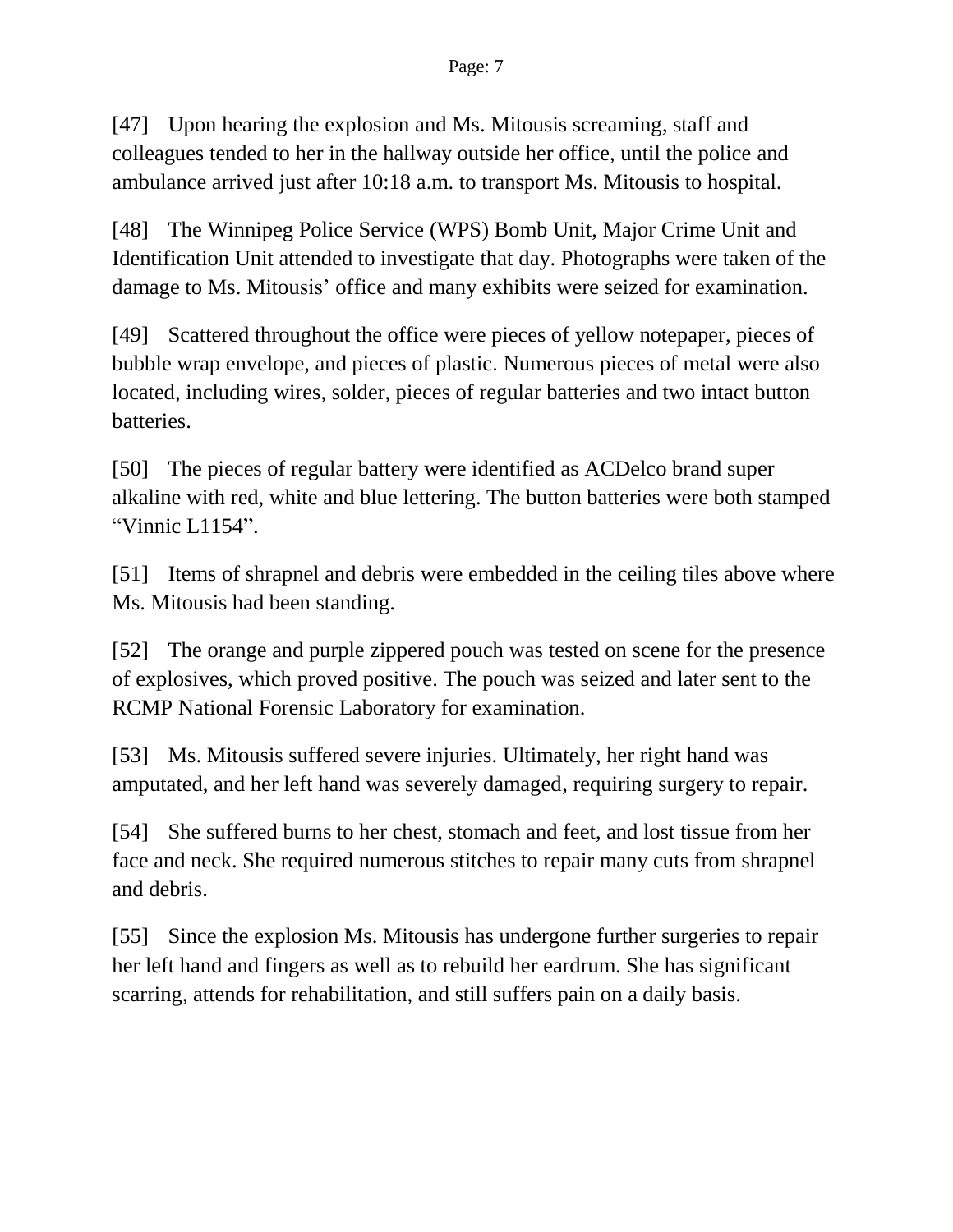## June 30, 2015 - James Automotive 597 Washington Avenue, Winnipeg

[56] James Automotive is the business of James Block, Iris Amsel's boyfriend. In 2015 Ms. Amsel worked at this business. She also from time to time worked at the neighbouring business Ollie's Auto, the business of Ollie Ehrmantraut at 599 Washington Avenue. Mr. Ehrmantraut is a former employee and long time friend of Mr. Amsel.

[57] On June 30, 2015 a package addressed to Iris Amsel was delivered to Ollie's Auto at 599 Washington Avenue. The package was delivered by regular mail. Kevin McKenzie, an employee of Ollie's Auto collected the mail that day and examined the package. Mr. McKenzie is also a former employee of Mr. Amsel and has known him since 2002.

[58] Mr. Ehrmantraut also examined the package before Mr. McKenzie took it over to James Automotive at 597 Washington. He gave the package to Mr. Block as Iris Amsel was out of town at the time, visiting her son. The package was placed on a workbench, to await her return.

[59] Mr. McKenzie testified that he immediately recognized the printing on the envelope to be that of Mr. Amsel, and proceeded to show the package to Mr. Ehrmantraut. Mr. Ehrmantraut also testified that he recognized the writing to be that of the accused.

[60] The package was a sealed bubble wrap envelope with hand printed addresses. There were several stamps on the envelope.

[61] On July 3, 2015, as she was travelling back to Manitoba, Ms. Amsel heard about the explosion at her lawyer's office and called James Block. During this call she learned of the delivery of the package addressed to her. Mr. Block sent her a photograph of the package for her to view on her phone.

[62] The two decided not to touch the package further. The police were called to James Automotive the next morning, July 4, 2015. When they examined the package the police noted the handwriting on this package appeared to be similar to the package delivered to Ms. Mitousis.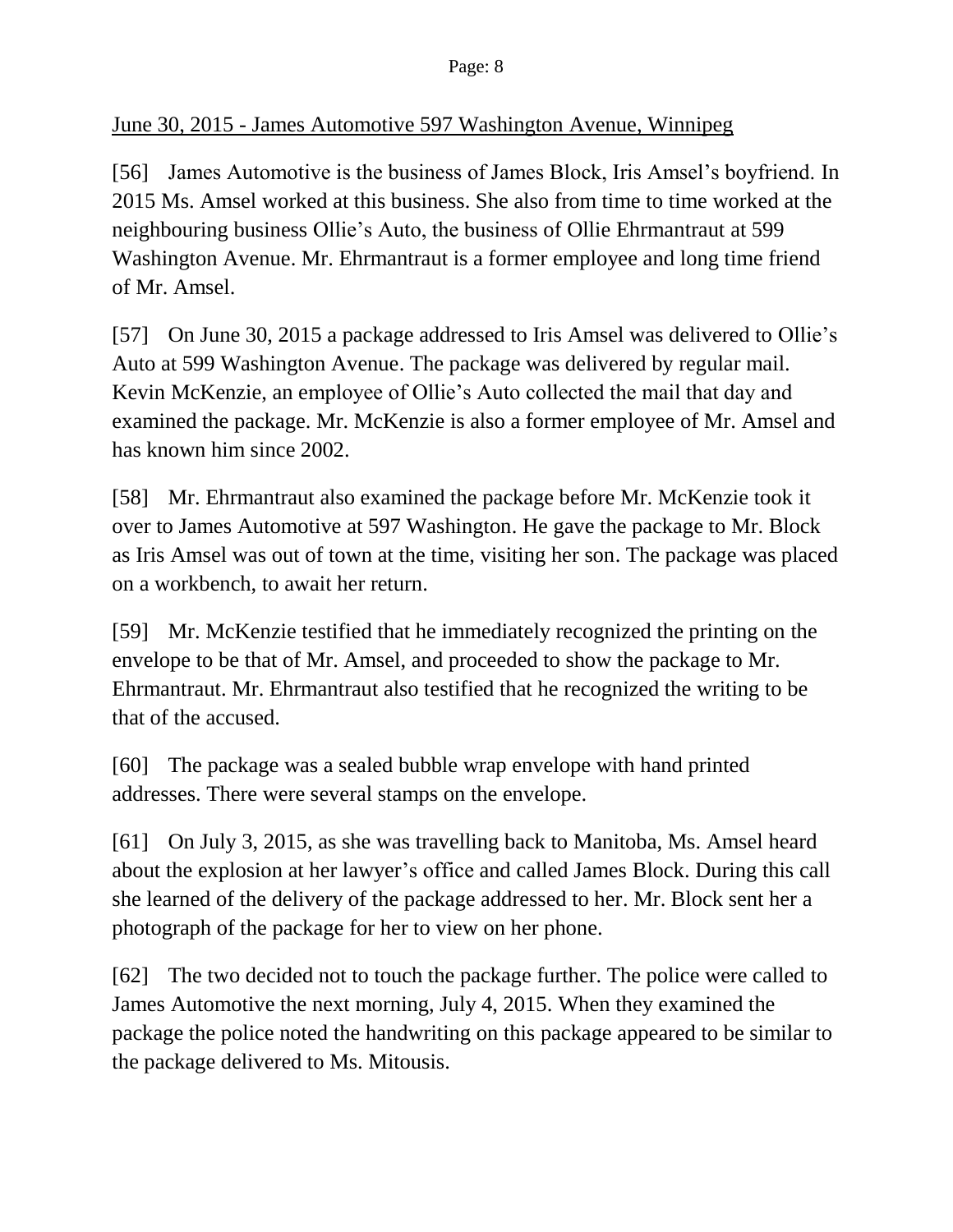[63] The Winnipeg Police Service Bomb Unit attended and attempted to neutralize the package so that it would not actually explode. They shot it with a water cannon attached to the bomb robot. Instead of being neutralized the package detonated causing damage to the interior of the business and scattering debris throughout the garage work area.

[64] The debris recovered included a piece of lined white paper with wires adhered to it, wire with a piece of copper attached to it, wire with insulation attached to it and wire attached to small copper pieces with holes drilled in them.

[65] Many small pieces of lined white paper were recovered as well as heavier pieces of coloured cardboard that when put back together appeared to be a notebook.

[66] A damaged button battery stamped "Vinnic L1154" was also located.

[67] When the package detonated it blew a hole through the wooden work bench it had been sitting on, and sent metal fragments upward that penetrated the sheet metal ceiling. The metal fragments then travelled through a wooden roof joist and insulation, and became embedded in the underside of the building's roof.

[68] Four large pieces of copper metal were recovered from the underside of the roof. One of the pieces had a message stamped into the copper, which was partially legible. It said

turn what you sto ll your helpers of cr

[69] Based on the information gathered regarding the packages delivered to 599 Washington Avenue and 252 River Avenue, Mr. Amsel was arrested on July 4, 2015.

### July 5, 2015 - Orle Bargen Davidson 280 Stradbrook Avenue Winnipeg

[70] Mr. Amsel was previously represented by the firm Orle Bargen Davidson. His dealings were primarily with Sarah McEachern, but he met with George Orle on the final occasion prior to the firm withdrawing as his counsel. Mr. Orle left that law firm in April 2015.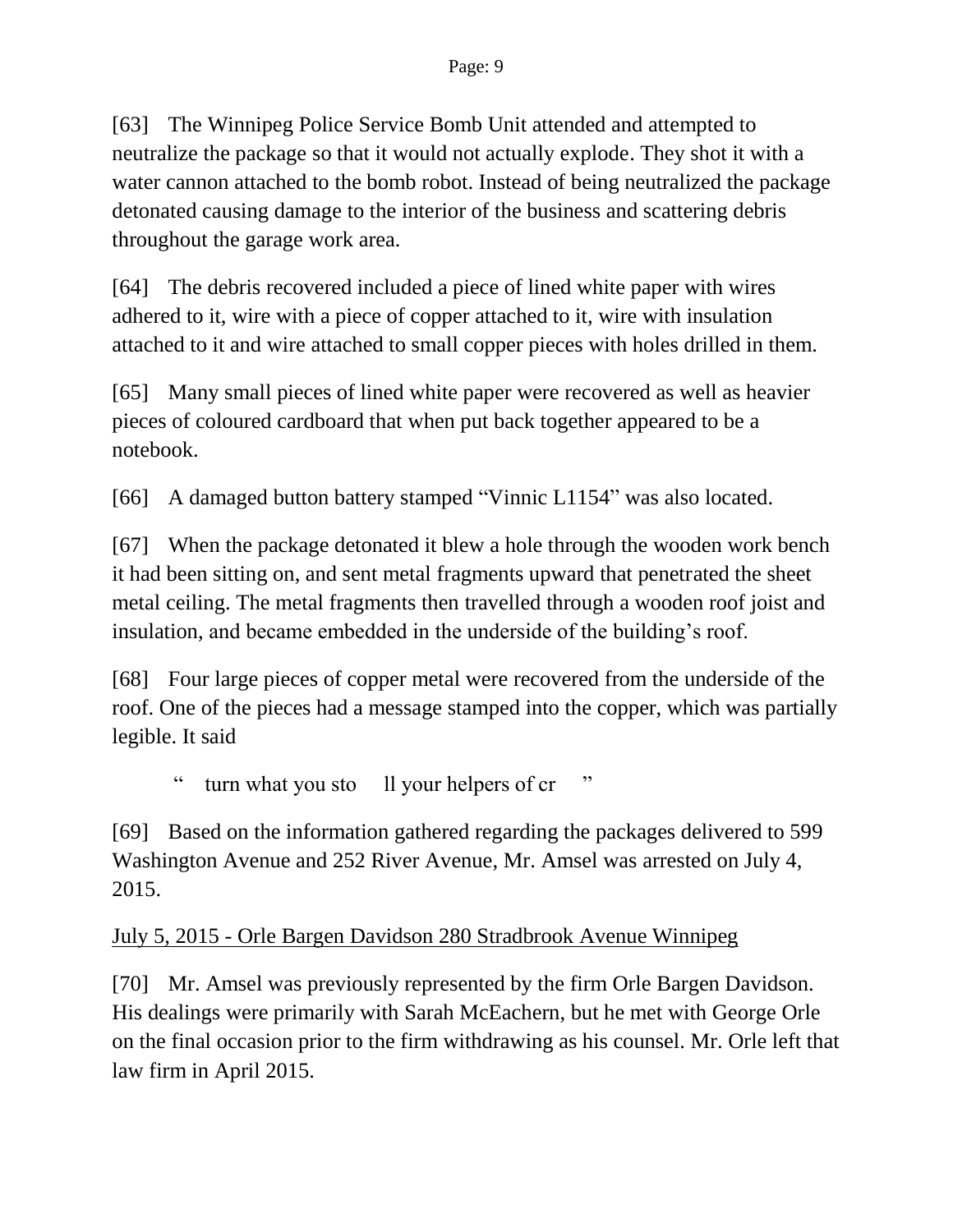[71] When Mr. Orle heard about the explosions at Peterson King and at Ms. Amsel's place of business, he and Ms. McEachern contacted the police regarding the connection to their former law firm. Mr. Orle also alerted his former partner at 280 Stradbrook Avenue to the unfolding situation, as the firm was still receiving and holding mail for him.

[72] As a result, the Police were contacted about a third suspicious package received that week at 280 Stradbrook Avenue.

[73] On July 5, 2015 the RCMP Bomb Unit attended along with the WPS Identification Unit, to attempt to neutralize this package using the bomb robot and water cannon.

[74] The item in question was a letter delivered by regular mail. The envelope had numerous stamps on it and was addressed to George Orle in handwriting that appeared similar to the previous two packages. The envelope also contained a return address of "TDS" 2200-201 Portage, which is the address of the law firm Thompson Dorfman Sweatman.

[75] The letter had been stored in a three drawer plastic bin in the reception area of the law office.

[76] The RCMP bomb robot was used to retrieve the letter from within the building and bring it to the parking lot where it was X-rayed and then placed in a sand bag bunker.

[77] The X-ray revealed that the envelope contained two button batteries on an electronic board. Wires ran from the electronic board to an L- shaped item. In the middle of this item was a Christmas tree bulb. The item had letters stencilled on it saying "report or we blow your head off".

[78] The Bomb Unit attempted to neutralize the item after it was placed in the sand bag bunker by shooting it with a water cannon. Instead of being neutralized, this explosive device also detonated.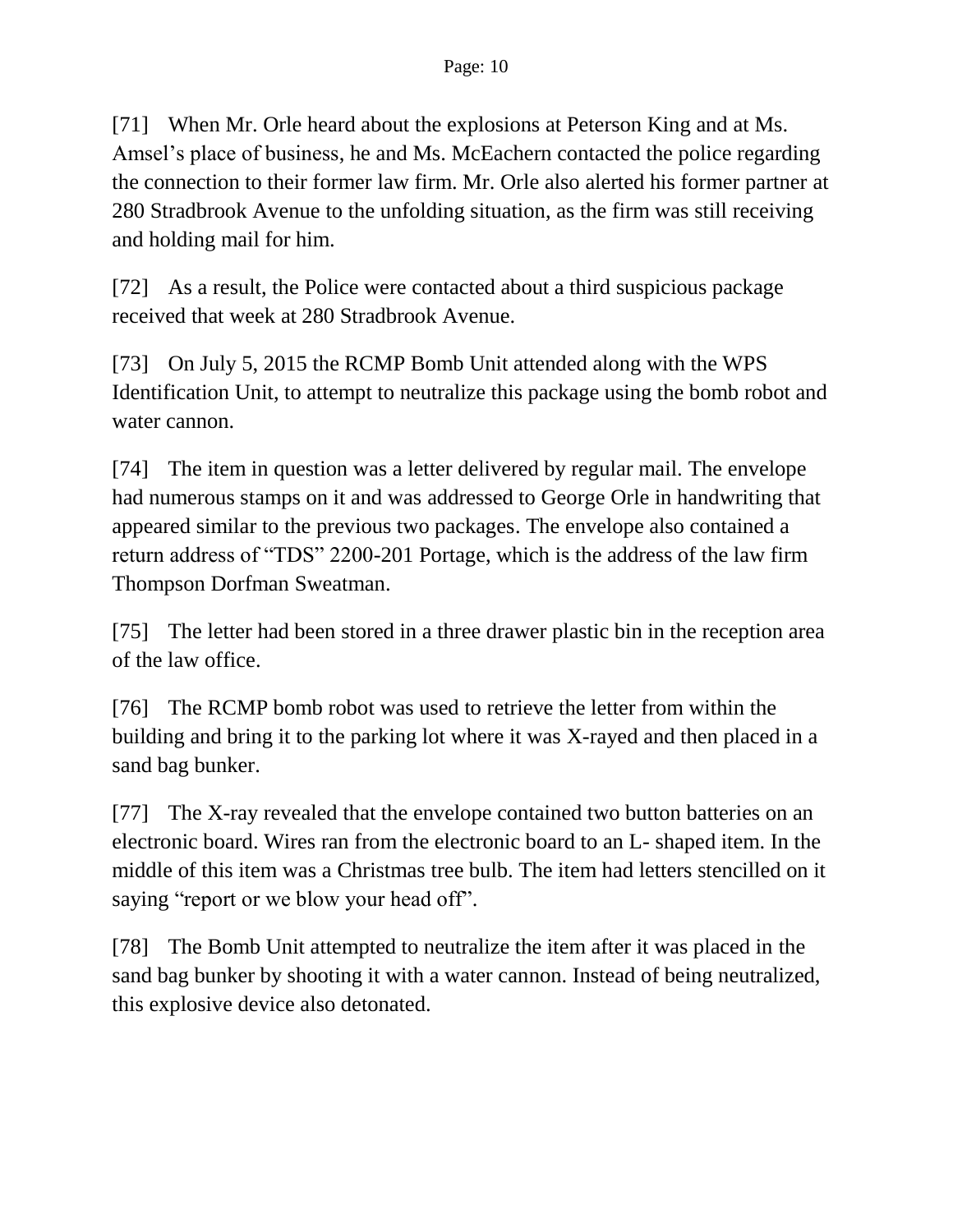[79] After the explosion, the Identification Unit searched the parking lot area for debris as well as sifted through the sandbag bunker to recover fragments of the device and the package it was contained in.

[80] Pieces of coloured and white paper recovered indicated that the device was contained within a greeting card.

[81] Recovered items that relate to the device itself included two button batteries "Vinnic L1154", one with a piece of yellow wire attached to it and various components such as a piece of copper, a piece of circuit board, a saddle for a button battery, pieces of wire and pieces of metal.

[82] In the days following Mr. Amsel's arrest the WPS conducted searches of his residence at 613 Pandora Avenue East, his place of business, Eurotech Autobody at 2208 Springfield Road and his vehicle.

[83] In all the locations related to Mr. Amsel, swabs were taken from various places and items for the purpose of detecting the existence of explosive residue. No explosive residue was found and no items were seized indicative of the manufacture of an explosive device, or the presence of an explosive substance.

[84] Various handwritten pieces of paper were seized from Eurotech Autobody, and a number of items of interest were seized from Mr. Amsel's residence.

[85] Seizures from 613 Pandora Avenue East included computer equipment and numerous letters and documents. The documents included correspondence with Ms. Mitousis, a file folder labelled Iris/Mitousis and a binder titled "Mitousis file". There were various items of correspondence from several law firms including Peterson King, Orle Bargen Davidson and Myers Weinberg. There were further documents labelled lawyer/RCMP complaints and various other court related papers.

[86] Other items seized from within Mr. Amsel's residence included a Nokia cell phone with the circuit board removed, wire, pieces of copper piping with the ends crimped, a roll of solder, a number of batteries, both AAA size and button variety as well as Canada Post envelopes.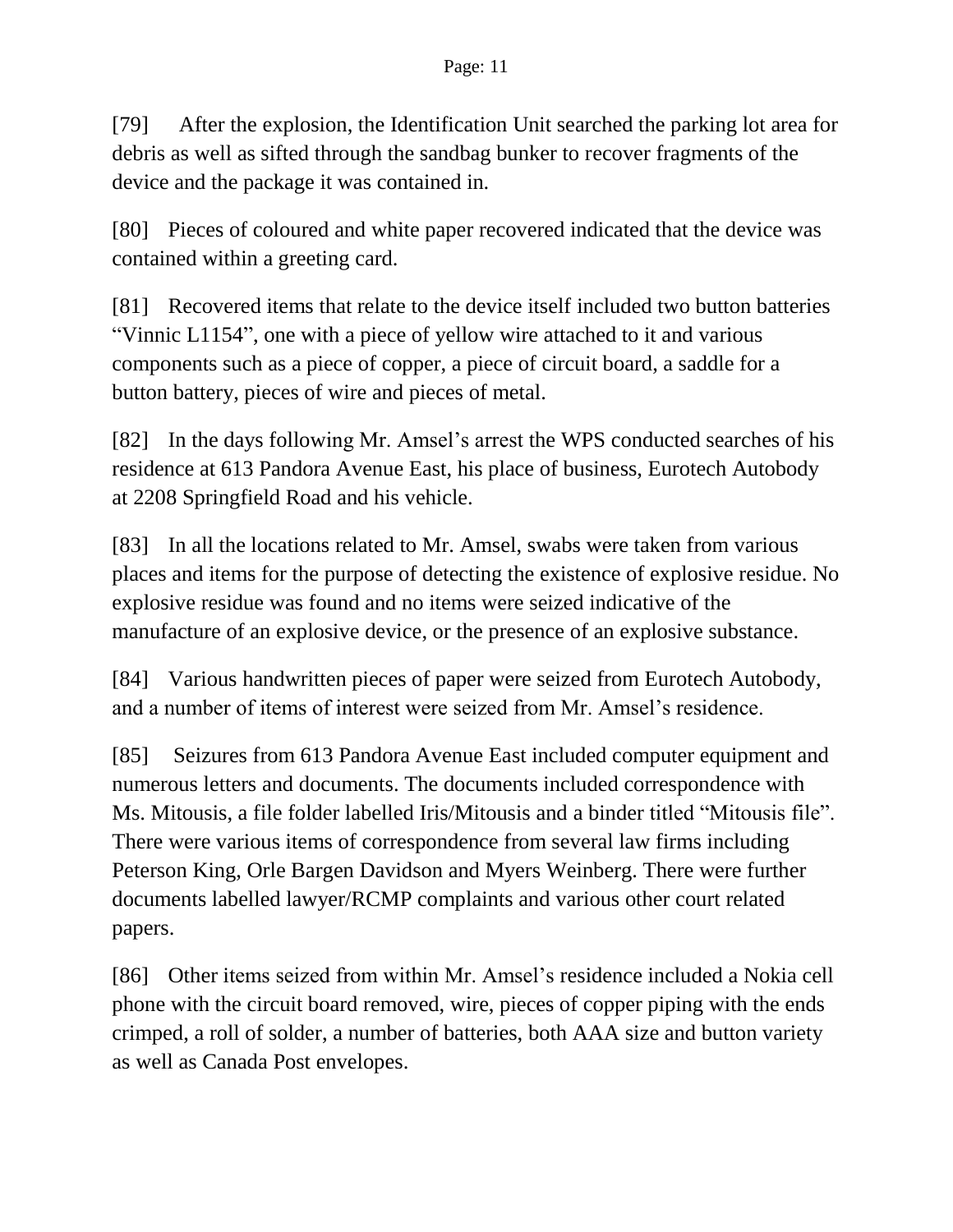[87] The brand of the AAA batteries located were ACDelco super alkaline, silver in colour with red and blue lettering. The button batteries located were not Vinnic L<sub>1154</sub> brand.

[88] The police located a safe in Mr. Amsel's bedroom. Inside the safe two digital voice recorders were found. The voice recorders were X- rayed to ensure they were safe to handle and were then examined. Neither of the recorders contained any suspicious components.

[89] One of the voice recorders was an Olympis brand and contained two AAA Sanway brand batteries, orange and blue in colour. The second was a Sony brand and contained two AAA batteries, ACDelco super alkaline brand, silver in colour with red and blue lettering.

[90] The police listened to the contents of the recorders and found nothing of interest to the investigation.

[91] The police attempted to find the same orange and purple zipper pouch used to hold the digital voice recorder sent to Ms. Mitousis for sale in Winnipeg. They located an identical pouch for sale at the Dollarama Store located on Regent Avenue, which is near Mr. Amsel's residence. The pouch was not displayed in a package or wrapper of any sort and was available to be handled in the store by shoppers.

[92] Fragments of the explosive devices from 127 Nicholas Street and each of the three Winnipeg incidents were sent to the RCMP National Forensic Laboratory in Ottawa. The fragments were examined by Dr. Nigel Hearns of the Trace Evidence Section, for the presence of explosives and explosive residue.

[93] Dr. Hearns was qualified to give expert opinion evidence in the areas of forensic examination, and the analysis and identification of explosives, and explosive residues, including commercial, military, improvised and homemade explosives, propellants and pyrotechnics. Dr. Hearns also has experience in the manufacture and controlled testing of Improvised Explosive Devices (IEDs) containing Triacetone triperoxide (TATP).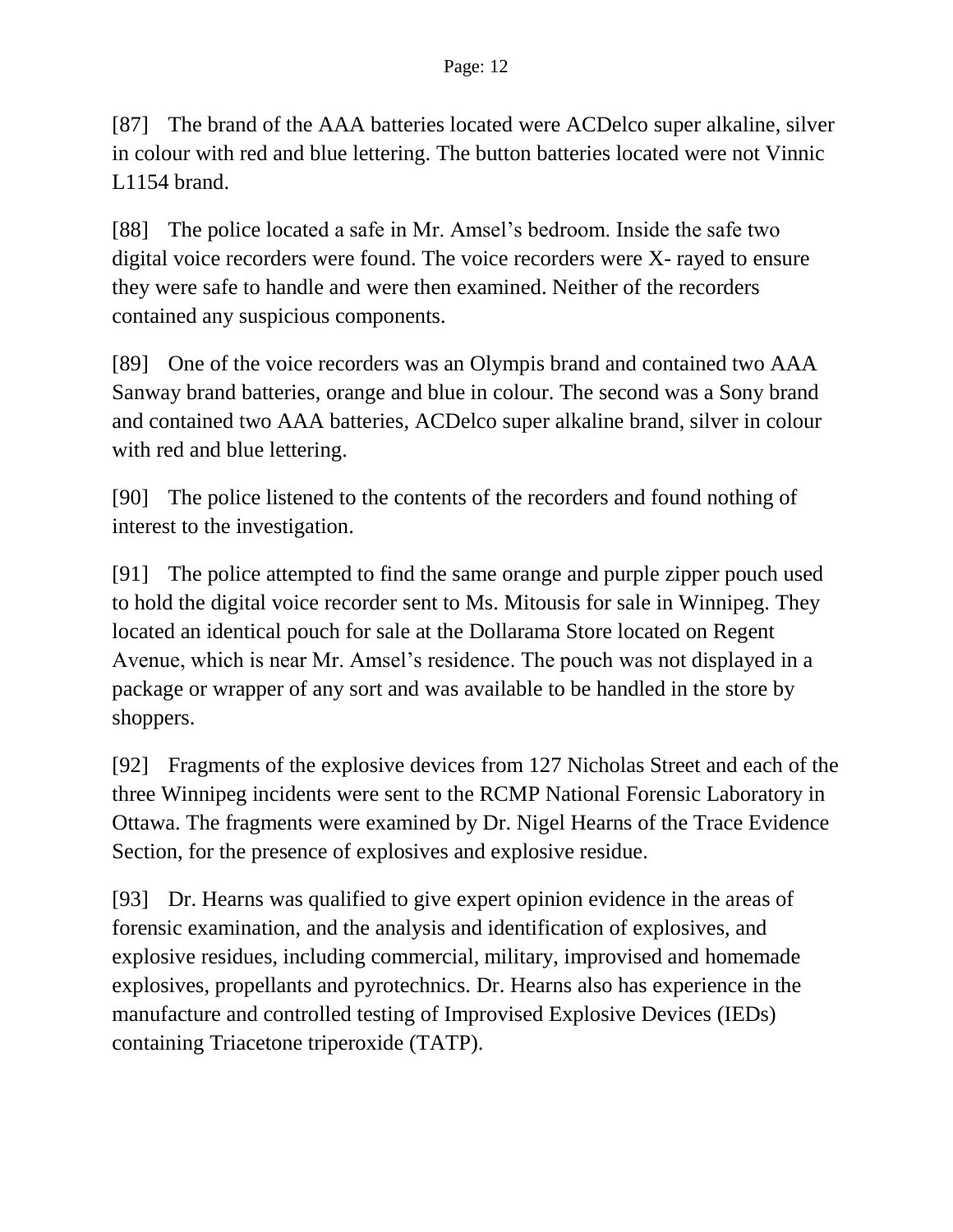[94] Ten exhibits from 127 Nicholas Street, including one of the pieces of string seized from within or near the blast crater (police Exhibit 9) were submitted by Cst. Lavallee to the Trace Evidence Section of the RCMP Forensic Laboratory in Ottawa on January 6, 2014.

[95] Dr. Hearns collected samples from the exhibits to test for the presence of explosives or explosive residue. His analysis did not detect any explosive or explosive residue on Exhibits 1-10.

[96] Exhibits 1-10 were not returned to the RCMP in Manitoba, and remained stored at the Forensic Laboratory in Ottawa.

[97] DNA testing on Exhibits 1-10 was not requested by the investigating officers at that time.

[98] When the RCMP learned of Mr. Amsel's arrest for the bombing incidents in Winnipeg in 2015, they returned to their investigation of the explosion at 127 Nicholas Street.

[99] Five further exhibits were submitted to the Trace Evidence Section (police Exhibits 11-15) for analysis.

[100] Exhibits 11-15 included various metal fragments, a piece of charred blue plastic and the other two pieces of charred string.

[101] Exhibits 11-15 were turned over to Cst. Conway by Cst. Lavallee on September 15, 2015, at which time they were secured in his locked desk drawer until being forwarded to the lab in Ottawa on October 21, 2015.

[102] Cst. Conway testified that he used his desk drawer in this manner to store exhibits because he did not have an evidence locker assigned to him.

[103] In December of 2015, Dr. Hearns examined the samples extracted from Exhibits 1-10 again, as well as the additional exhibits submitted for the presence of trace evidence of explosives.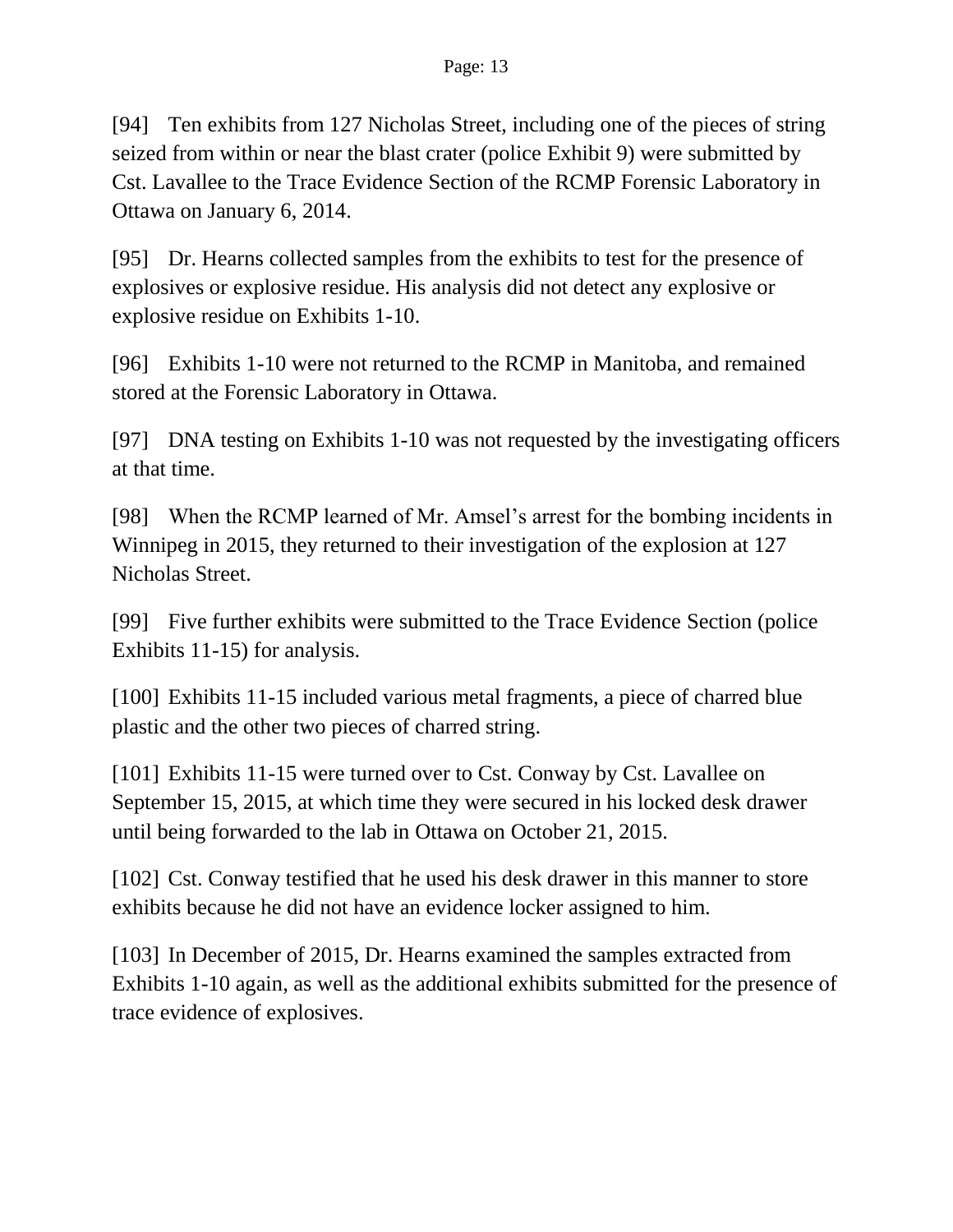[104] Despite further testing using a new, more sensitive instrument than the one initially used, no explosives or explosive residue were found on the exhibits from 127 Nicholas Street.

[105] Dr. Hearns did however identify the presence of (TATP) on exhibits from all three of the Winnipeg explosions. He also did a physical examination of the surfaces of the fragments submitted and concluded that the damage observed was consistent with having fragmented due to the impact of high explosive force consistent with TATP.

[106] He testified that TATP is a high power explosive that can be made at home, and is associated with IED bombing incidents. The manufacture of TATP has become more common with accessibility to the internet.

[107] TATP is made by combining acetone, hydrogen peroxide and a catalyst such as mineral acid, all of which are readily available at retail stores. Once combined, the mixture is cooled in the fridge for a few hours, which produces a crystalline white powder.

[108] Although simple to produce, Dr. Hearns said that TATP is very challenging to handle safely and is a hazardous explosive because it is very sensitive and easy to ignite.

[109] TATP is sensitive to heat, friction and impact. If struck, squished, or if it suffers an impact TATP will explode. It is also sensitive to ignition by flame or electrostatic discharge. For these reasons TATP has no commercial use; it is simply too dangerous.

[110] When triggered TATP ignites into a flash flame and produces an audible sound. If combustible material is located nearby, the flame can ignite it.

[111] Dr. Hearns said that an explosive device made from metal or containing metal will cause more damage or injury than one made from plastic, cardboard or paper, and if such a device contained a message etched into it or into a component of it, he would not expect the message to survive the explosion intact.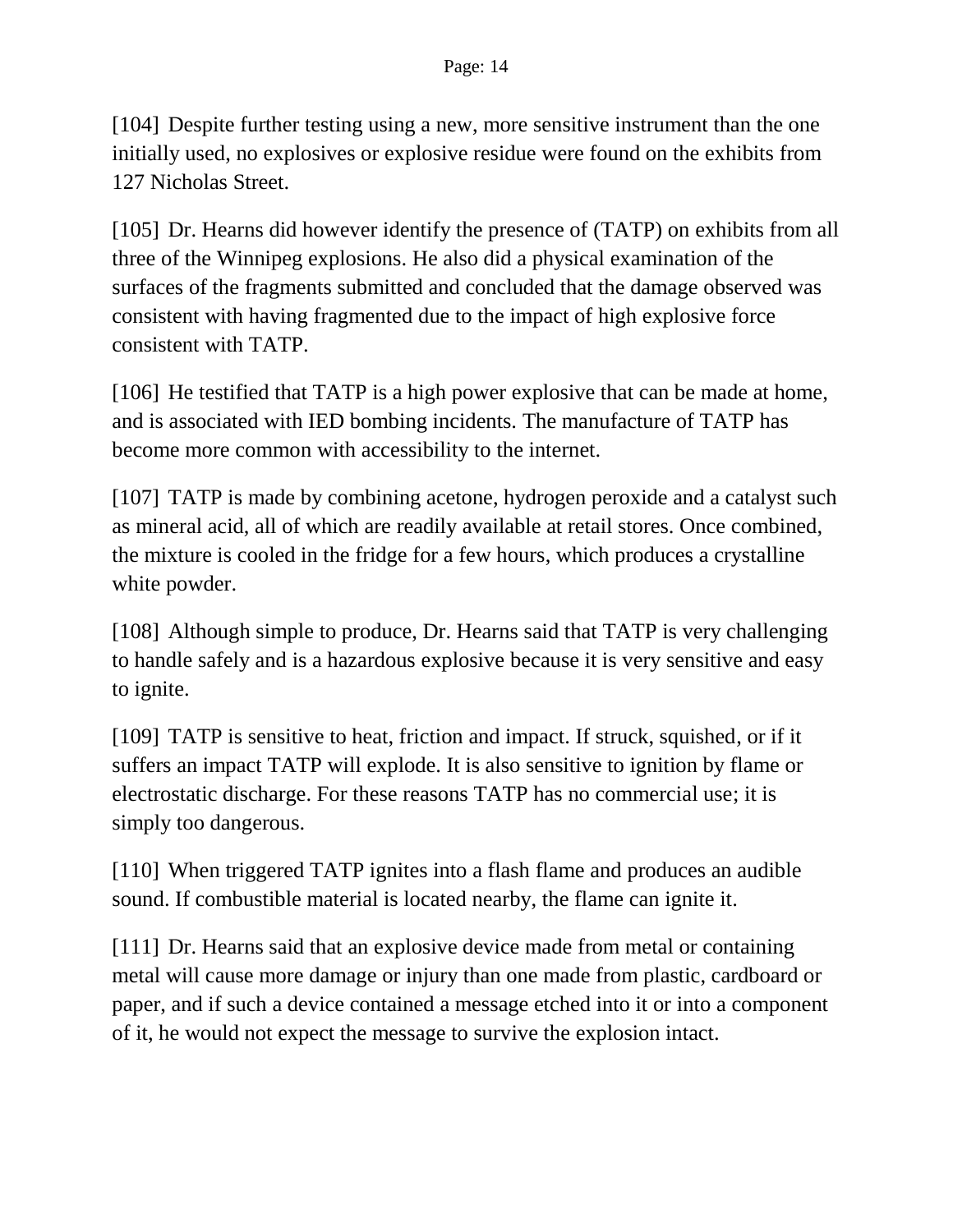[112] He said that TATP vapour will be present wherever TATP has been, but dissipates with time. Dr. Hearns said he would not expect to find vapour present where TATP had been after a day or two had passed, but that this would be subject to a number of environmental variables.

[113] Finally, Dr. Hearns testified that when TATP is put inside a container, the container itself will explode and fragment due to the gas pressure produced by ignition. Dr. Hearns likened this kind of explosive device as similar in design and principle to a military hand held fragmentation grenade that produces shrapnel. He described the effect of shrapnel produced to be like the effect of bullets fired from a gun.

[114] In his expert opinion, a device like this is designed to injure or kill anyone in proximity to the explosion.

[115] Dr. Hearns also physically examined the fragments and metal shards from 127 Nicholas Street and concluded that the shearing and damage observed was characteristic of the blast effects of a highly explosive substance.

[116] During his testimony, Dr. Hearns was also shown Court Exhibit 27, the photos of 127 Nicholas Street.

[117] After viewing the photos, he concluded that some sort of device exploded at 127 Nicholas Street and that the device would have been situated where the crater was created. While it was noted that a pin was found at the crater site, all Dr. Hearns could say about the detonation, was that some mechanism had triggered the explosion.

[118] Dr. Hearns concluded from the damage to the house, garage and vehicle depicted in the photos that the explosion created significant blast pressure. The height of the charring on the garage wall was indicative of a significantly sized fireball.

### **Identification Evidence**

[119] The evidence called by the Crown linking Mr. Amsel to the device placed at 127 Nicholas Street and to the packages sent to 252 River Avenue, 599 Washington Avenue and 280 Stradbrook Avenue falls into four categories: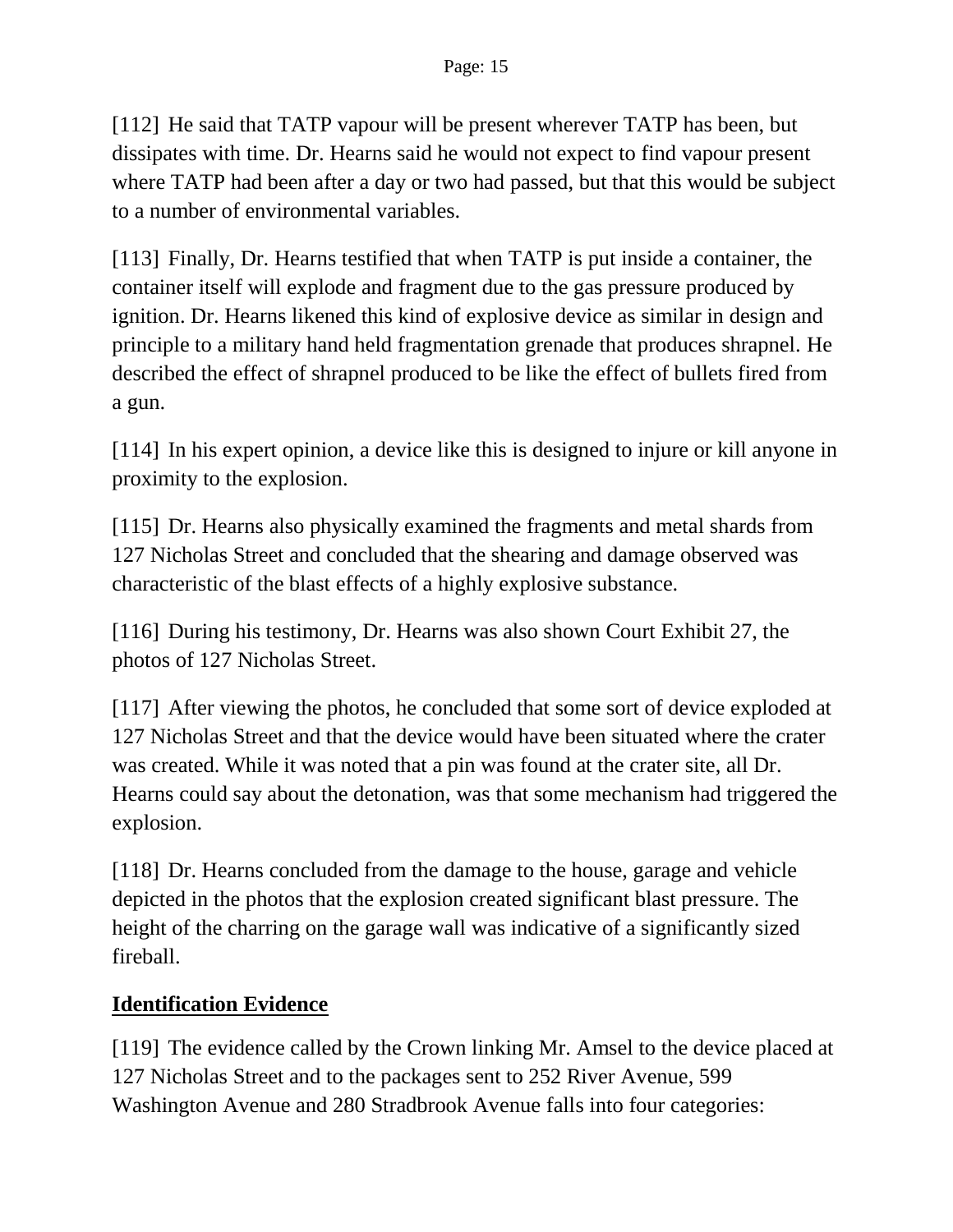- 1. Evidence of Motive,
- 2. Handwriting Evidence,
- 3. Forensic DNA Evidence and
- 4. Similar Fact Evidence

# 1. Evidence of Motive

[120] It is the Crown's position that Mr. Amsel bore ill will toward Iris Amsel, Maria Mitousis and George Orle, and that it was this animus that motivated him to send each of them bombs.

[121] Since as early as 2010, Mr. Amsel had alleged that Ms. Amsel stole millions of dollars from their joint business, Eurotech Autobody. Not only did he allege this in his countersuit filed in 2010, he also reported the theft to the RCMP in 2011.

[122] It is very clear from his testimony that Mr. Amsel continues to be firmly convinced that his former wife committed theft.

[123] When testifying about Ms. Amsel he said "I could positively say that she has stole money", "I have proof of that. Of course, I'm convinced"

[124] Mr. Amsel agreed that he wanted to see Iris in jail and said during his testimony " she's a criminal, of course".

[125] His report to the RCMP was rejected by Sgt. Bresciani in 2011. Since then, Mr. Amsel has continued to be frustrated by a lack of success in having his former wife charged with theft and imprisoned.

[126] The Crown also says that evidence of animus toward Ms. Amsel is found in Mr. Amsel's conduct during their family court proceedings.

[127] In 2010, Mr. Amsel refused to sign documentation to allow his son Kyle to visit Germany. Ms. Amsel resorted to the family court for an order allowing Kyle to travel.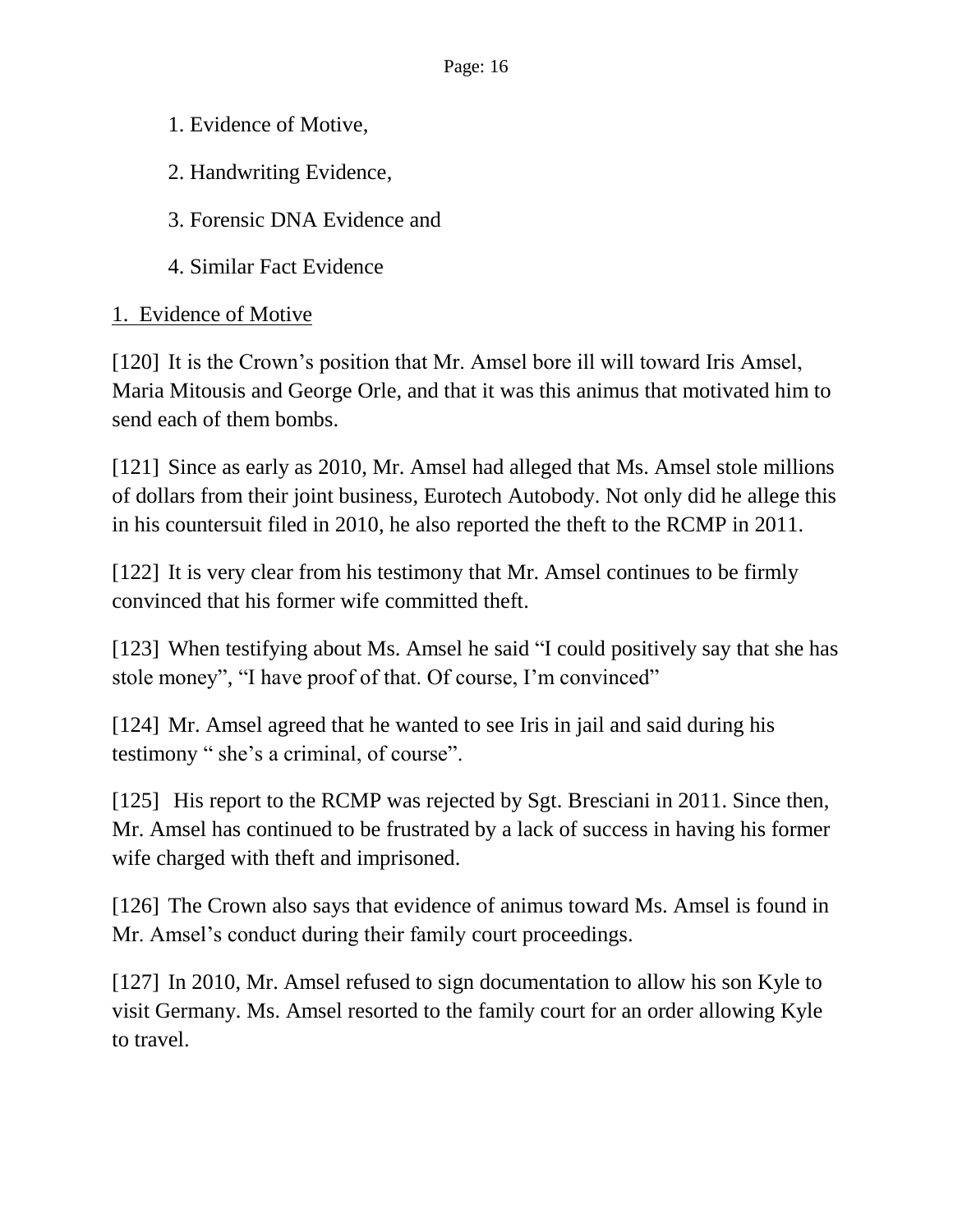[128] In 2013, Mr. Amsel opposed a request for continuing child support for Kyle, then 18, while he furthered his education, and forced Ms. Amsel to prove he was Kyle's father.

[129] Testing confirmed Mr. Amsel was Kyle's father, and the support issue was settled on December 11, 2013, two days before the explosion at Iris Amsel's residence in Narol, Manitoba.

[130] The Crown argues that the timing of these events is not a coincidence, but rather is evidence of animus on the part of Mr. Amsel towards his former wife.

[131] The Crown also argues that evidence of Mr. Amsel's feelings about his former wife and their legal situation is found in the evidence of his friend and associate Ollie Ehrmantraut.

[132] Mr. Ehrmantraut testified that after the couple separated, Mr. Amsel spoke of how Ms. Amsel had taken millions of his money. Mr. Ehrmantraut testified that at the mention of his ex wife's name, Mr. Amsel would speak of "dirty cops holding out their hands and dirty lawyers."

[133] Mr. Ehrmantraut used the word "rant" to describe how Mr. Amsel spoke of his frustrations and his view that everyone was on Iris' side because she had paid them off.

[134] The Crown also argues that there is evidence of animus towards the lawyers involved on both sides of the Amsels' civil proceedings.

[135] Mr. Amsel's interaction with George Orle, while brief, was directly connected to his lawyer Ms. McEachern withdrawing.

[136] The one time that Mr. Amsel and Mr. Orle met was in the meeting in which Mr. Amsel was told that Ms. McEachern would no longer act for him.

[137] When describing the meeting in his evidence, Mr. Amsel said :

"Sarah McEachern acted as my lawyer, not Orle. I never met him, except on the …and I met him a couple of minutes, they're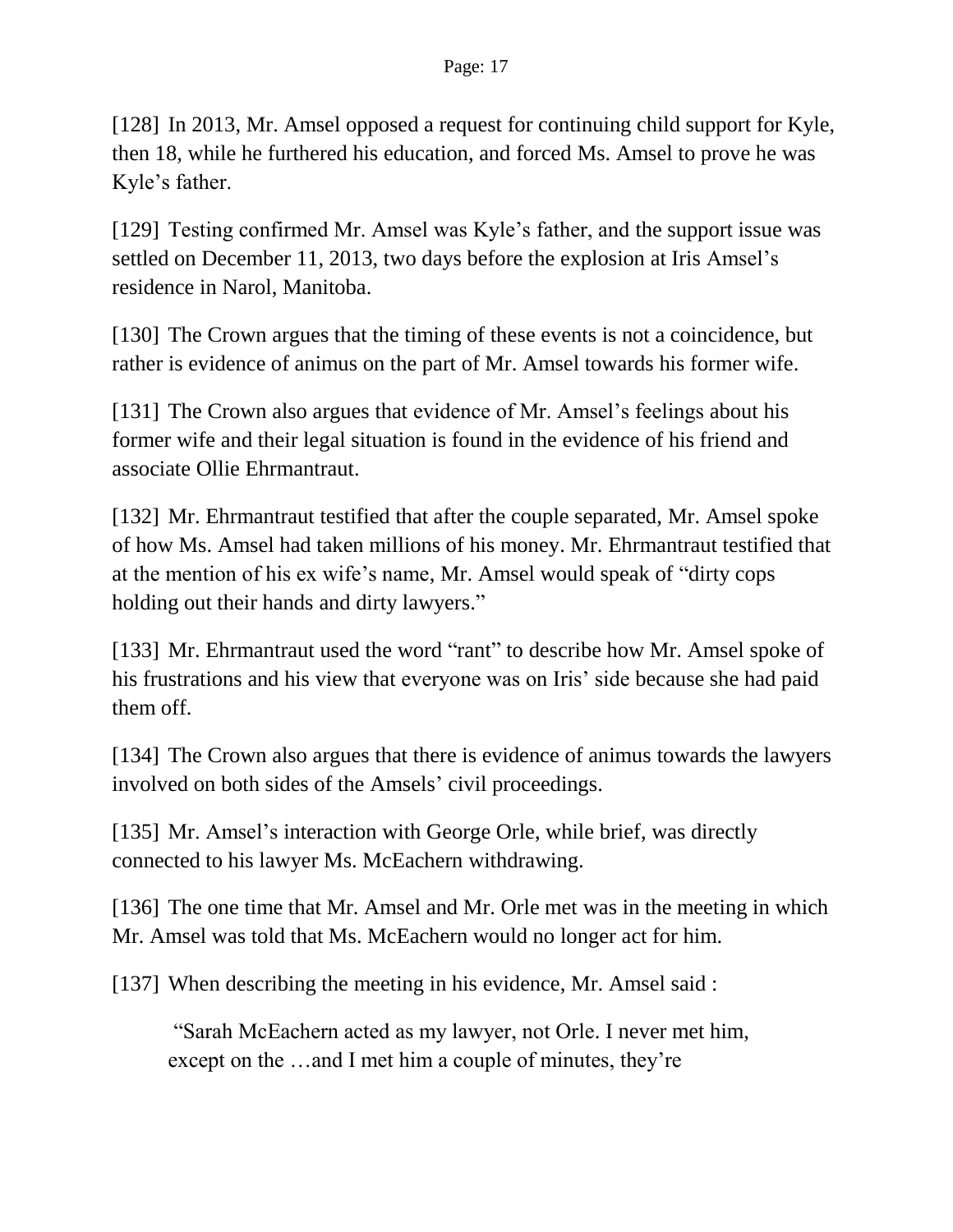withdrawing and then that is all what he said. I mean, who are you? And then that was pretty much it."

[138] Other evidence about this meeting came from Ms. McEachern, who indicated that Mr. Orle's role at the meeting was to reinforce the advice being given to Mr. Amsel.

[139] Ms. McEachern testified that on the day she withdrew in September 2014, Mr. Amsel accused her of conspiring with Iris Amsel or Maria Mitousis and questioned whether one of them had paid her off to handle his case improperly. He also stated an intention to report the situation to the Law Society, and told Ms. McEachern that "it would all come out in the end".

[140] Ms. McEachern described Mr. Amsel as being fairly agitated and that he spoke with a very direct tone of voice during this conversation. As a result, Ms. McEachern took steps to ensure she did not leave the Law Courts building alone or at the same time as Mr. Amsel that day.

[141] In his own testimony, Mr. Amsel confirmed that this conversation took place and provided an explanation for his assertions.

[142] Referring to the conversation with Ms. McEachern he said "I told her that I was very unhappy".

[143] Mr. Amsel said that he had good reason to ask whether Ms. McEachern had been paid off as he "was unhappy with the way she was handling disclosure, the discovery of the missing money and the interrogation of Iris Amsel". He said "I felt I should have reported the whole matter to the Law Society."

[144] On cross-examination Mr. Amsel agreed, "he felt very strongly that either Iris Amsel or Maria Mitousis had paid off his lawyer".

[145] After his counsel withdrew, Mr. Amsel dealt directly with Maria Mitousis. Despite his stated suspicion that Ms. Mitousis was involved in paying off his own lawyer, both Mr. Amsel and Ms. Mistousis testified that the relationship was a cordial one.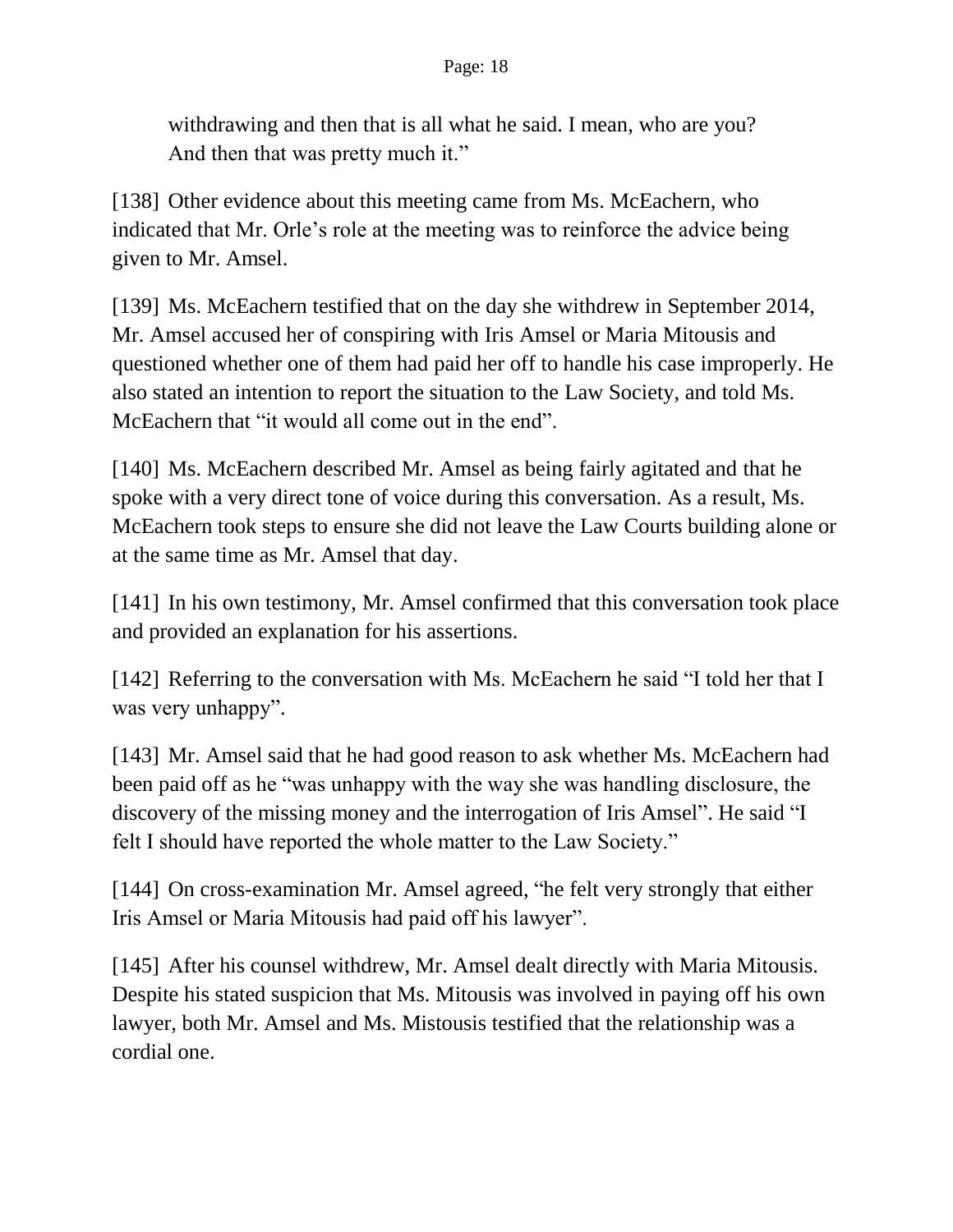[146] In the end, the parties came to an agreement regarding the civil proceedings. Mr. Amsel was to pay the outstanding money owed to Ms. Amsel by auctioning items of equipment from the business. Mr. Amsel also agreed to withdraw his counter claim against Iris regarding the theft.

[147] The agreement did not come to fruition, as the explosion at the office of Maria Mitousis and the discovery of the other packages intervened.

### 2. Handwriting Evidence

[148] The Crown called several witnesses purporting to be familiar with the accused's handwriting. They were asked to comment on the handwriting found on the packages sent to 252 River Avenue, 599 Washington Avenue and 280 Stradbrook Avenue.

[149] On the day the package addressed to Iris Amsel was delivered to 599 Washington Avenue it was handled by both Kevin McKenzie and Ollie Ehrmantraut.

[150] Although it had been several years since Mr. McKenzie had seen Mr. Amsel's writing he testified that he immediately recognized the printing to be that of Mr. Amsel and shared this opinion with Mr. Ehmantraut. Mr. Ehrmantraut confirmed that this conversation occurred.

[151] When he testified in court, Mr. Ehrmantraut was quite certain that he had also recognized the writing as being Mr. Amsel's, and said so at the time.

[152] According to Mr. McKenzie however, when Mr. Ehrmantraut looked at the package he said that he was not sure about whose writing it was.

[153] Iris Amsel also testified about the handwriting on the various packages involved in this case.

[154] After learning about the explosion at 252 River Avenue, Mr. Block sent her a photo of the package addressed to her. (Exhibit 3 photo 5) She testified she recognized the writing on the package and said it was "similar to Guido's". She further explained her recognition of the handwriting by saying it was "choppy and not smooth"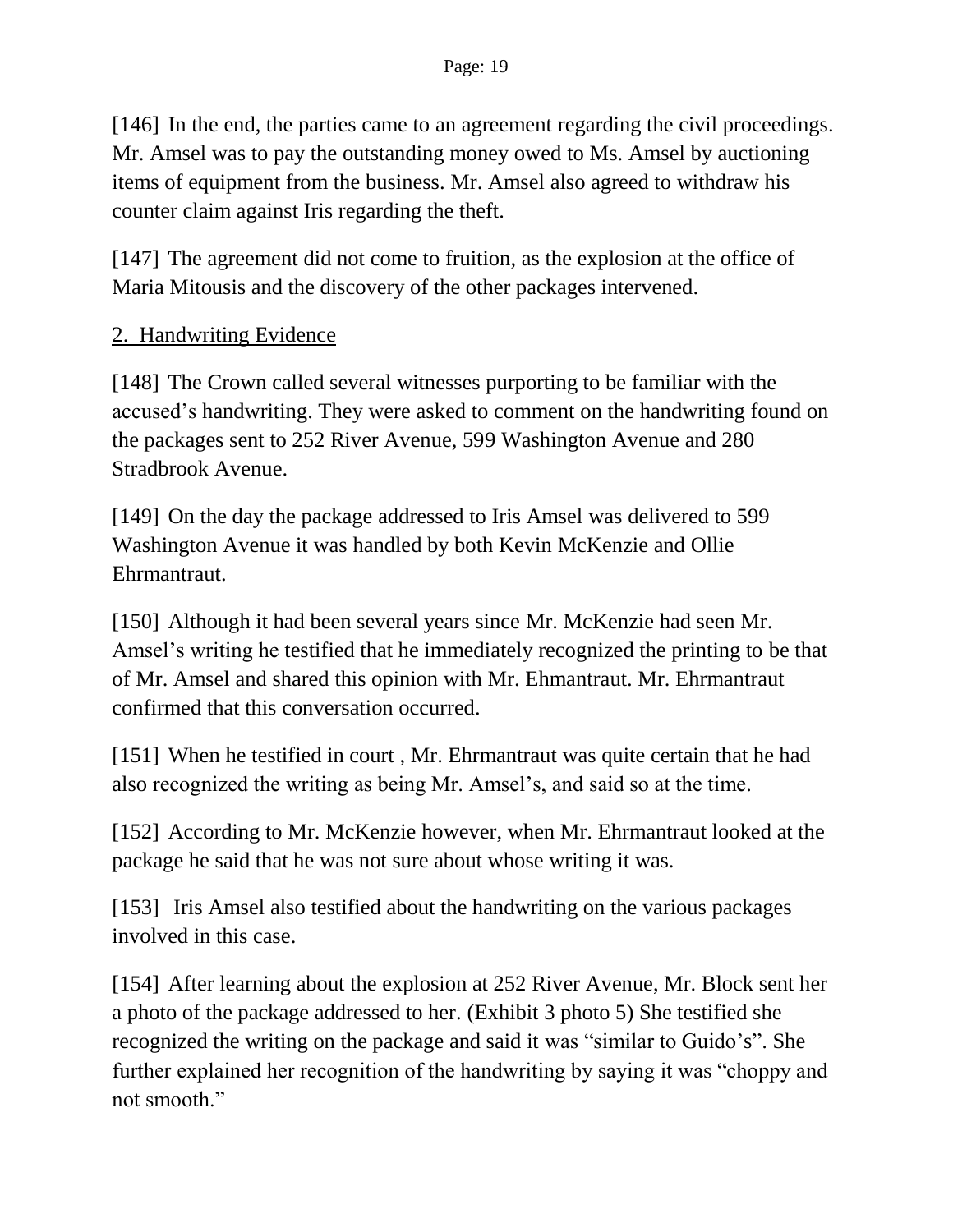[155] Ms. Amsel was also shown photos of the reconstructed package along with the note sent to Maria Mitousis. (Exhibit 1, photos 25 and 30) She testified the writing appeared to her to be the same as the writing on the package sent to her, and confirmed she recognized it to be that of Mr. Amsel.

[156] Her evidence was the same with respect to the card addressed to George Orle at 280 Stradbrook Avenue. (Exhibit 4, photo 8)

[157] Ms. Amsel provided Csts. Bax and Ewert of the WPS with samples that she said were Mr. Amsel's writing on two papers retrieved from her home. (Exhibit 35)

[158] It should be noted that both items are largely cursive writing, whereas the writing on the packages and note were printed capital lettering.

[159] On cross-examination Ms. Amsel conceded that because she was not a handwriting expert she could not say for certain that her opinions were correct.

[160] Csts. Bax and Ewert both testified as to their impressions of the handwriting on the package at 597 Washington and the samples of writing turned over to them by Ms. Amsel. Both thought the letters "M" and "F" in the samples looked similar to the "M" and "F" on the envelope.

[161] Cst. Ewert subsequently observed the writing on the envelope at 280 Stradbrook Avenue and testified the writing was similar to the writing on the package at 597 Washington Avenue.

[162] The Crown also called Mr. Peter Belcastro, a forensic document examiner with the Federal Bureau of Investigation (FBI) in Quantico Virginia. He is the Technical Operations Manager of the Questioned Documents Section of the FBI.

[163] He was qualified as a handwriting expert to give opinion evidence in the area of forensic document examination.

[164] Mr. Belcastro testified that his duties with the FBI include the examination and comparison of questioned documents of handwriting, typewriting, printing and other documentary evidence of unknown origin with documents of known origin for the purpose of determining the authenticity of the questioned documents.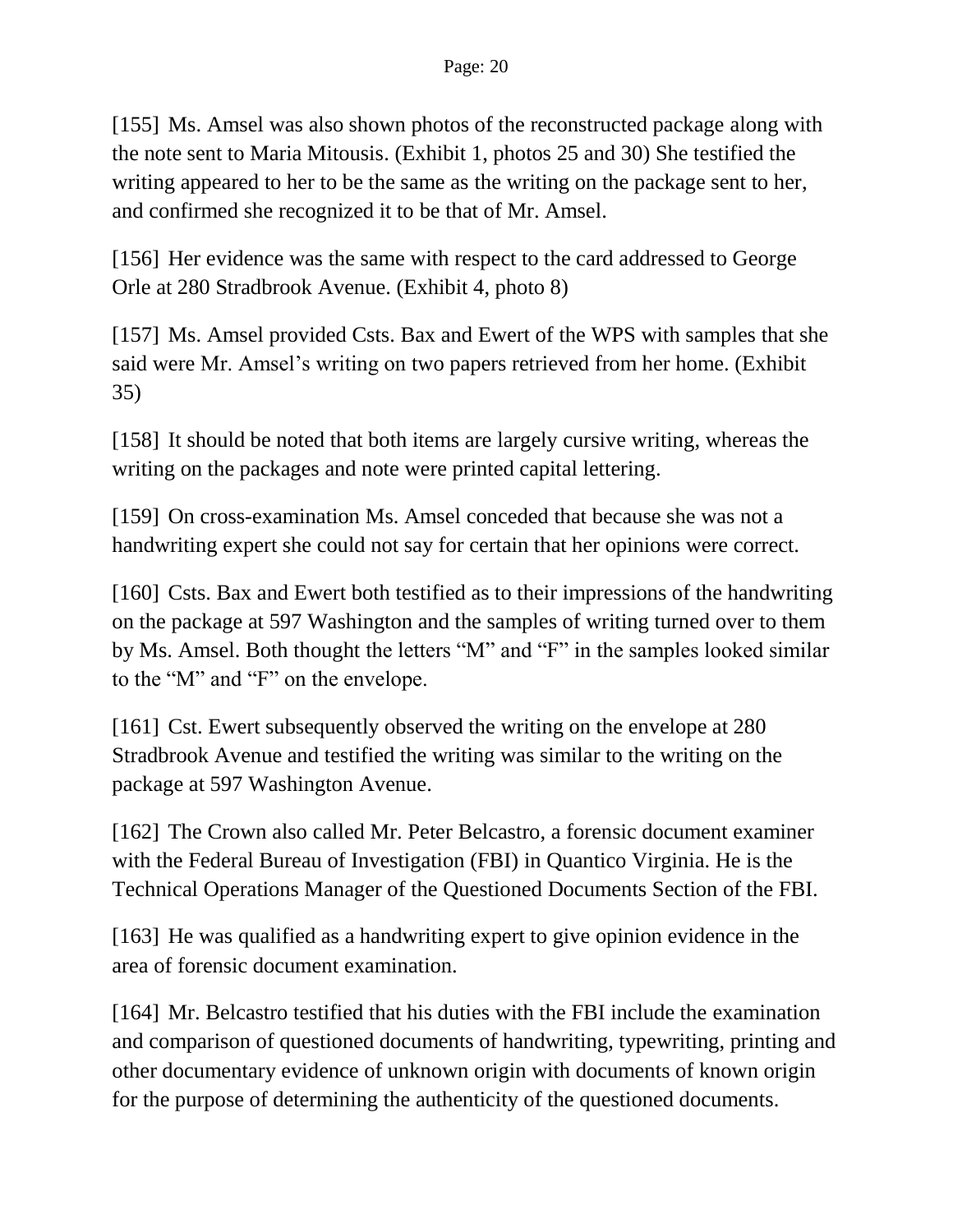[165] He also does comparisons of questioned document to questioned document to determine if the same writer is responsible for producing both documents.

[166] Mr. Belcastro explained that known samples can come in two forms; "normal course of business writing", which is writing that exists independently of an investigation, and "requested samples" of writing, which are repetitive samples of the same type as the questioned writing provided by a known source or suspect.

[167] Mr. Belcastro explained that when comparing a questioned sample(s) to a known sample(s) it is preferable to have both types of known samples.

[168] In this case, while a number of writing exhibits were sent to him for analysis, he did not have requested samples from Mr. Amsel to use for comparison.

[169] Mr. Belcastro explained there are a number of things that can affect an expert's ability to compare writing samples.

[170] The quality of writing and the formation of lettering can be affected by the size of the item being written on, the type of instrument being used, and the surface on which the writing is being done.

[171] The format in which samples are submitted can also present limitations in an expert's ability to conduct a comparison. For example, an image of a document, digital or otherwise, or a photocopy of a document may lack the clarity or detail an original may have.

[172] When conducting comparisons of writing, Mr. Belcastro explained there are three conclusions an expert can come to.

[173] An "identification" means the examiner is able to say two or more pieces of writing were prepared by the same person or person(s).

[174] A "qualified opinion" means the opinion is less than definitive, but that there are characteristics in common between the two writings which may indicate the same individual or individuals prepared the writings.

[175] Mr. Belcastro explained when a document expert uses the term "may have been prepared by the same person or persons" it means that there are more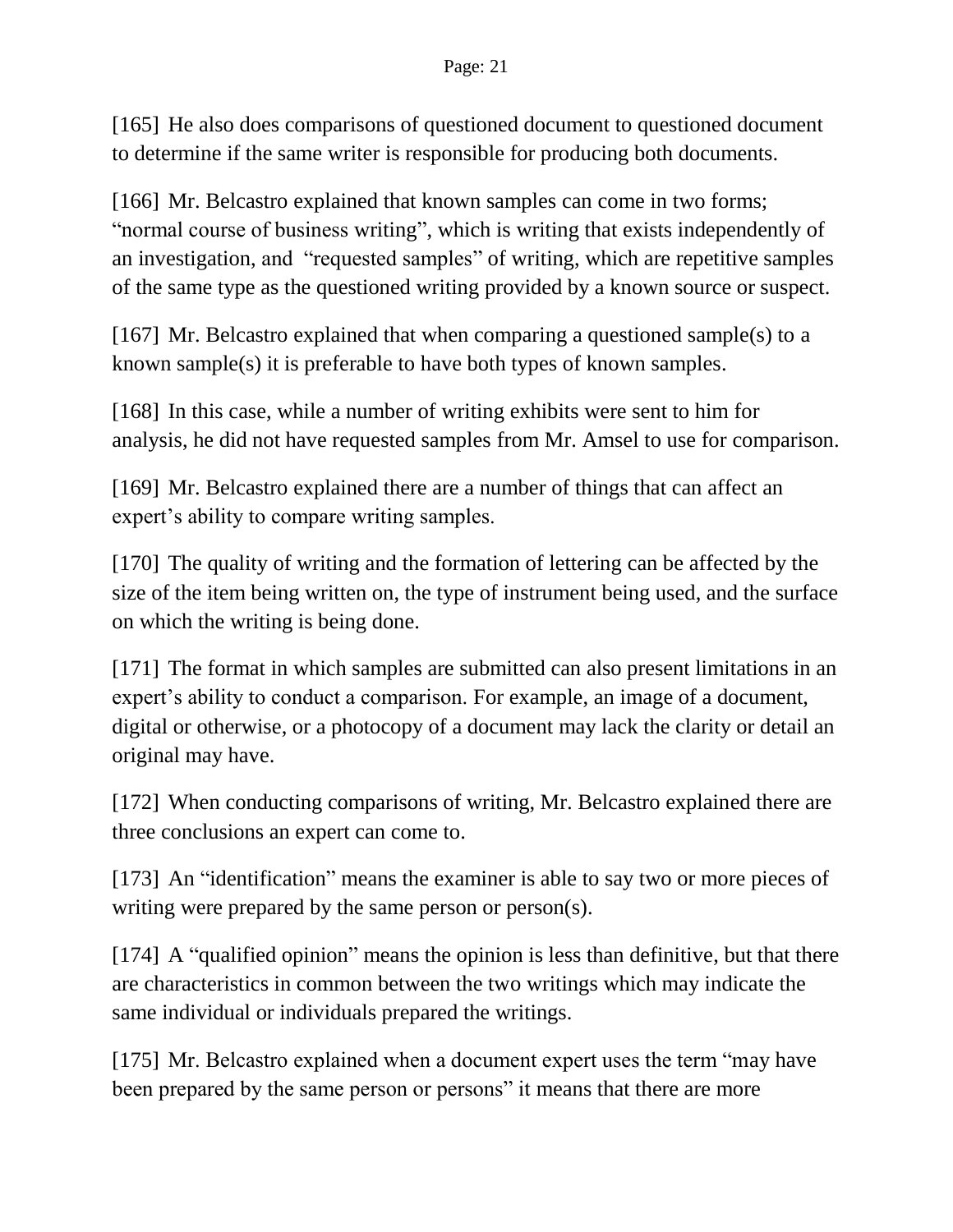characteristics in common than not, between the two documents and the opinion leans towards identification.

[176] A finding of "may not have been prepared by the same person or persons", is a leaning towards elimination of the known writer having written the questioned writing.

[177] A finding of "no conclusion" means an opinion cannot be made either way or a leaning cannot be given either way with respect to either identification or elimination of a particular individual having prepared the questioned writing.

[178] The questioned documents sent to Mr. Belcastro in this case were images of the reconstructed yellow note and reconstructed bubble envelope sent to 252 River Avenue, an image of the bubble envelope sent to 599 Washington Avenue and an image of the envelope sent to 280 Stradbrook Avenue.

[179] He also received a number of documents purporting to be the known handwriting of Mr. Amsel, which included the two documents turned over to the police by Ms. Amsel. (Exhibit 35)

[180] Mr. Belcastro compared the questioned writing samples from the three scenes to the purported known writing samples of Mr. Amsel, but was unable to reach any conclusion about them.

[181] He was not able to offer an opinion either way as to whether the writer of the known samples was the writer of the questioned exhibits. In layman's terms, he said that he simply couldn't tell.

[182] Mr. Belcastro pointed to a number of limitations with the items he compared. The questioned writings did not contain exact wordings or letter combinations to compare, there was some lack of clarity and detail in the images provided and there were unexplained characteristics throughout the questioned writings.

[183] Finally, he noted the lack of comparability between the questioned writings and the known writings. There was little repeatable uppercase hand printing in the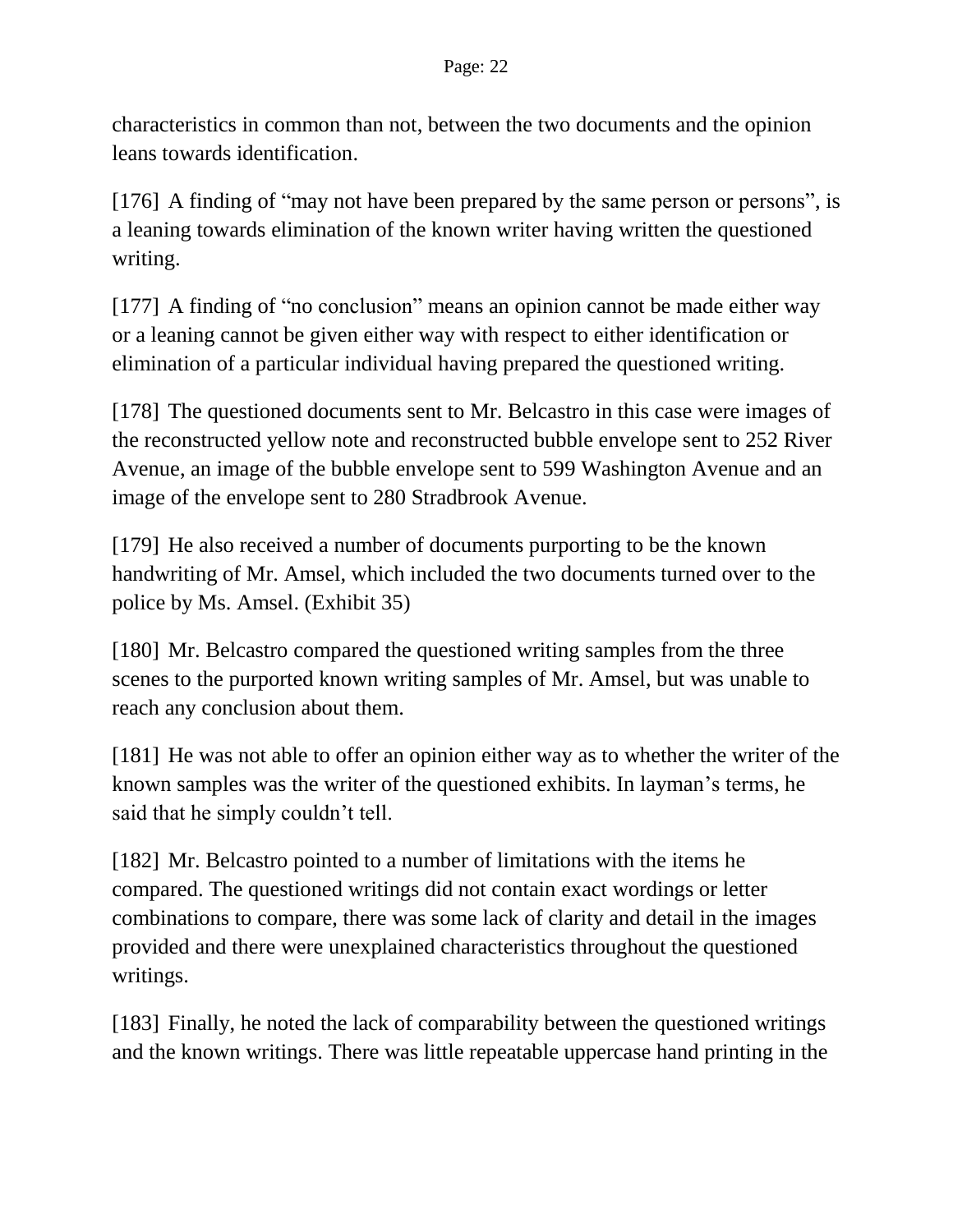known samples as opposed to the questioned writings, which were all uppercase hand printing. In other words, there was not a lot to compare.

[184] Mr. Belcastro was also asked to examine the questioned writings submitted from each of the three Winnipeg scenes for similarities. While he noted the same limitations as described above, he was able to come to a "qualified opinion" about the questioned writings.

[185] He concluded that there were characteristics in common, primarily in the formation of the characters, that indicated that the writing on the four items "may have been prepared by the same person or persons."

[186] He explained that while this conclusion falls short of an actual identification, it leans towards identification. These findings are set out in Mr. Belcastro's report dated December 8, 2015. (Exhibit 63)

[187] On cross-examination Mr. Belcastro confirmed he was not asked to compare anyone else's known handwriting with the questioned writings, in particular that of Iris Amsel.

[188] He also testified that he did not see any signs of simulation or forgery in the questioned writings. Had he done so, he would have stopped the analysis.

# 3. Forensic DNA Evidence

[189] The Crown presented evidence that Mr. Amsel's DNA was found on Exhibit "X", the purple and orange pouch that contained the explosive device sent to Ms. Mitousis at 252 River Avenue.

[190] Counsel for Mr. Amsel challenged the reliability of the DNA evidence and raised the prospect that the pouch was in fact contaminated by other exhibits, such as items seized from the accused's home, clothing items seized from Mr. Amsel upon his arrest or the blood sample taken from him.

[191] Counsel for Mr. Amsel urged the Court to closely examine the way the scene at 252 River Avenue was processed by the police, as well as how the exhibits in this case were dealt with, and suggested the Court should be cautious about accepting the evidence of the exhibit officer Cst. Neumann.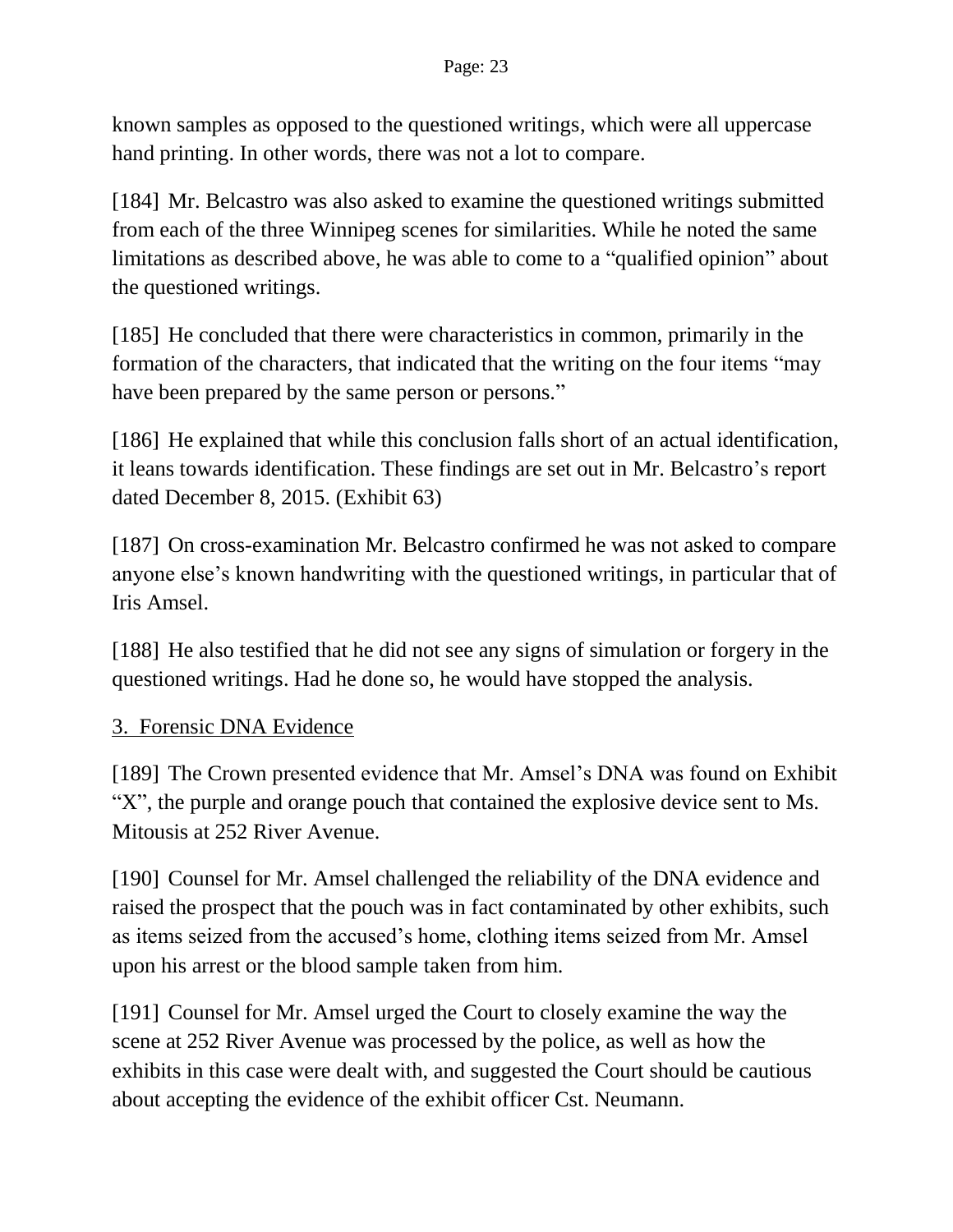[192] As a result I will closely detail the evidence given regarding the processing of 252 River Avenue and the seizure of exhibits from the office of Ms. Mitousis.

[193] The first officer to enter 252 River Avenue, Cst. Barker, arrived four minutes after the dispatch was made, at 10:19 a.m.

[194] He ensured that everyone left the building save for himself and Ms. Mitousis and testified that nobody entered her office after his arrival.

[195] After the ambulance personnel and paramedics left the scene with Ms. Mitousis, the next officers to enter the building at 12:16 p.m. were bomb unit officers wearing heavy protective gear designed to maintain their safety.

[196] Their purpose was to ensure that no other devices were present within the building and that it was safe for other investigators to enter. The scene was cleared for further entry just before 4:00 p.m.

[197] Three other bomb unit officers then went in without special protective gear for a final clearance check. These officers explained in their evidence that entering without gear was routine procedure, as the protective head gear worn by the first officers to inspect had some vision limitations.

[198] Cst. Neumann who was assigned to be the scene officer entered next to take initial photographs of the scene before anything was moved.

[199] While inside 252 River Avenue Cst. Neumann wore a protective Tyvec suit, including booties and gloves so as not to contaminate the interior of the building with anything from outside the building.

[200] A boardroom near the entrance to the building was set up to house equipment that would be used to screen items for explosive residue. The room itself was tested to ensure it was clear of explosive residue, as were items brought into the building to be used to process the scene. Craft paper was spread out on the hallway floors to ensure a clean pathway for officers to walk on between the boardroom and Ms. Mitousis' office.

[201] All officers who entered the building beyond the boardroom wore protective Tyvec suits and double layers of Nitrile gloves when handling exhibits. The outer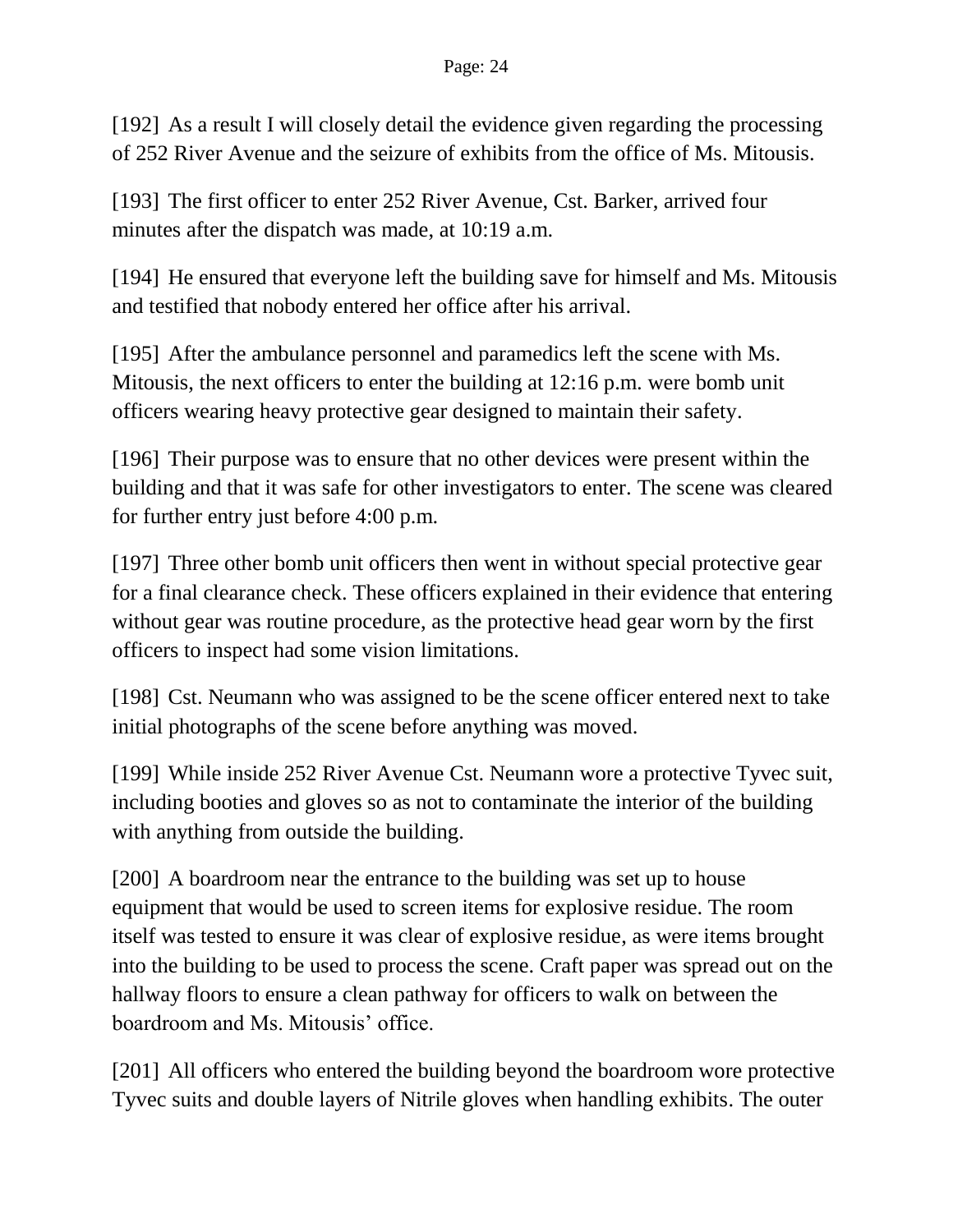layer of gloves were changed with the handling of each new exhibit or class of exhibits.

[202] The officers assigned to process Ms. Mitousis' office were Identification members Cst. Neumann and Sgt. Takatch, and bomb unit officers Sgt. Miln and Cst. Lariviere.

[203] Bomb unit member Sgt. Berdesis was assigned to take notes and remained just outside the door to Ms. Mitousis'office to take custody of exhibits as they were removed from inside. He also took items from her office to the boardroom to be scanned for the presence of explosive residue.

[204] Sgt. Willkie of the RCMP bomb unit was stationed in the boardroom to conduct the testing. He remained there throughout.

[205] The orange and purple fabric pouch (police Exhibit "X") was located on the desk of Ms. Mitousis where she had placed it just prior to the detonation of the explosive device. It was open, having been unzipped by Ms. Mitousis.

[206] The inside fabric of the pouch was swabbed by Sgt. Miln using a sterile swab designed for the detection of explosive residue. The swab was handed to Cst. Berdesis who was just outside the office doorway. He then took the swab down the hallway to the boardroom where it was given to Sgt. Willkie for testing.

[207] When scanned, the swab from the interior of the pouch tested positive for the presence of an explosive, Triacetone triperoxide (TATP). The pouch itself remained on the desk where it was found.

[208] The pouch was seized by Cst. Neumann, placed in a paper bag and handed outside the office to Sgt. Berdesis, who then placed it in a cardboard box. Cst. Neumann transported the cardboard box to the Public Safety Building (PSB) in an Identification Unit vehicle.

[209] Once at the PSB, Cst. Neumann put the paper bag containing the pouch into a zip lock plastic bag and sealed it. The sealed plastic bag was stored in the exhibit storage area of the Identification Unit Major Crime room in the basement of the PSB, along with all other exhibits from 252 River Avenue. The Identification Unit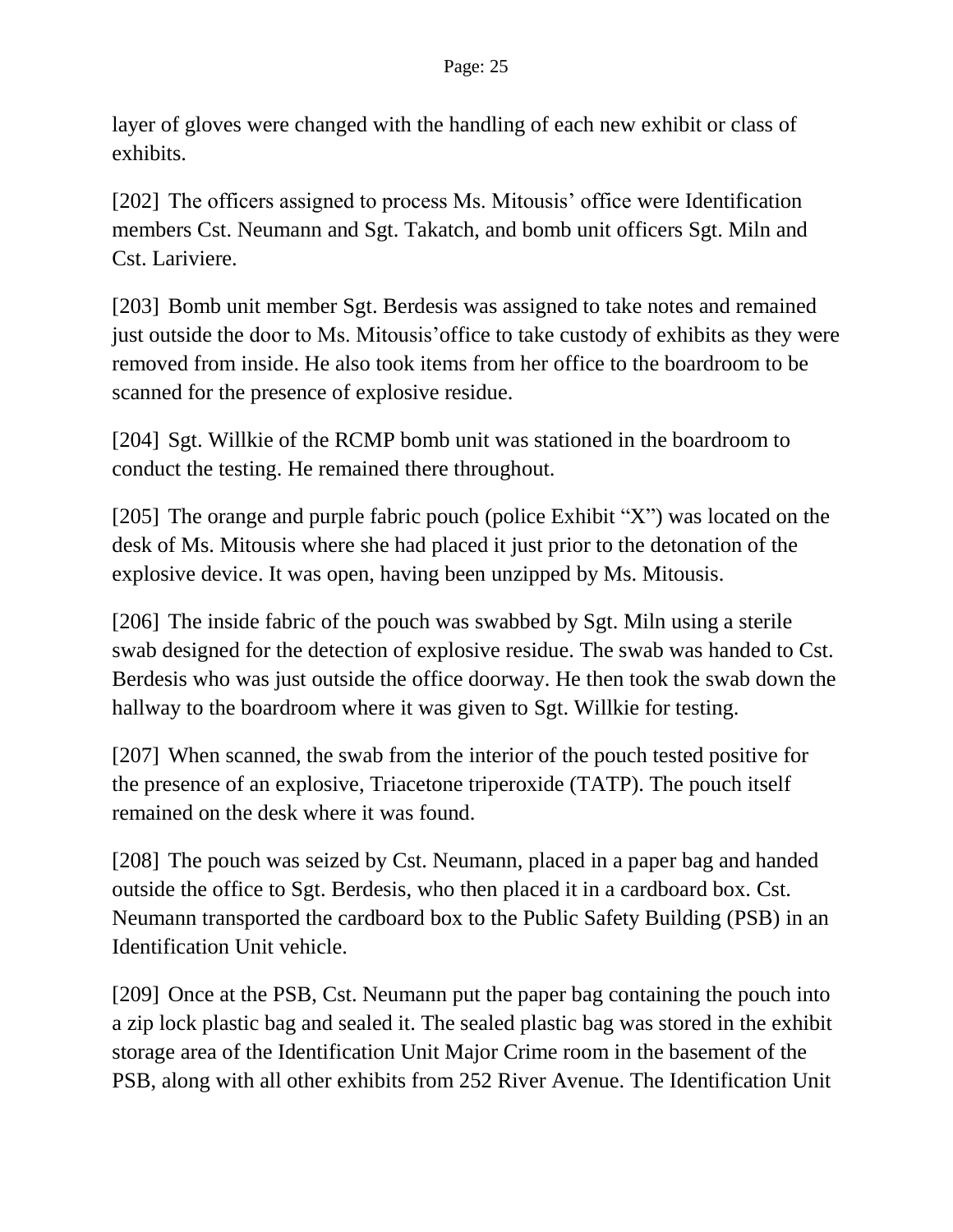Major Crime room is a secure room only accessible to members of the Forensic Identification Unit.

[210] Cst. Neumann also dealt with the exhibits from 597 Washington Avenue and 280 Stradbrook Avenue. He said that the Washington Avenue exhibits were stored in the lab area of the basement of the PSB, and the exhibits from Stradbrook Avenue were stored in Bio room "B".

[211] The exhibits seized from Mr. Amsel's residence and business were stored in Bio room "A". All rooms were located in the basement of the Public Safety Building but were separate rooms from one another.

[212] When Mr. Amsel was arrested, he was detained on the second floor of the PSB. His face and hands were swabbed and his clothing was seized.

[213] His clothing and the swabs remained on the second floor stored in a lab space within the Forensic Identification Unit, which is only accessible to members of that unit.

[214] The exhibits were kept separate from any other exhibits that were brought from the basement level up to the lab for examination.

[215] Cst. Neumann testified that he was also responsible for submitting exhibits to the RCMP lab for forensic testing. In consultation with the lab it was determined that a number of exhibits from 252 River Avenue would be submitted for analysis, including Exhibit "X" the orange and purple pouch.

[216] All of the exhibits to be submitted were taken by Cst. Neumann to the Evidence Control Unit at 850 Empress Street in Winnipeg where they were turned over to a civilian member of the WPS, who then shipped the exhibits to the RCMP National Forensic Laboratory in Ottawa on July 15, 2015.

[217] The lab confirmed receipt of the exhibits, including Exhibit "X" by way of email to Cst. Neumann.

[218] On August 27, 2015, Cst. Robert Mitchell attended to Headingley Correctional Institution to execute a DNA warrant on Mr. Amsel and take a sample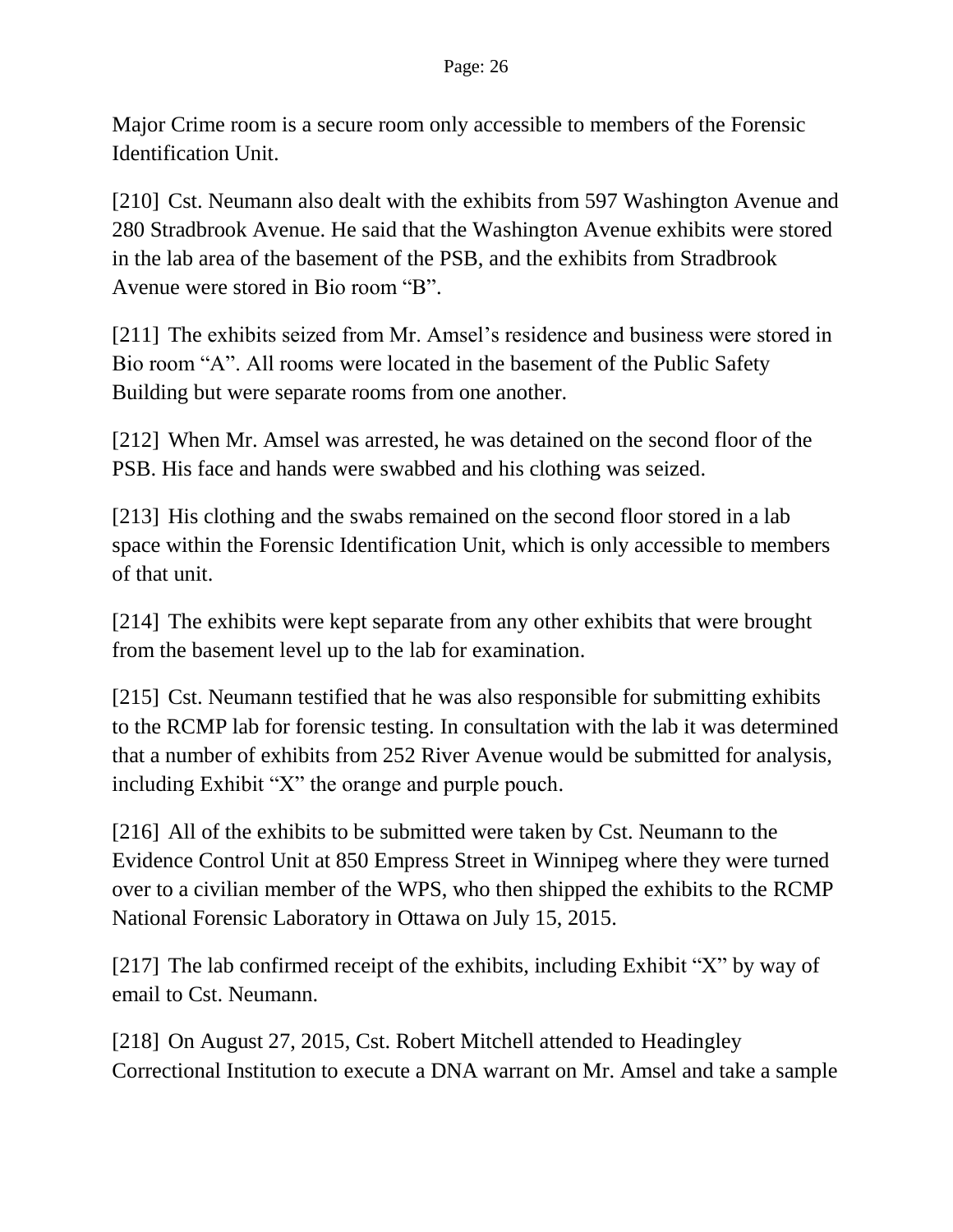of his blood. He testified that the blood sample was obtained using a standard DNA sampling kit and using approved standard procedures.

[219] Cst. Mitchell took the blood sample back to the PSB, labelled it with the applicable WPS incident number and his own initials, RM 1, and placed the sample in Identification Unit locker number 107 and locked it.

[220] On August 28, 2015, Cst. Neumann retrieved the blood sample from locker number 107. He noted that the way the sample had been labelled by Cst. Mitchell was inconsistent with the usual protocol, and relabelled the packaging containing the blood sample using the accused's initials and a previously authorized exhibit number; GPA660413.

[221] Cst. Neumann sent Mr. Amsel's DNA sample to the RCMP National Forensic Laboratory in Edmonton on August 28, 2015 by delivering it himself to Purolator Courier. He testified that he received a call from the lab later that same day confirming its receipt.

[222] The orange and purple pouch, Exhibit "X" was examined in the evidence recovery unit of the RCMP lab in Ottawa by forensic search technologist Nancy Ouelette.

[223] Ms. Ouelette's role was to search Exhibit "X" for the presence of biological material, take samples of any such suspected material and submit the samples to the analytical unit for further examination.

[224] Ms. Ouelette testified that when she handled the exhibit she documented the chain of custody by scanning the bar code attached to the exhibit within the exhibit handling system of the RCMP.

[225] She further testified that when she handled the exhibit she wore protective clothing, including a lab coat, gloves and facemask. She also described the methods she employed to keep her work area and tools clean and uncontaminated.

[226] Ms. Ouelette first dealt with Exhibit "X" on July 30, 2015. It became designated as lab exhibit 5. Ms. Ouelette put her own initials on the pouch so that it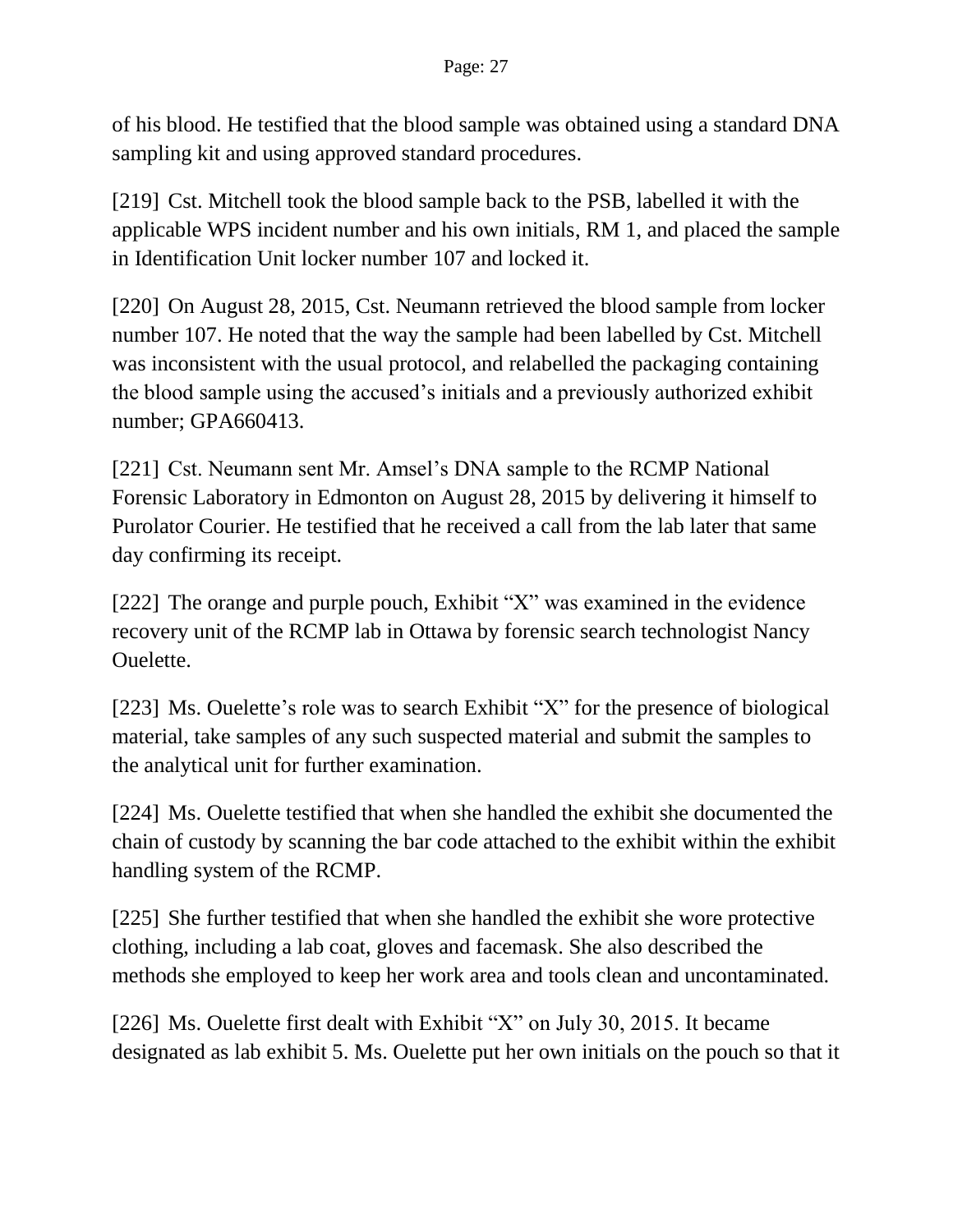was clear it was she doing the examination. Ms. Ouelette also dealt with the pouch a second time later in 2015.

[227] In her first examination of the pouch, Ms. Ouelette looked for any hairs that may have been left on the pouch as well as staining to its surfaces. She found no hair, but did observe staining. She made her observations with the naked eye.

[228] Ms. Ouelette observed what she described as faint greyish staining in one location, as well as light to moderate red/brown staining in another. The second area tested negative for the presence of blood and was marked with a small black ink dot for future reference.

[229] Near the zipper seam of the pouch, Ms. Ouelette identified an area of staining that she designated area "AC". She removed a portion of the fabric of this area, placed it in a sterile tube, which was identified by a bar code label. She placed the tube in a heat-sealed zip lock bag and sent it to the analytical unit of the lab. When she identified this area of the pouch, she circled it using black ink.

[230] Ms. Ouelette examined the pouch again for the presence of biological material in October of 2015. During this examination Ms. Ouelette took further samples from inside the pouch; from the piece of white foam, from the inside of the zipper seam, and from the general area of the inside of the case. These samples were dealt with in the same manner as she previously described, and forwarded to the analytical unit.

[231] The analytical unit of the RCMP lab processed the samples and created DNA typing profiles from them. The profiles were then sent to forensic specialist Marc Lett for examination and interpretation.

[232] The Crown called Mr. Lett, who is the Technical Operations Leader of the Biology Section of the RCMP National Forensic Laboratory Ottawa. Mr. Lett is a forensic specialist and reporting scientist.

[233] He was qualified to give expert opinion evidence in the interpretation of bodily fluid results and hair examinations, the interpretation of DNA typing profiles, and the application of forensic statistics for DNA matches.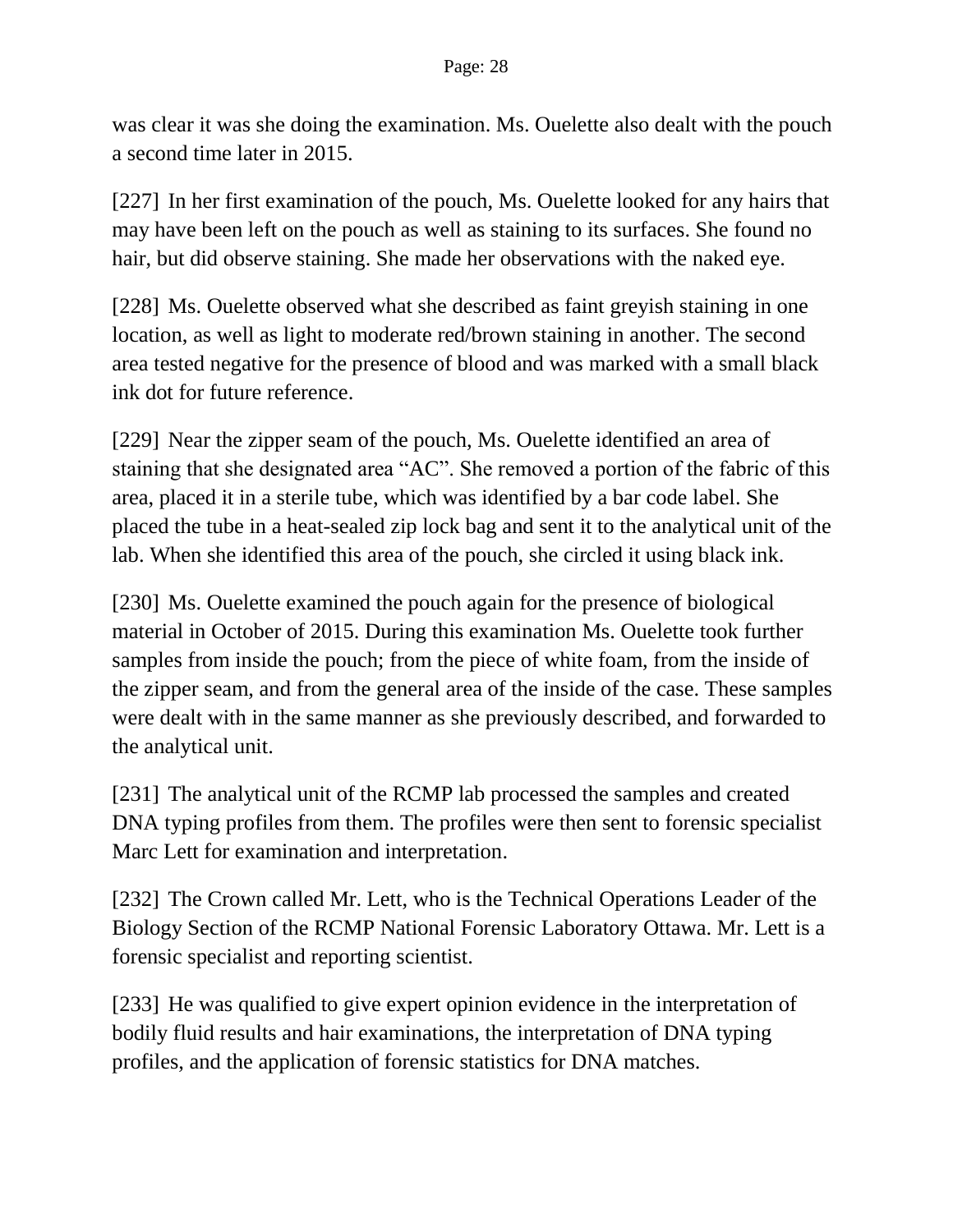[234] In this case, his role was to examine the DNA typing profiles created by the analytical unit, compare them for similarities and statistically analyse the results of the comparison.

[235] Mr. Lett confirmed that standard laboratory procedures were followed in this case when dealing with all exhibits and sub exhibits. Each exhibit was marked by the evidence management group with a bar code upon arrival in the lab and scanned into a computer system that tracked the exhibit location each time it was moved or changed hands.

[236] Mr. Lett analyzed the DNA profiles extracted from Exhibit "X" the orange and purple pouch and authored three reports dealing with the results of his examination.

[237] Mr. Lett found that area "AC" of Exhibit "X" contained a mixed DNA profile consistent with having originated from two individuals. He compared the profiles with the known profile of Ms. Mitousis and concluded that one of the profiles was hers. When Ms. Mitousis' profile was removed from the mixed profile, what remained was a male profile of unknown origin, which was designated as "unknown male 1".

[238] Mr. Lett testified that because this male profile was complete, it was eligible for entry onto the National DNA Data Bank of Canada. The National DNA Data Bank contains two separate indices; a crime scene index and a convicted offender index.

[239] Mr. Lett's next contact with this case involved the comparison of two known male profiles with the "unknown male 1" profile found on the orange and purple pouch. One of the known profiles belonged to Mr. Amsel.

[240] The RCMP lab in Edmonton received Mr. Amsel's blood sample from the Winnipeg Police Service on August 28, 2015. A DNA profile was extracted from the sample and sent to Mr. Lett in Ottawa, where he did his comparison.

[241] His conclusion was that Mr. Amsel's DNA profile matched the "unknown male 1" profile from Exhibit "X" at all 15 comparison points. He estimated that the probability of selecting an unrelated individual at random from the Canadian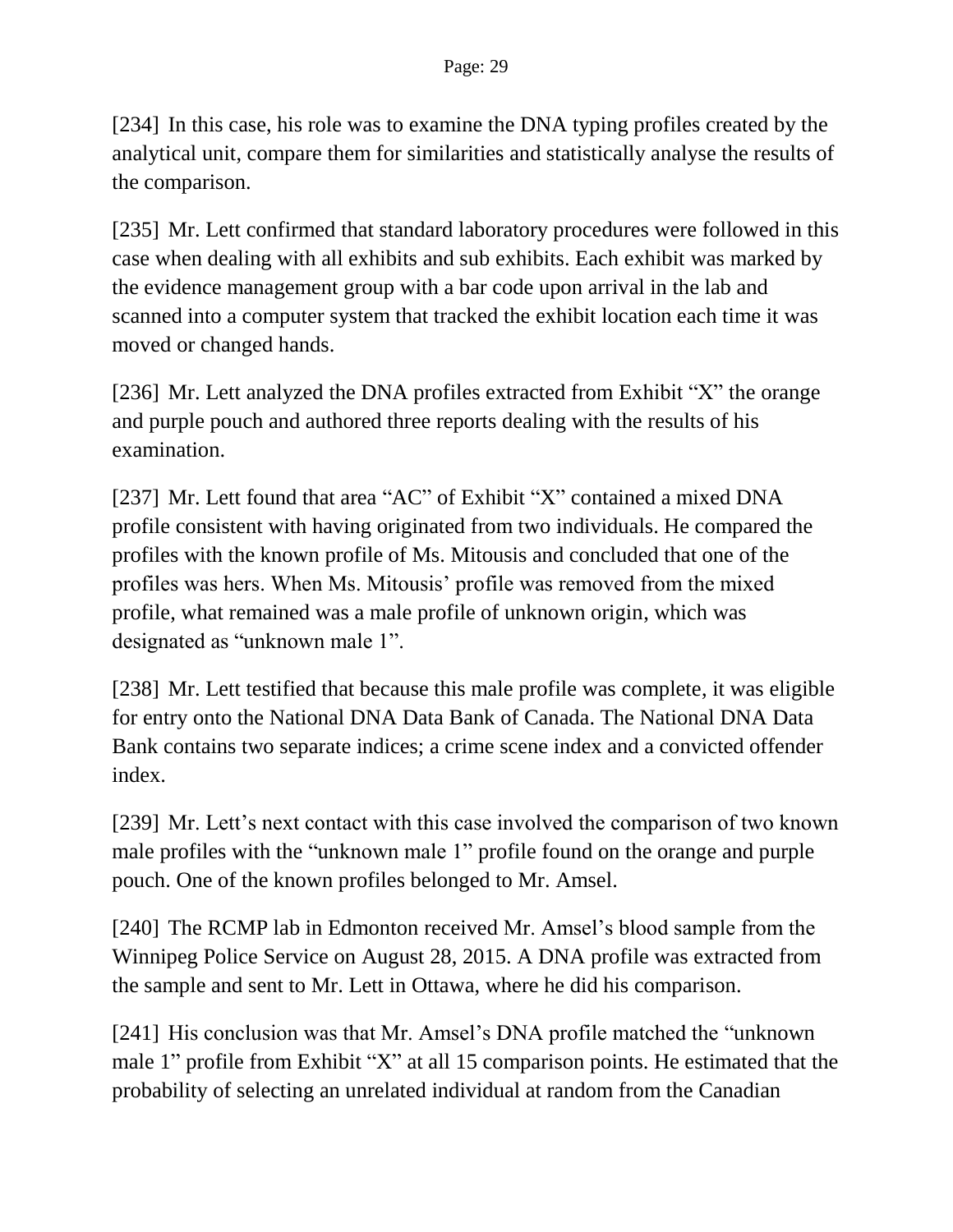Caucasian population with the same profile is one in 1.2 quintillion. A quintillion has 18 zeros.

[242] Mr. Lett authored a third report in November of 2015 describing analysis done on other areas of the orange and purple pouch. Swabs taken from the inside of the zipper seam and the foam insert of the pouch produced a profile of mixed origin containing the DNA of two individuals. Mr. Lett was able to conclude that one of the contributors was Ms. Mitousis. The other profile however was not sufficient for comparison and remained unidentified.

[243] A swab taken from the interior fabric of the pouch also produced a mixed profile containing the DNA of three individuals. Mr. Lett was unable to come to any conclusions about this profile.

[244] At the time of the initial investigation in December 2013, exhibits from 127 Nicholas Street were submitted only to the Trace Evidence Section of the RCMP National Forensic Laboratory in Ottawa. There was no concurrent request for examination by the Biology Section.

[245] When the additional exhibits were submitted to the lab in October 2015, after the Winnipeg incidents occurred, the Biology Section also became involved.

[246] In January of 2016, the three pieces of charred string, police Exhibits 9, 14 and 15 were examined for the presence of DNA.

[247] Testing on police exhibits 14 and 15 showed the presence of human DNA. The amount detected however was insufficient for further testing.

[248] A partial DNA profile was extracted from police Exhibit 9, a 41cm long piece of charred string from within or near the crater. The profile was sent to Marc Lett for analysis.

[249] Mr. Lett testified in his expert capacity that the profile contained a mixture of DNA from at least three individuals. The mixture had a major component that was designated as "Male 1". The two minor components were too weak for comparison purposes.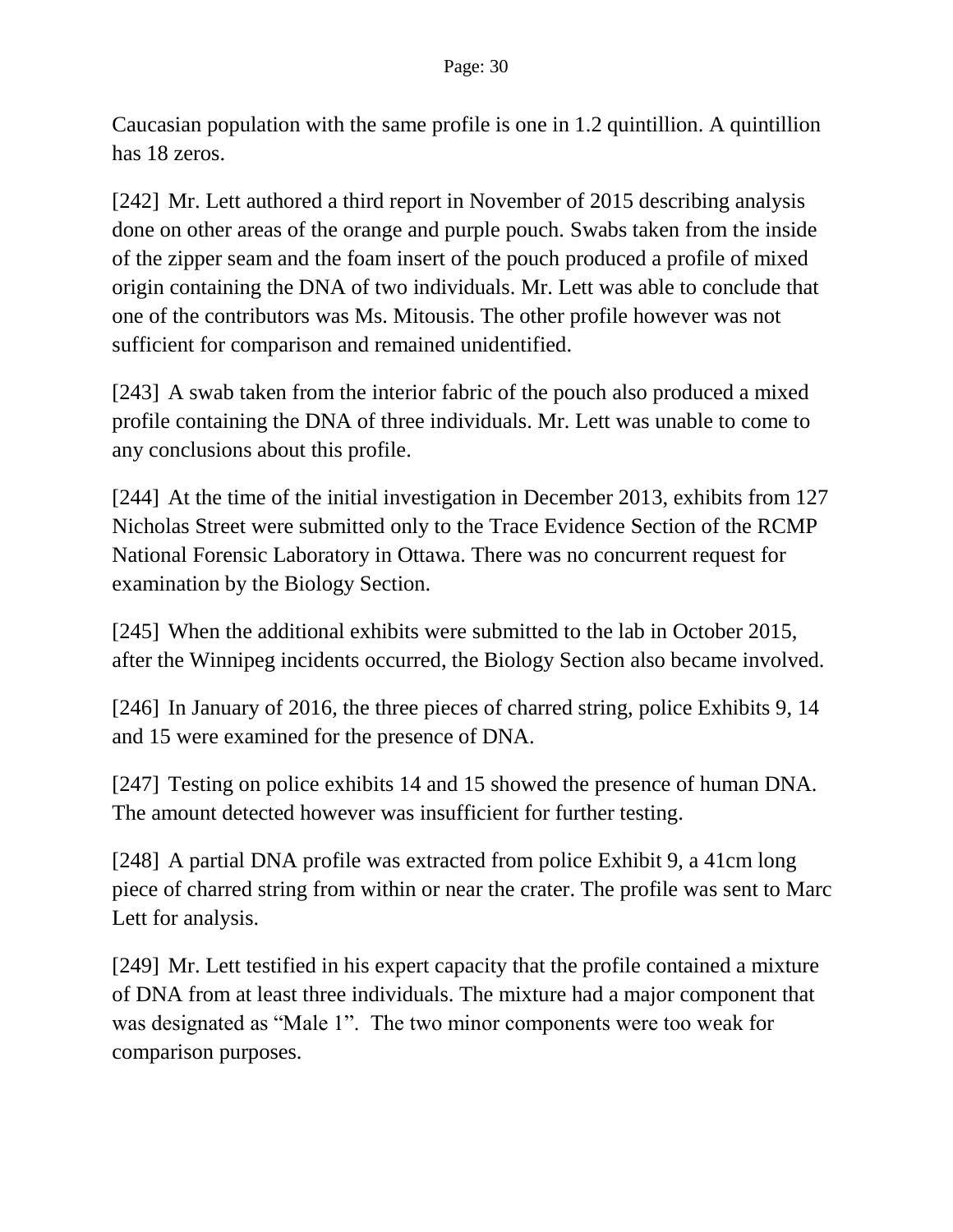[250] The "Male 1" profile was suitable for submission to the National DNA Data Bank Crime Scene Index and was forwarded by Mr. Lett on February 4, 2016.

[251] On the same day Mr. Lett, was notified that the DNA profile "Male 1" from Exhibit 9 the piece of charred string was a match with area "AC" from Exhibit "X" the orange and purple pouch from the explosion scene at 252 Stradbrook Avenue.

[252] While this match is not evidence in and of itself to be considered by the Court, it resulted in the RCMP in Winnipeg obtaining a warrant for a second blood sample from Mr. Amsel for use in the 127 Nicholas Street investigation.

[253] On April 7, 2016, Cst. Duffy attended to Headingley Correctional Institute, and obtained a second blood sample from Mr. Amsel. The sample was subsequently submitted to the National Forensic Laboratory in Edmonton on June 13, 2016. (police Exhibit 301)

[254] Search technologist C. Federman developed a male DNA typing profile from the sample and forwarded the profile to Marc Lett in Ottawa for his review.

[255] Mr. Lett compared the profile of the blood sample taken from Mr. Amsel to the "Male 1" profile obtained from Exhibit 9, the piece of charred string and determined it to be a match.

[256] He estimated that the probability of selecting an unrelated individual at random from the Canadian Caucasian population with the same profile is one in 2.6 trillion.

[257] In his testimony Mr. Lett also gave general information about what DNA is, how it is deposited and transferred, and what kinds of conditions favour its persistence.

[258] He told the Court that DNA is the same in all body cells and never changes. His analysis and comparison looked at fifteen specific regions of DNA that are highly variable between individuals

[259] Mr. Lett said that DNA is deposited by a person in a number of ways and is very individual. DNA can be deposited directly by a person simply handling an item. This is referred to as primary transfer. The amount of DNA a person leaves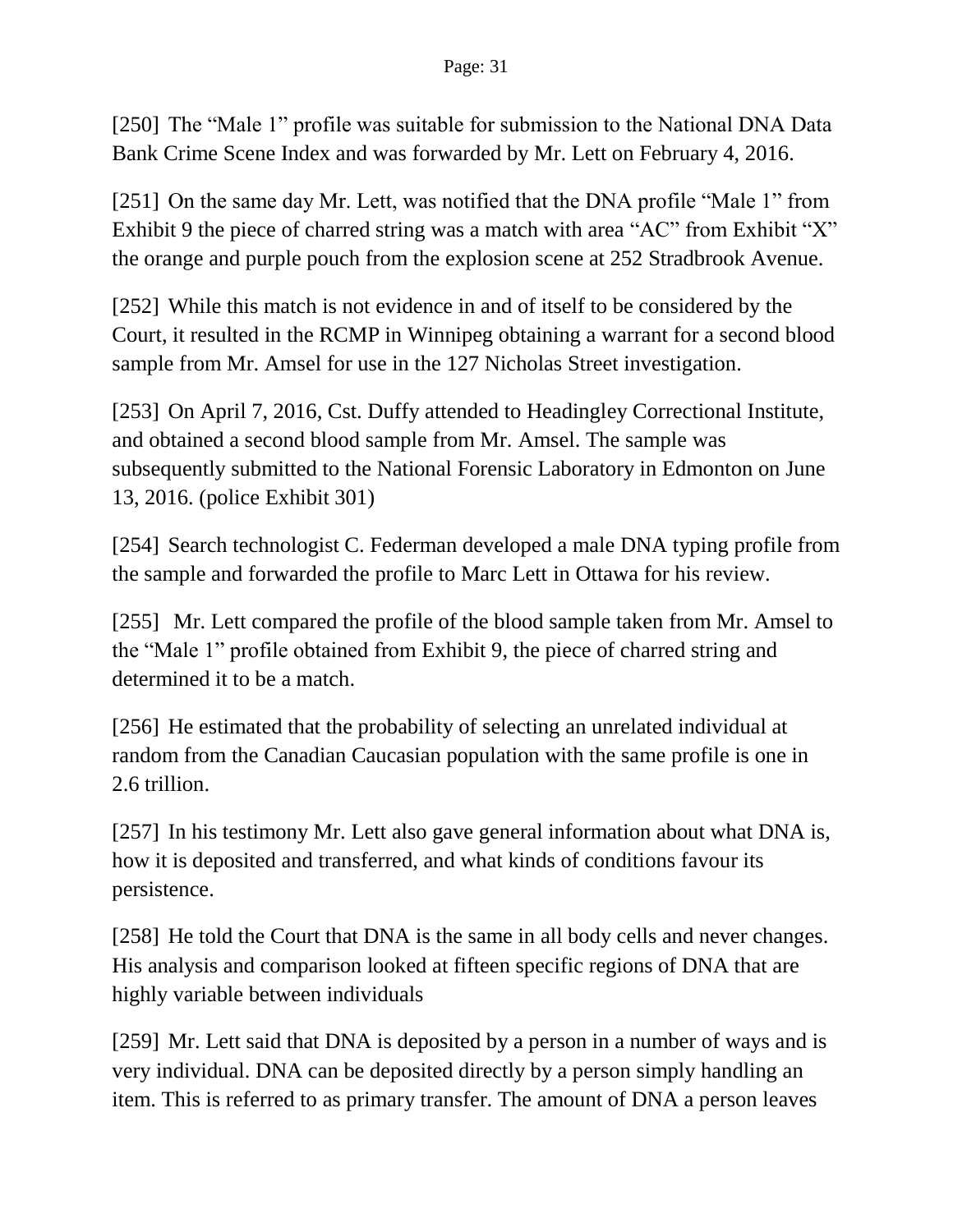behind by touching an item is influenced by such factors as skin condition, perspiration level and the length of time an item is handled.

[260] DNA can also be deposited on an item by what is termed secondary transfer. This occurs when an object containing a person's DNA comes into contact with another object and the DNA from the first object is transferred to the second object.

[261] Mr. Lett testified that DNA can persist for months or even years, if it is properly stored. The persistence of DNA is favoured by dry cold conditions, and DNA degrades fairly quickly if exposed to other environmental factors.

[262] With respect to DNA and exposure to environmental conditions, Mr. Lett testified that DNA can persist for months or even years in the right environment.

[263] DNA will remain longer in a dry cold environment; however when exposed to outside environmental conditions such as moisture and ultra violet rays, it will begin to degrade within weeks.

[264] Mr. Lett looked at photographs taken of the crater at 127 Nicholas Street and testified it was quite possible that DNA could persist on a string in those circumstances for a couple of days. However, he would not expect to find DNA present on items after spending years outside.

# 4. Similar Fact Evidence

[265] The Court previously ruled that the evidence regarding each of the explosions was admissible as similar fact evidence on each of the other counts. The ruling on threshold admissibility is a permissive one made on a balance of probabilities and allows the court to consider the evidence from each count as evidence on the others. In this case the similar fact evidence is relevant to the issue of identification.

# **Defence Evidence**

[266] In addition to the accused the defence called Mr. Amsel's long time friend Georgie Zacharias to give evidence.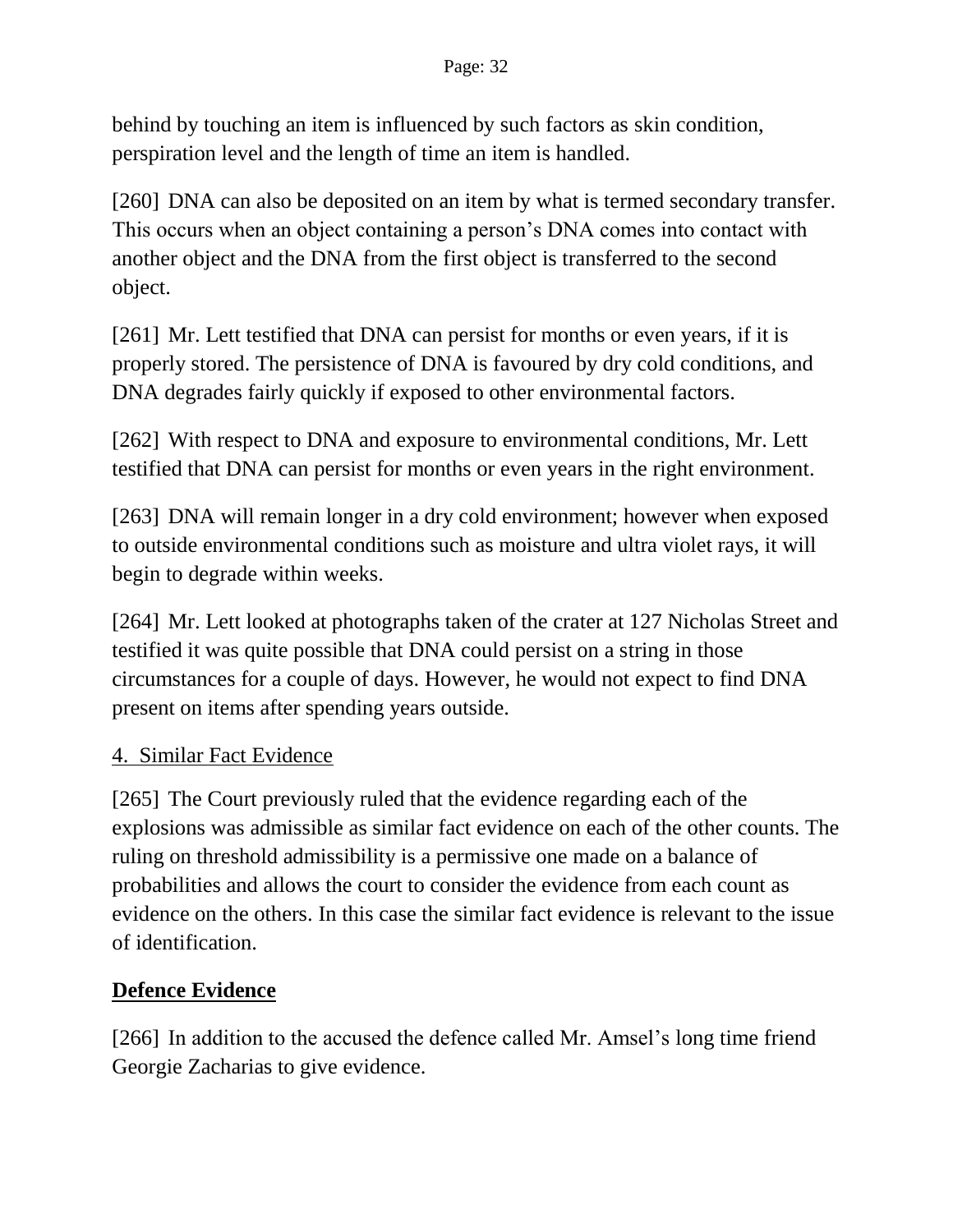[267] Ms. Zacharias testified that she met the Amsels through their automotive business many years ago, and developed a friendship with Iris Amsel. During their friendship, Iris shared personal information with her about the couple's divorce, her feelings about Mr. Amsel remarrying, and her wish to reconcile with him.

[268] Ms. Zacharias said that there were occasions when she and Iris Amsel were alone together in Mr. Amsel's office, and that Iris looked through his emails and phone records to see who he was contacting.

[269] She also described an incident in which she said Ms. Amsel found Mr. Amsel's wedding ring sitting on the toilet tank and flushed it down the toilet.

[270] She testified that Ms. Amsel sent emails to Mr. Amsel's new wife Janice pretending to be a man named Adrian who was interested in her. And further, that Ms. Amsel asked Ms. Zacharias to approach someone to make phone calls to Janice Amsel pretending to be this male.

[271] Ms. Zacharias also said that Iris asked her to deliver letters that she had written about Janice to the immigration office, and asked Ms. Zacharias to say negative things about Janice in an effort to stop her from coming to Canada.

[272] Ms. Zacharias testified that Ms. Amsel was determined to break Guido and Janice up and said she would do almost anything to get him back.

[273] She quoted Ms. Amsel as having said that she was going to destroy Mr. Amsel and make him pay to get back at him.

[274] Ms. Zacharias ended her friendship with Iris Amsel in 2006, and in time reported all of these events to Mr. Amsel.

[275] After becoming friends with Mr. Amsel, Ms. Zacharias helped him investigate his belief that Ms. Amsel had stolen money from their business.

[276] She testified that she found a lot of what she termed as irregularities, as she looked through the accounting records of the business.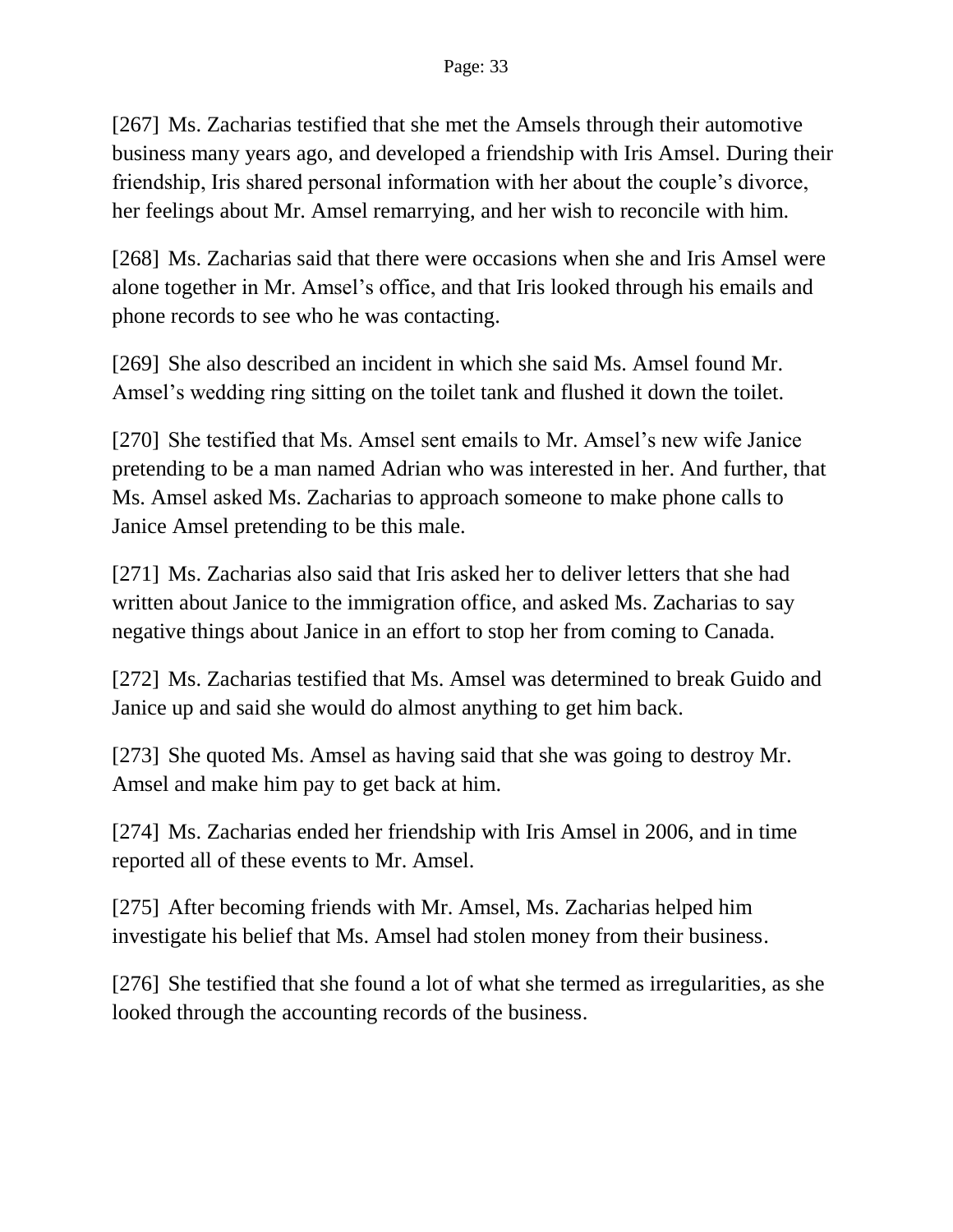[277] While Ms. Zacharias has some background in accounting, she conceded that she is not qualified to do a forensic audit, and had no knowledge as to how the Amsels ran Eurotech Autobody prior to her involvement.

[278] She wrote a letter for Mr. Amsel summarizing her findings and conclusions that was ultimately submitted by him to the RCMP in his theft report.

[279] In an effort to illustrate Ms. Amsel's dishonest conduct in the business, Ms. Zacharias described an event in which she said Ms. Amsel deliberately damaged Ms. Zacharias' vehicle so that she could make an insurance claim with the Manitoba Public Insurance Corporation (MPIC)

[280] Although Ms. Zacharias made the claim and received an insurance payment, she conceded on cross-examination that she had not told MPIC how her car was damaged.

[281] Ms. Zacharias explained that she did not think reporting those details were necessary and said she did not view her claim as fraudulent.

[282] Ms. Zacharias was asked to give her opinion about the handwriting on the various exhibits relating to the Winnipeg incidents. On direct examination she said that although she could not be sure, she offered the opinion that the lettering was similar to Iris Amsel's block style of writing and that what she was shown could easily be the writing of Ms. Amsel.

[283] On cross-examination she conceded that when interviewed by the police she told them that the writing looked like Mr. Amsel's. She clarified this inconsistency by saying that the writing looks like both of the Amsel's, as well as their son's because that is how German children learn to write.

[284] In the end she said that she does not know whose writing it is and although she has her suspicions, she had no idea what happened in relation to the Winnipeg bombing incidents.

### Evidence of Mr. Amsel

[285] Mr. Amsel testified on his own behalf. He denied all involvement with the improvised explosive devices that are the subject of this trial. More specifically, he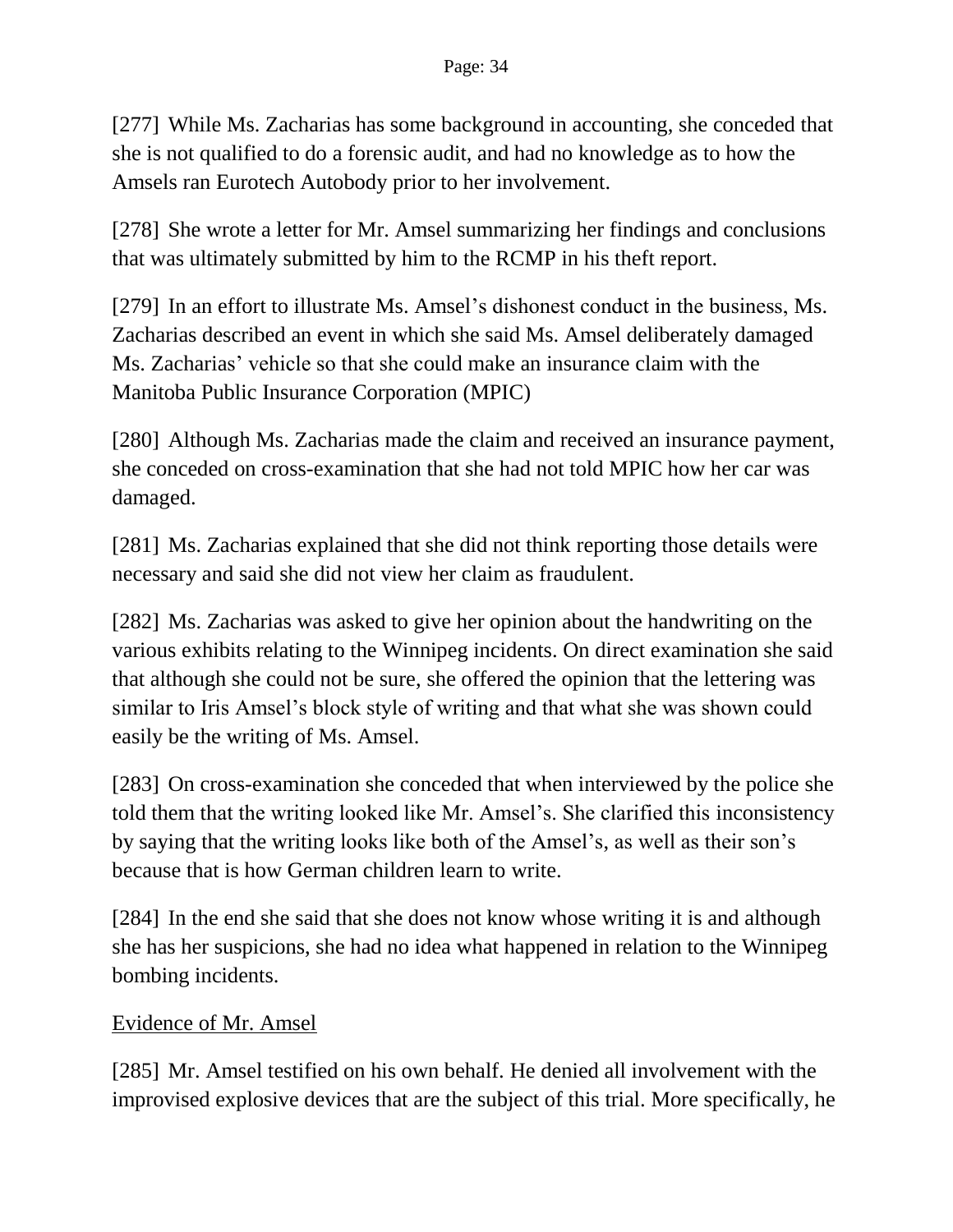denied it is his handwriting on the packages or the note addressed to Ms. Mitousis. He also denied having any knowledge about TATP or bomb making.

[286] He described how his former wife was very upset at their divorce and his subsequent remarriage. He said that she wanted to reconcile.

[287] Mr. Amsel described an incident where he suspected that Ms. Amsel took his wedding ring from a nearby counter while he was in the shower. He said that he had not actually seen this occur and was speculating about what happened to the ring.

[288] Mr. Amsel confirmed that Ms. Zacharias shared information with him about Ms. Amsel and the things she had done involving his new wife. As a result, sometime in 2008 Mr. Amsel told Iris to leave the shop, and her business relationship with Mr. Amsel and Eurotech Autobody ended.

[289] Mr. Amsel testified in detail about the theft from Eurotech Autobody. He described how Iris continued to do the company books even after their separation, until he asked her to leave in 2008. Her duties included general accounting, paying bills and writing cheques on behalf of the company. She also took care of all the bank deposits.

[290] Mr. Amsel said that after he told Iris to leave the business, his current wife Janice Amsel took over the books. He said this was the first time the business had made money. As a result he began looking into the finances of the shop and his exwife's handling of the accounts.

[291] He testified that over the course of the next six months he and Georgie Zacharias conducted an investigation of the books, and compiled a large binder of materials that formed his theft report to the RCMP.

[292] The binder included financial documents and other items such as photo radar tickets issued to Ms. Amsel during business hours, from which Mr. Amsel inferred that she was speeding to banks other than their own to deposit stolen money.

[293] Mr. Amsel was dissatisfied with the way his report was dealt with by the RCMP for a number of reasons which will be detailed in due course.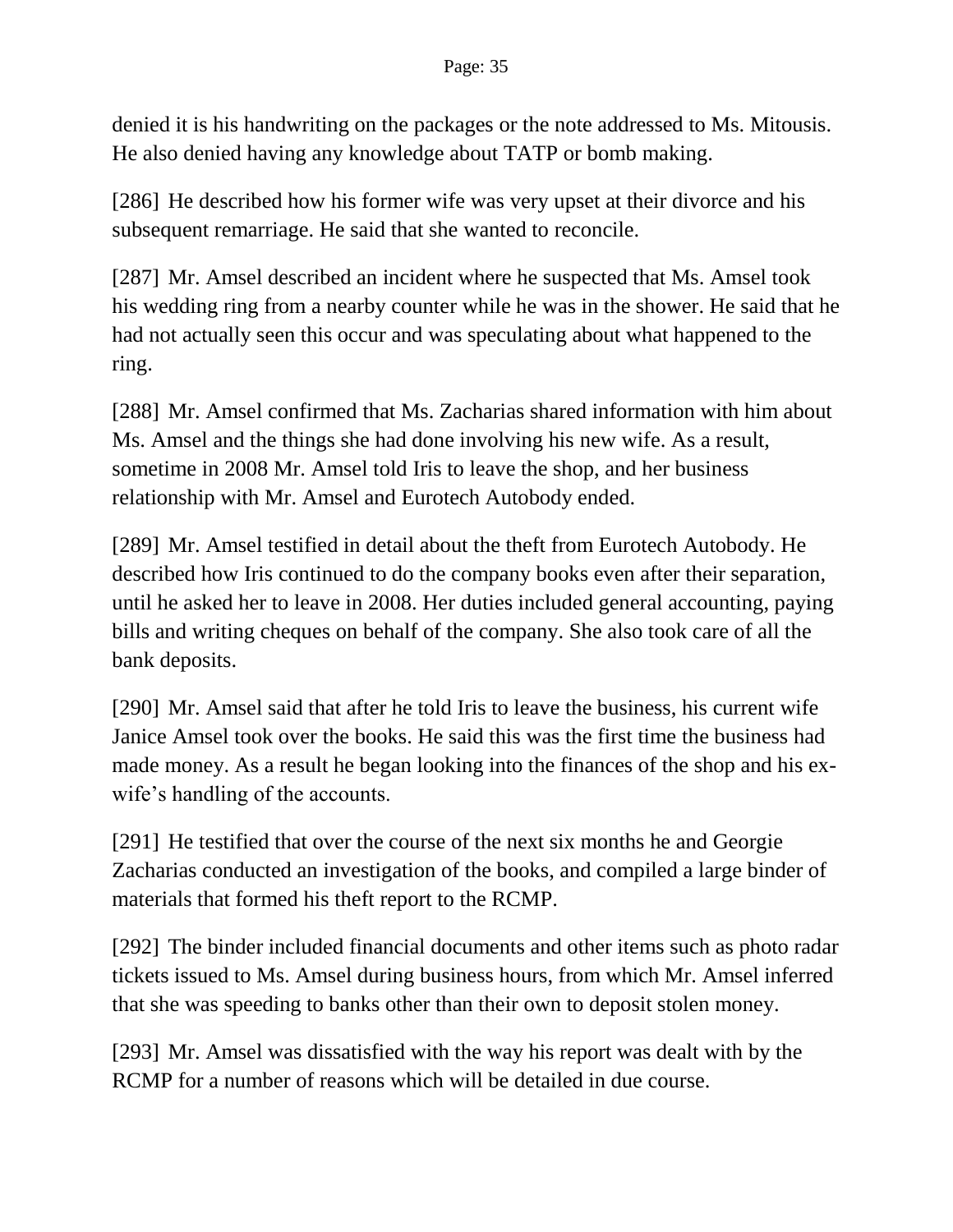[294] It is clear from his evidence that Mr. Amsel firmly believed that Ms. Amsel stole a great deal of money from the business. He settled on the figure of four million dollars as the amount.

[295] He was very clear that he considered his former wife to be a criminal and that he wanted to see her in jail.

[296] Mr. Amsel denied going to Ms. Amsel's residence on December 13, 2013, and offered explanations as to how his DNA was found on Exhibit 9, the piece of charred string in or near the crater.

[297] He suggested Exhibit 9 could be a piece of string he touched when he insulated the garage roof when it was built in 1992.

[298] He described that each piece of insulation installed was rolled up, tied with string and passed to him by Ms. Amsel up through a hole in the ceiling of the garage.

[299] Mr. Amsel described how he cut the strings and rolled out the pieces of insulation in between the roof trusses. They covered the entire area of the roof, as close to the eaves as possible. He said he left all of the pieces of string up in the insulated roof of the garage.

[300] He described how he put a plywood floor overtop of the insulation to create a storage area over the roof of the garage.

[301] He agreed on cross-examination the insulation did not go right up to the edges of the eaves and not into the area covered by the exterior soffits.

[302] Mr. Amsel was by implication suggesting that when the explosion and fireball occurred next to the garage and under the eaves, a piece of string or strings fell from the insulated roof of the garage onto the ground around the crater created by the blast.

[303] The second explanation suggested by Mr. Amsel for the presence of string bearing his DNA related to finishing the driveway at 127 Nicholas Street sometime between 1998 and 2000.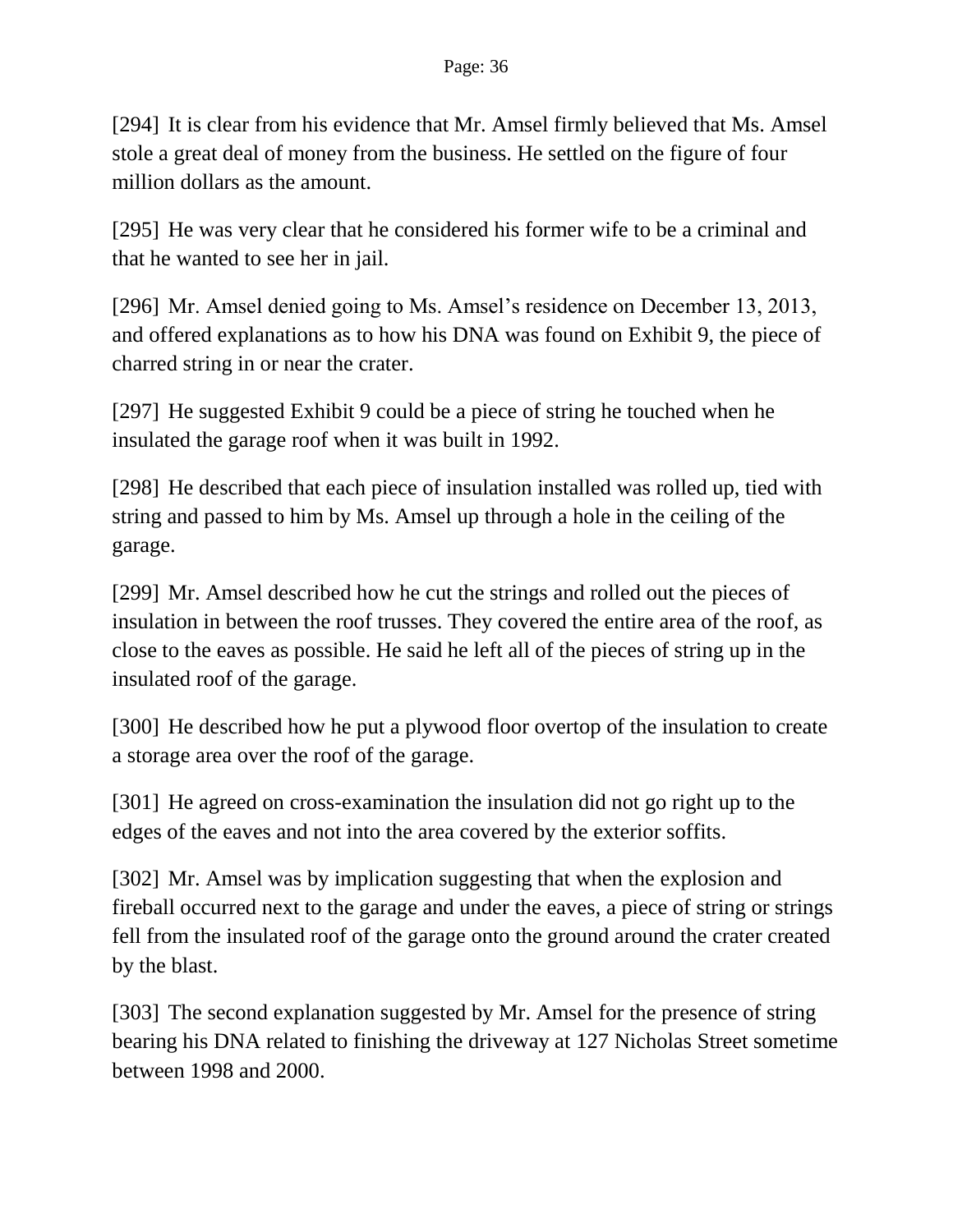[304] He testified he used pegs and string to lay out the placement of the driveway, and then spread gravel within the outlined area using a wheelbarrow and shovel to create the driveway. He said he left the string where it was under the gravel.

[305] Mr. Amsel conceded on cross-examination he did not actually know if the string was left there or if it was rolled up to use again. Ultimately, he agreed he does not really know what happened to the string.

[306] His final suggestion for the presence of his DNA on the string at the scene of the explosion related to the planting of approximately 200 trees on the property in 2005 or 2006.

[307] Mr. Amsel described how he used string to lay out straight lines for the uniform planting of the trees, and again that the string may have simply been left in place when the planting was done.

[308] On cross-examination, Mr. Amsel conceded he did not actually know if the string was left there or not and he had no idea where the string went after the trees were planted. He agreed the string could have been rolled up to be used again, just not by him as he didn't do the clean up.

[309] On cross-examination he suggested the DNA on the string could also have been fabricated and pointed to what he felt was a discrepancy in the length of RCMP exhibit 9 as depicted in two photos to support this assertion.

[310] Mr. Amsel did not take any issue with the details of the property settlement reached at the time of divorce, his failure to fully comply with it, or the settlement reached with Ms. Mitousis regarding the auction in 2015.

[311] He also largely agreed with the testimony given about the family court proceedings with his former spouse, such as the child support and paternity issue.

[312] Mr. Amsel described his dealings with Ms. Mitousis as respectful and professional and commented that he didn't have any personal feelings about her.

[313] As for abandoning his counterclaim, Mr. Amsel essentially said that it was no longer worth his time, and that he wanted to move on with his happy life with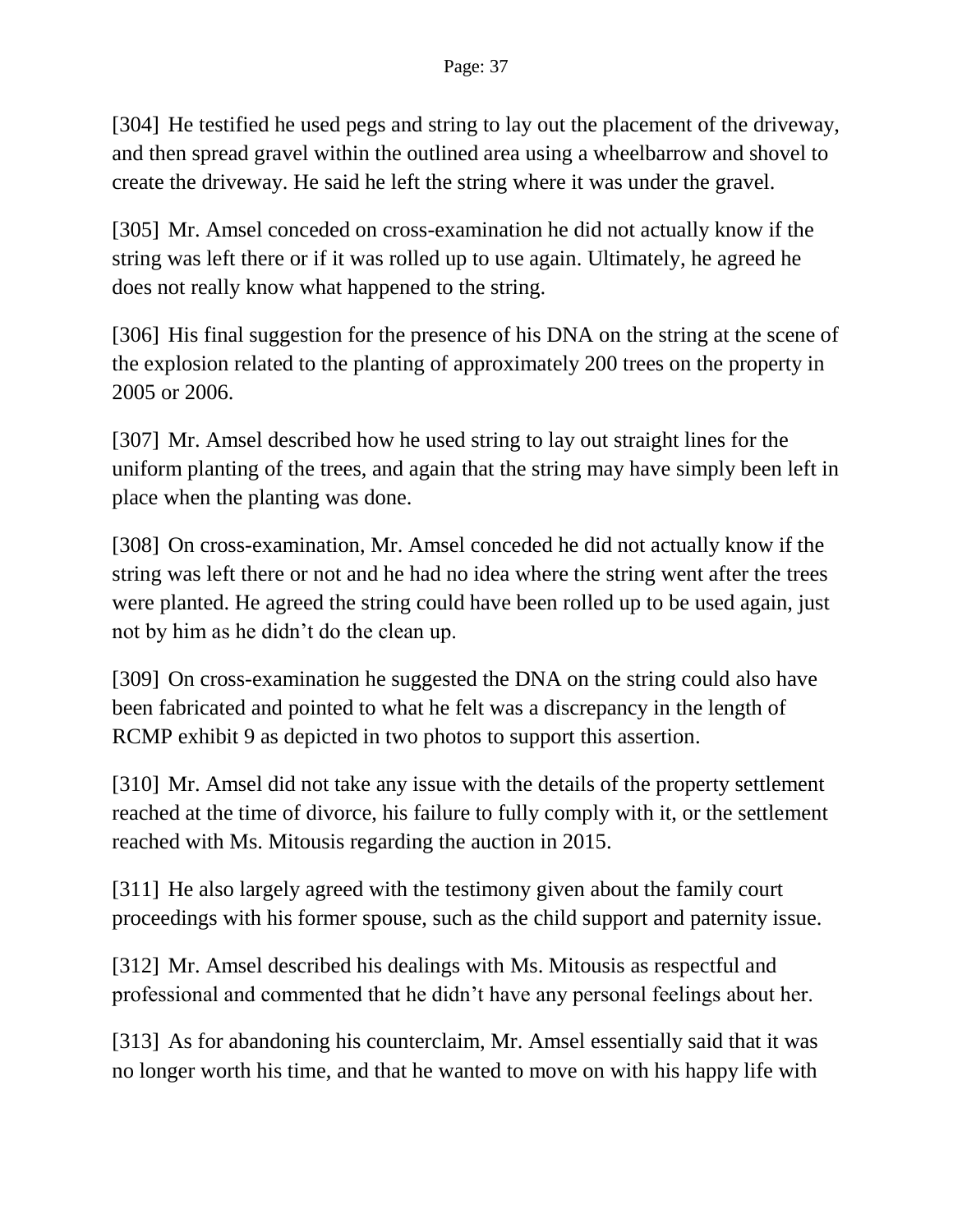his wife Janice and his two children. He described the resolution of the civil suit and the dropping of his counterclaim in relation to the theft as a big relief.

[314] Mr. Amsel testified that he was unhappy with the legal representation he received from Sarah McEachern. He said that despite having given her all of the documentation about the theft from Eurotech Autobody, she did not refer to it or question Ms. Amsel about it during the discovery process.

[315] From this, he concluded that Ms. McEachern must have been paid off by either Iris Amsel or Maria Mitousis to compromise his legal interests, or in his words to "misguide his case". He also testified that he was strongly of the opinion that Sarah McEachern should have been reported to the Law Society.

[316] He largely agreed with Ms. McEachern's recitation of the conversation between them on the day she withdrew, but characterized it in a different way. Rather than agreeing that he was accusing Iris Amsel or Maria Mitousis of paying her off, he preferred to view it as simply asking a question as to whether that was the case.

[317] Mr. Amsel also pointed out that despite his feelings about Ms. McEachern, she was not targeted by a bomb.

[318] As for his relationship with George Orle, Mr. Amsel confirmed that the only time he met him was at the final meeting with Ms. McEchern, in which he was told the firm would no longer represent him.

[319] While Mr. Amsel agreed that he knew Mr. Orle's name was part of the firm name, he said that he wasn't aware that he was involved in his case and said that as far as he was concerned he had not hired Mr. Orle.

[320] When giving his evidence about this Mr. Amsel's tone suggested that he was puzzled by Mr. Orle's presence at the meeting and questioned why someone he had not hired and who he had not met before would be part of a discussion regarding his continuing legal representation by Ms. McEachern.

[321] A number of the items found in Mr. Amsel's residence were similar in nature to components found in the three explosive devices. He readily provided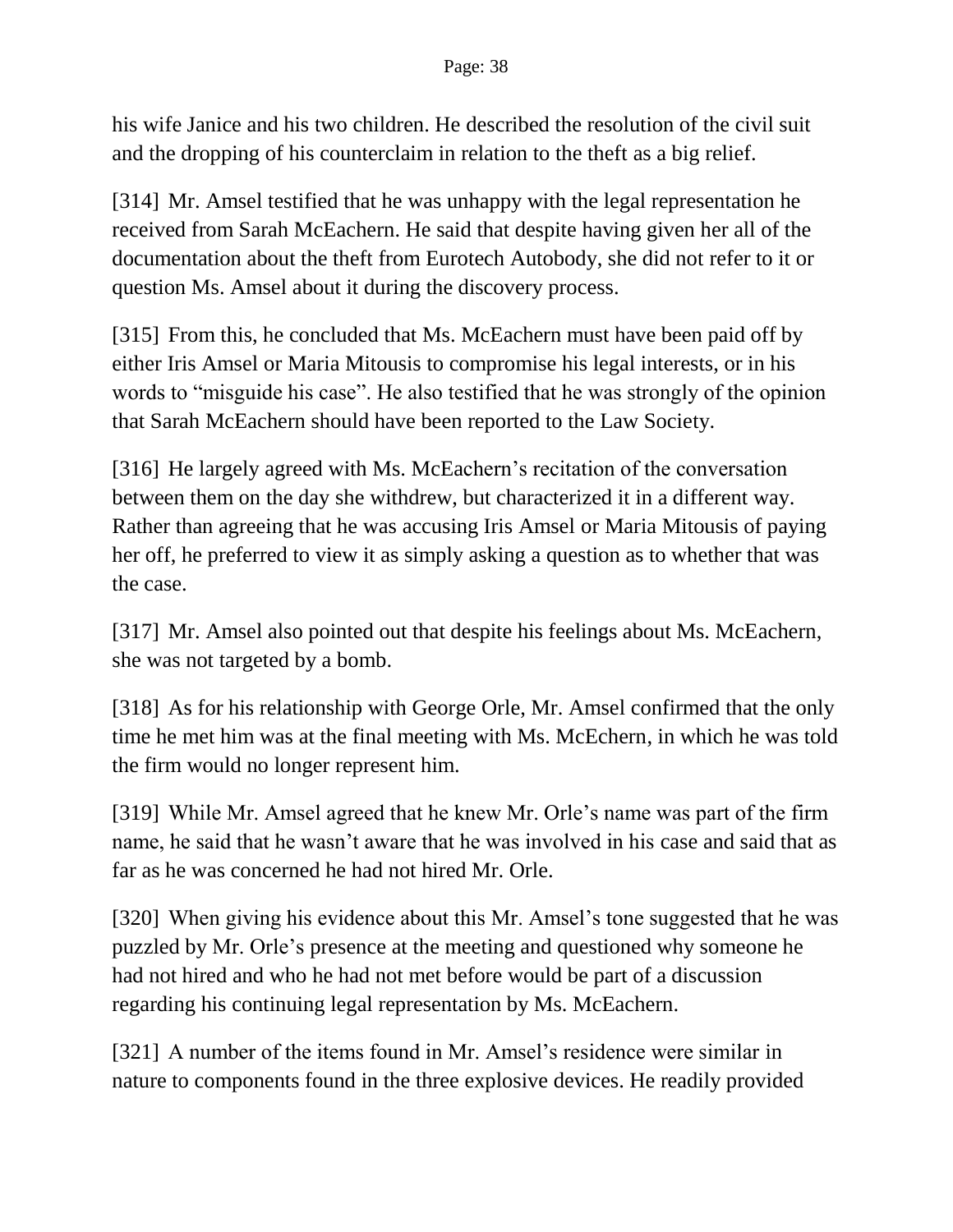innocent explanations for the presence of button batteries, copper, solder and a disassembled cell phone, with the circuit board removed.

[322] As for the two digital voice recorders locked in the safe, Mr. Amsel said they were simply in there for safekeeping.

[323] Mr. Amsel, again, had at the ready a number of explanations for how his DNA could have come to be on the pouch containing the device that injured Ms. Mitousis.

[324] Mr. Amsel suggested he could have deposited his DNA directly onto Exhibit "X", the orange and purple pouch when he attended the Dollarama store on Regent Avenue. He testified that he went to that store with his children frequently, sometimes as often as once a week. While his children shopped he would wander throughout the store looking at things and touching items.

[325] Mr. Amsel however, did not testify to an actual recollection of having seen or touched a pouch like the one at issue at the Dollarama store.

[326] His second possible explanation for the presence of his DNA on the pouch involved it having been transferred onto it after Ms. Mitousis placed it on her desk.

[327] Mr. Amsel suggested that his DNA would have been left on the paper contained in Ms. Mitousis' legal file regarding the civil case with his wife.

[328] When representing himself in 2013, Mr. Amsel went to Ms. Mitousis' office at the firm of Monk Goodwin to review affidavits and other legal documents for discovery purposes. He testified that he went through each document and made copies of them over the course of two days. This was confirmed by Ms. Mitousis.

[329] The file was moved to the Peterson King offices when Ms. Mitousis joined that firm in September 2014, and at times would have been in her office and on her desk when she was working on the file.

[330] In his testimony Mr. Amsel concluded that the transfer of his DNA from the papers in the case file to the surface of the desk and then subsequently to the pouch may also explain its presence.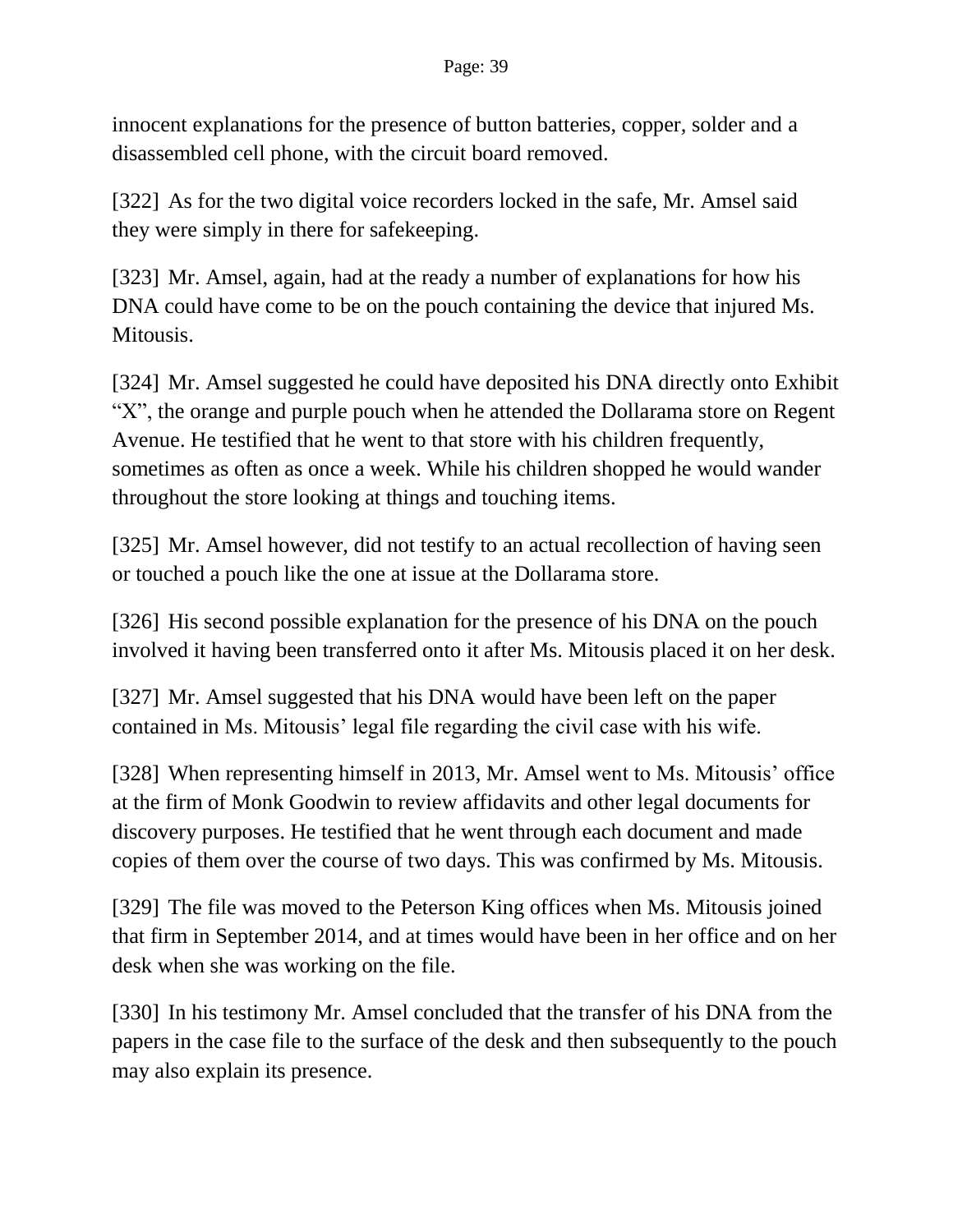[331] He also suggested that one of the file boxes in her office at the time of the explosion could have been the very file box he handled back in 2013.

[332] Both Mr. Amsel and Ms. Mitousis agree that he was never physically in her office at Peterson King.

[333] These explanations, as were the explanations for his DNA being on the string, are premised on Mr. Amsel's characterization of himself as being a "high DNA depositor". He testified that he has dry skin, he sweats a lot, regularly pokes at his nose, which is often bloody, scratches his head, and routinely licks his fingers to turn pages when reading. He offered the opinion that when he touches things he leaves traces of himself behind.

[334] As an alternative explanation, Mr. Amsel also testified that he believes the DNA evidence on the pouch was put there by someone else, in an effort to frame him.

[335] He testified that he believes his former lawyer Martin Glazer, the Crown Attorney Mr. Vanderhooft and the police conspired together to put his DNA on Exhibit "X" after it was seized from Maria Mitousis' desk, or in the alternative his DNA was put on a second pouch and substituted for the one found on the desk.

[336] Mr. Amsel reached this conclusion because he believes that Martin Glazer phoned him and told him that his DNA was found on the pouch before the testing had even been done.

[337] When questioned about this theory on cross-examination, Mr. Amsel clarified that this was more than a mere theory; that he had proof.

[338] To this end, Mr. Amsel took the Court through a series of photographs of the pouch in an attempt to show inconsistencies in its appearance at various stages of the investigation.

# **Findings of Credibility**

[339] Findings of credibility are governed by the process outlined in the case of *R. v. W.(D.)*, [1991] S.C.R. 742 and as described in *R. v. Menow*, 2013 MBCA 72.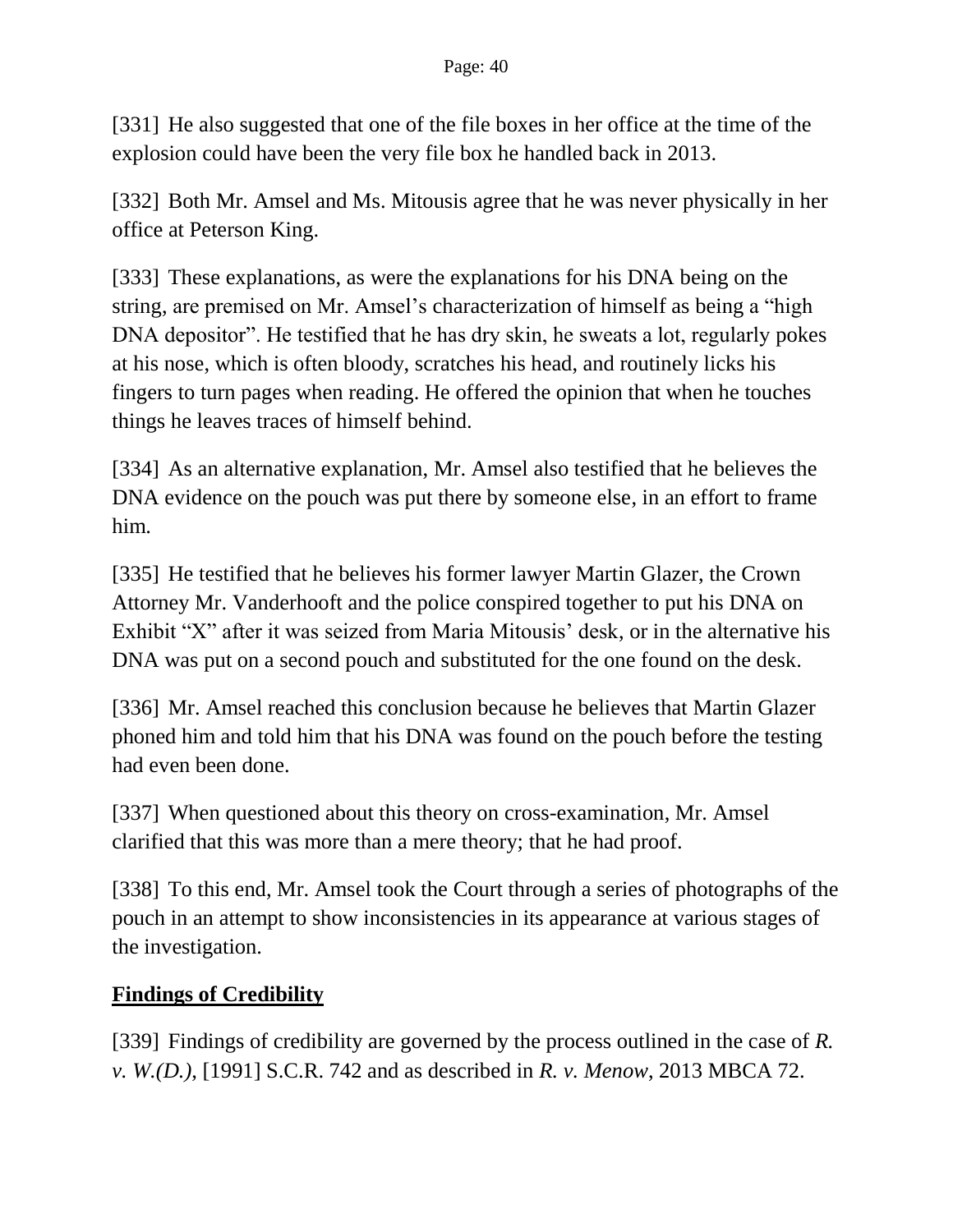[340] If I believe the evidence of Mr. Amsel then I must acquit him.

[341] Likewise, if I find that his evidence leaves me with a reasonable doubt as to his guilt, or an essential element of an offence, I also must acquit him.

[342] In coming to credibility conclusions, the Court can believe some, none, or all of a witness' testimony, and must consider evidence given on both direct examination and cross-examination.

[343] In the case of Mr. Amsel there are parts of his testimony that I do accept, and I have referred to many of them in the overview of the evidence.

[344] I accept that Mr. Amsel firmly believes his former wife has stolen millions of dollars from him. I accept that he believes that others have conspired to assist her in avoiding responsibility for the theft, including the RCMP and the lawyers involved on both sides of their litigation. I accept that he believes that his own lawyer may have been paid off by either Ms. Amsel or Ms. Mitousis to not properly represent him.

[345] I do not accept that any of those things actually happened but I do accept that Mr. Amsel believes they did.

[346] I do not accept Mr. Amsel's testimony that he was not angry about this situation, and I do not accept he simply decided to walk away from these firmly held beliefs and go on with his life. It is totally inconsistent with his behaviour over the course of the five years preceding these incidents.

[347] He went to great lengths to have Ms. Amsel held responsible and punished for the theft of millions of dollars, not only by suing her but also by trying to have her criminally charged.

[348] Mr. Amsel was not only vocal about his beliefs, he took action to right what he perceived to be a significant wrong done to him.

[349] In evaluating Mr. Amsel's credibility I have considered a significant contradiction between Mr. Amsel's evidence and the evidence of his other witness, Ms. Zacharias. The contradiction affects the credibility of both.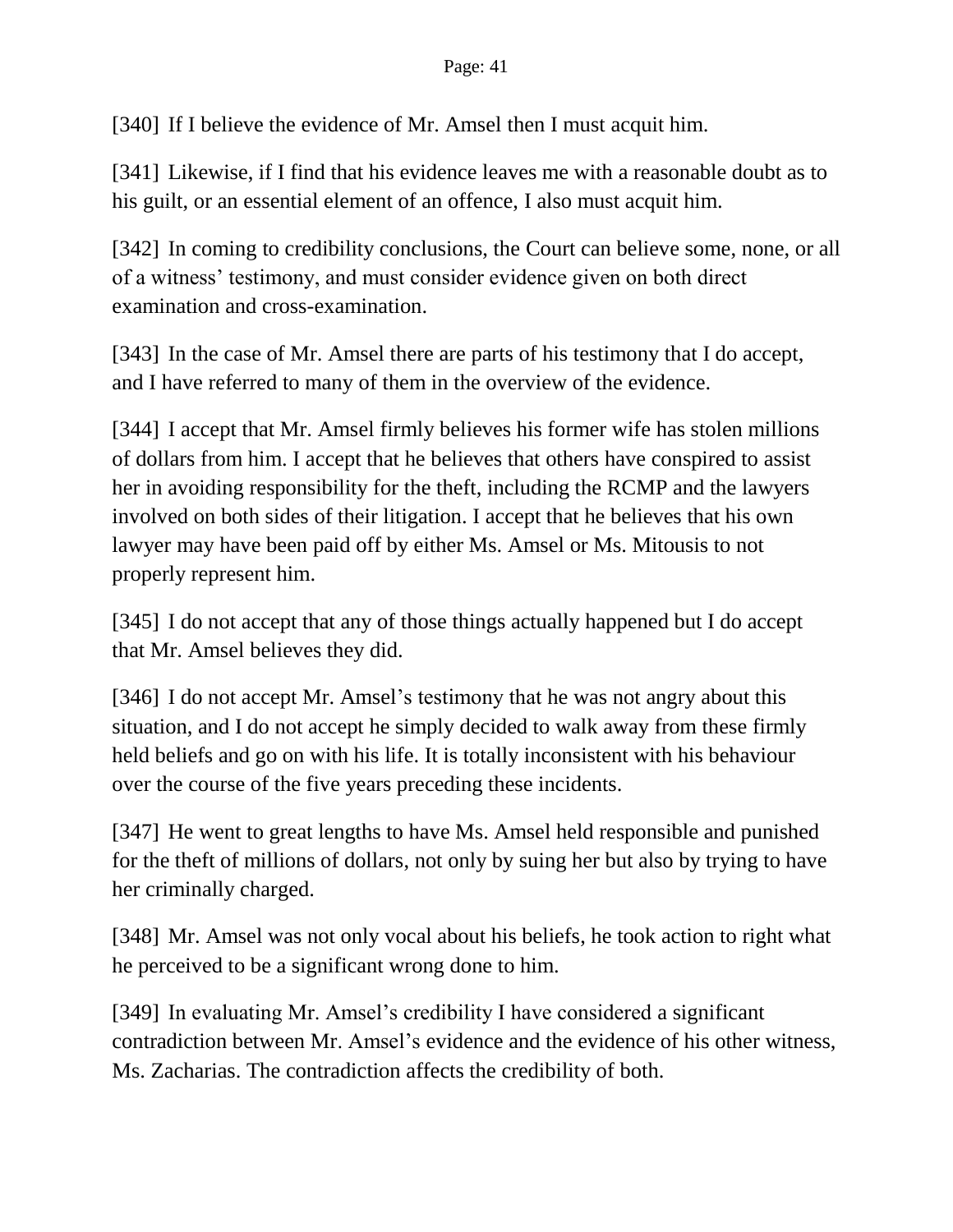[350] In his testimony Mr. Amsel described an incident in which his wedding ring went missing. He implied that his former wife was responsible because she was upset about his remarriage.

[351] He said on the day the ring went missing, he was to travel to the Philippines to see his wife. The ring disappeared from the counter where he placed it while he was in the shower.

[352] Ms. Zacharias also testified about the loss of Mr. Amsel's wedding ring, but gave a completely different account of what occurred, claiming she was present when Ms. Amsel flushed it down the toilet.

[353] The stories cannot both be true and are so different that a mistake in memory cannot explain the inconsistency. What does explain the inconsistency is an unsuccessful attempt at collusion and concoction on the part of Ms. Zacharias and Mr. Amsel.

[354] Much of Mr. Amsel's evidence was replete with allegations and accusations about those involved in this case. The allegations were based on nothing more than speculation on his part, resulting in conclusory statements that lacked factual or logical foundation.

[355] The remainder of Mr. Amsel's evidence in relation to the Winnipeg incidents consisted of various attempts to provide innocent explanations for otherwise incriminating evidence.

[356] Mr. Amsel provided possible explanations as to how his DNA could have innocently been deposited on the string at 127 Nicholas Street and on the orange and purple pouch.

[357] He testified that these scenarios were definite possibilities based on the evidence he heard from DNA expert Marc Lett.

[358] In his testimony, Mr. Lett described the ways in which DNA can be deposited, and said the amount of DNA each person deposits is individual.

[359] Mr. Amsel has concluded that he is a high DNA depositor based on his perspiration levels, dry skin and personal hygiene habits.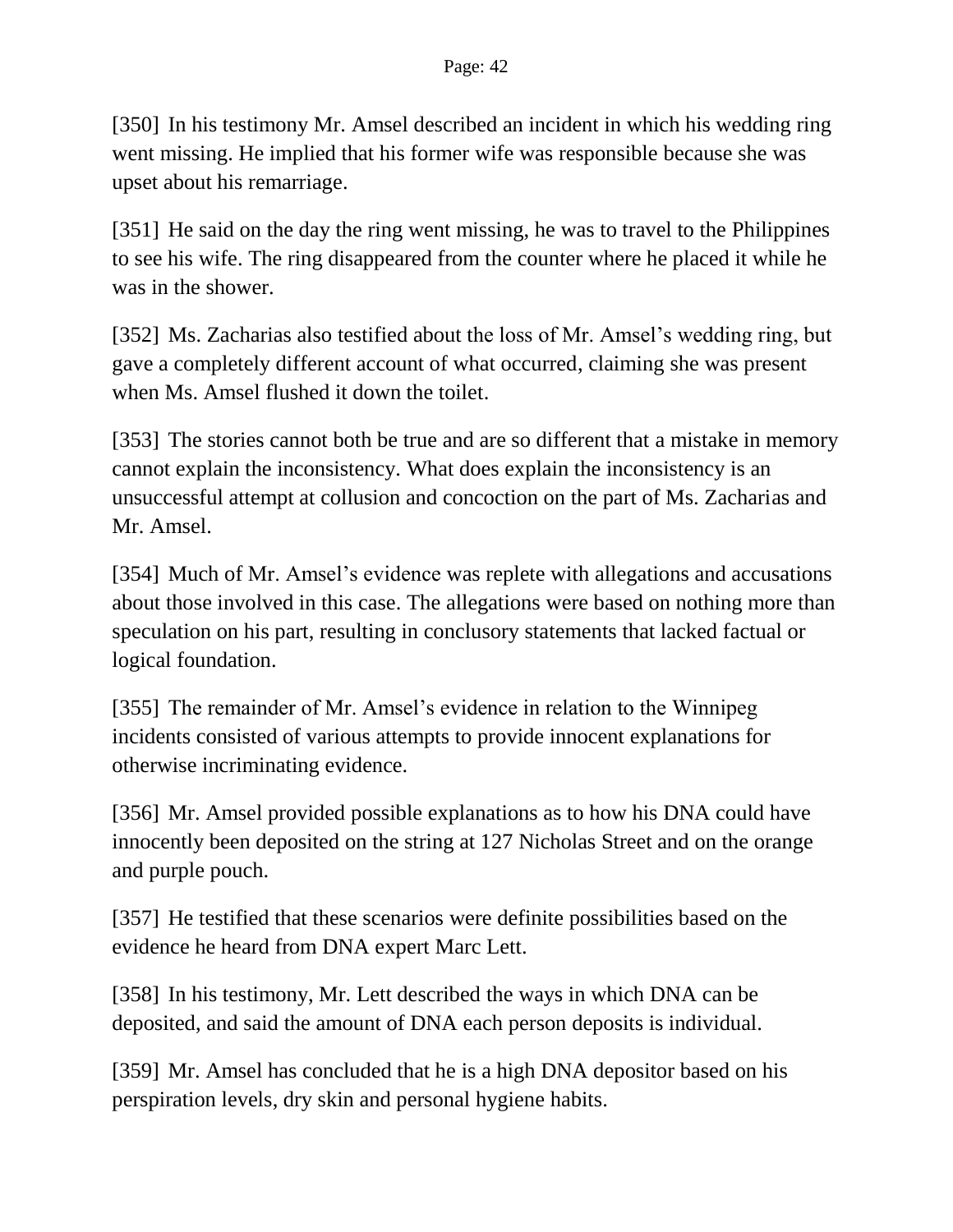[360] I do not accept the possible innocent explanations provided by Mr. Amsel. I find them to be conveniently designed to accord with Mr. Lett's expert evidence and the evidence suggesting where the pouch may have been purchased.

[361] The explanations are in my view entirely too remote and coincidental when viewed in the context of the evidence as a whole to be credible.

[362] The explanations for his DNA being found on RCMP Exhibit 9, the piece of charred string are speculative on his part and too remote in time to be credible. They are not supported by the evidence of Marc Lett regarding the longevity of DNA in exposed circumstances.

[363] None of the explanations for the presence of his DNA on the string account for how the piece of string became attached to the licence plate of the Jeep.

[364] Mr. Amsel offered a final explanation for why his DNA was found on Exhibit "X", which suggests a rather elaborate conspiracy involving his former legal counsel, the Crown Attorney, the Winnipeg Police Service and perhaps someone from within the RCMP National Forensic Laboratory itself.

[365] The explanation for his theory, according to Mr. Amsel is based largely on his recollection of when his former counsel Mr. Glazer phoned him to advise that his DNA had been found on Exhibit "X".

[366] The suggestion made by Mr. Amsel was that unless Mr. Glazer was involved in planting the DNA he would not know it was there, as the pouch had not been tested at the time he received the phone call.

[367] This is not Mr. Amsel's only allegation of conspiracy in this case.

[368] He contends that many people have conspired with Ms. Amsel to protect her from being punished for the theft he alleges, and to protect her from being held responsible for the bombings.

[369] Mr. Amsel lodged a complaint about Sgt. Bresciani's handling of his theft report. In his court testimony, Mr. Amsel further alleged that Sgt. Bresciani was corrupt and had requested a bribe in order to proceed with the theft complaint. An allegation that Sgt. Bresciani denied.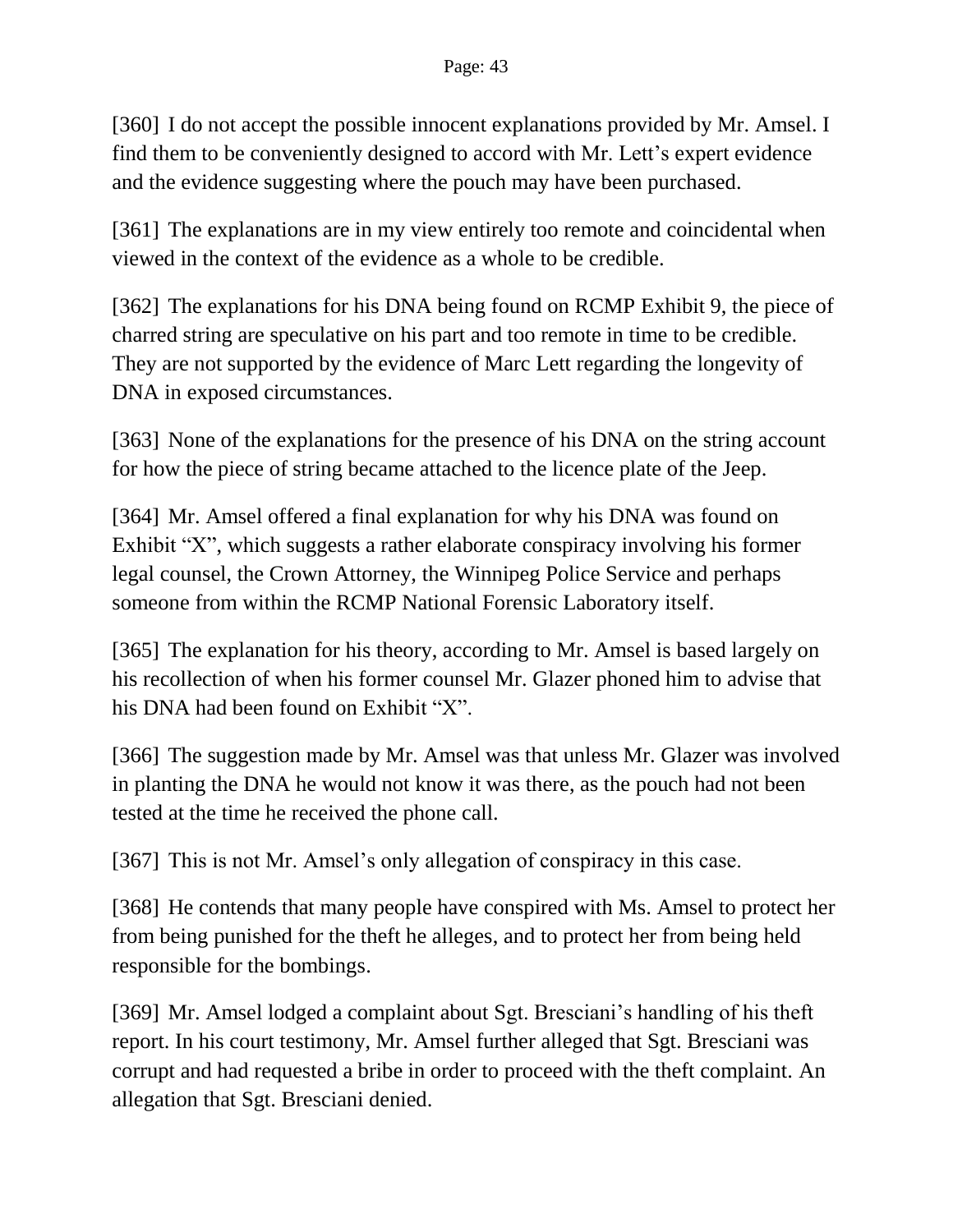[370] Mr. Amsel also concluded that his own lawyer Ms. McEachern did not represent him properly and believed she did so because either Ms. Amsel or Ms. Mitousis had paid her.

[371] And finally, Mr. Amsel said it was Ms. Amsel herself that was responsible for planting and sending the bombs, and that she did this in an effort to have him held responsible. A cover up of her plot is explained by the planted DNA and the conspiracy by the Winnipeg Police Service, the Crown's office and his own lawyer, Mr. Glazer, to ensure his conviction.

[372] I do not find Mr. Amsel's testimony regarding any of these allegations to be believable or credible. His evidence overall when considered in the context of the evidence as a whole does not raise a reasonable doubt.

[373] I do not accept his explanations and they do not raise a reasonable doubt for the presence of his DNA.

[374] It was quite evident that Ms. Zacharias came to court and testified with the intention of supporting her friend Mr. Amsel. It was also clear that her evidence was given in an effort to paint Ms. Amsel in a very negative light.

[375] I did not find her to be a particularly credible witness.

[376] Her bias in favour of Mr. Amsel was obvious and in the end her testimony was of little value to the issues before the court.

[377] The defence challenged the evidence of a number of the Crown witnesses, and asked the Court to be at best cautious in accepting their evidence, and at worst to reject it outright. The first of those witnesses was Iris Amsel.

[378] Ms. Amsel described the details of her relationship with Mr. Amsel, as well as the history of their legal proceedings.

[379] She did so in a calm and measured way. She appeared to do her best to be accurate when answering questions and did not exaggerate her evidence when there was opportunity to do so.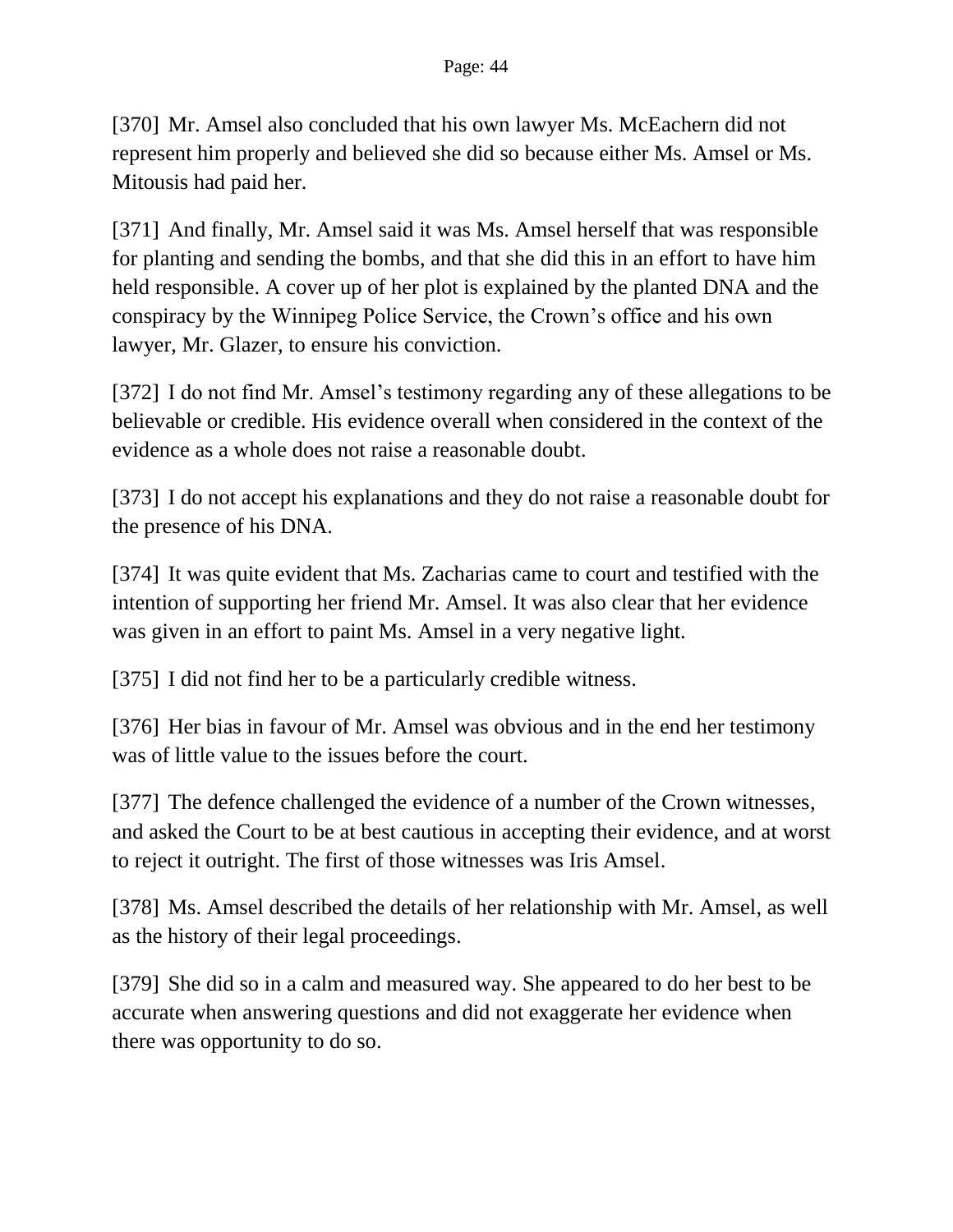[380] Ms. Amsel readily agreed she was upset at the break down of her marriage and unhappy that Mr. Amsel was remarrying. She agreed it was her hope they would reconcile.

[381] While she denied snooping through Mr. Amsel's email and phone records, she candidly admitted she tried to interfere with Mr. Amsel's new relationship, by contacting his new wife via the internet, and pretending to be a man interested in her. She agreed she may also have asked Ms. Zacharias to do so as well.

[382] Ms. Amsel agreed it was also possible she asked Ms. Zacharias to lie about Janice Amsel to officials in order to interfere with her immigration to Canada.

[383] She denied saying that she was going to destroy Mr. Amsel and make him pay for their break up.

[384] Ms. Amsel denied stealing any money from Eurotech Autobody, let alone millions, and said the company simply did not make that level of income.

[385] Finally, she denied the suggestion she was responsible for sending any of the bombs involved in this case.

[386] Many of the things said about her in the defence evidence were not put to Ms. Amsel on cross-examination.

[387] While Ms. Amsel did not agree with all of the assertions that were put to her, her willingness to admit her past misbehaviour enhanced her credibility. She was unshaken in her testimony when challenged, and I accept her evidence.

[388] I likewise found Mr. Block's testimony was given in a very direct, and fair manner. He did not embellish or exaggerate and presented as credible. I accept his evidence.

[389] I accept that Ms. Amsel did not send a bomb to herself at her own home, to herself at Ollie's Auto or to Ms. Mitousis and Mr. Orle.

[390] On the issue of handwriting identification, I found Kevin McKenzie to be a very credible witness. He testified in an even, thoughtful manner, which made his evidence compelling.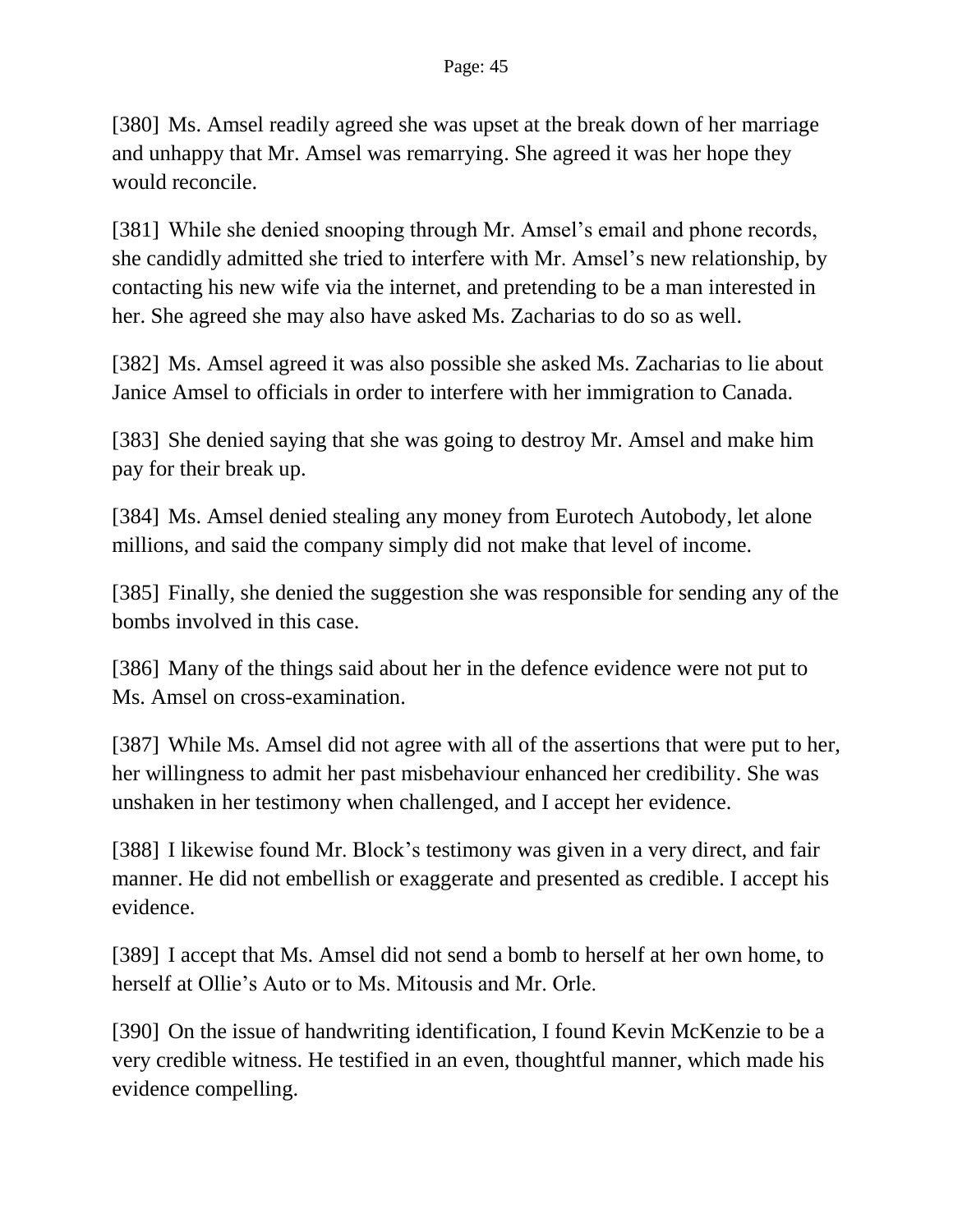[391] His credibility is enhanced by the fact that he commented at the time he received the package at Ollie's Auto that he recognized Mr. Amsel's handwriting. It is significant that he did so before he had any knowledge of the importance of his recognition.

[392] Ollie Erhmantraut, who also testified about handwriting was by contrast a very exuberant witness. I accept Mr. Ehrmantraut's general recitation of events relating to Mr. Amsel's tone and manner when speaking of his divorce, his belief in the theft by Iris, and his assertions of corrupt behaviour by police and lawyers.

[393] While I do not believe Mr. Erhmantraut was being dishonest in any way, I found his descriptions of some events and the absolute certainty with which he described them hard to accept.

[394] He was often overly sure of his assertions in a way that caused me to question the accuracy of the details, particularly when his recollection was at odds with that of Mr. McKenzie, whose evidence I accept.

[395] In areas where other evidence does not corroborate Mr. Erhmantraut's testimony, I give it little weight.

[396] The defence strongly urged the Court to question the credibility of an important police witness, Cst. Neumann.

[397] Cst. Neumann was the primary exhibit officer respecting the Winnipeg incidents and was responsible for the safekeeping and continuity of evidence.

[398] The first issue raised by the defence surrounded the fact that the outer bag containing police Exhibit "X", the orange and purple pouch was unsealed by Cst. Neumann prior to it being brought to court for the trial. It was the only exhibit dealt with in this manner.

[399] By the end of the investigation, Exhibit "X" was contained in multiple layers of packaging, had been given a different exhibit number by the RCMP lab, (Exhibit 5) and each time it was dealt with by someone their identifying marks were placed onto its packaging.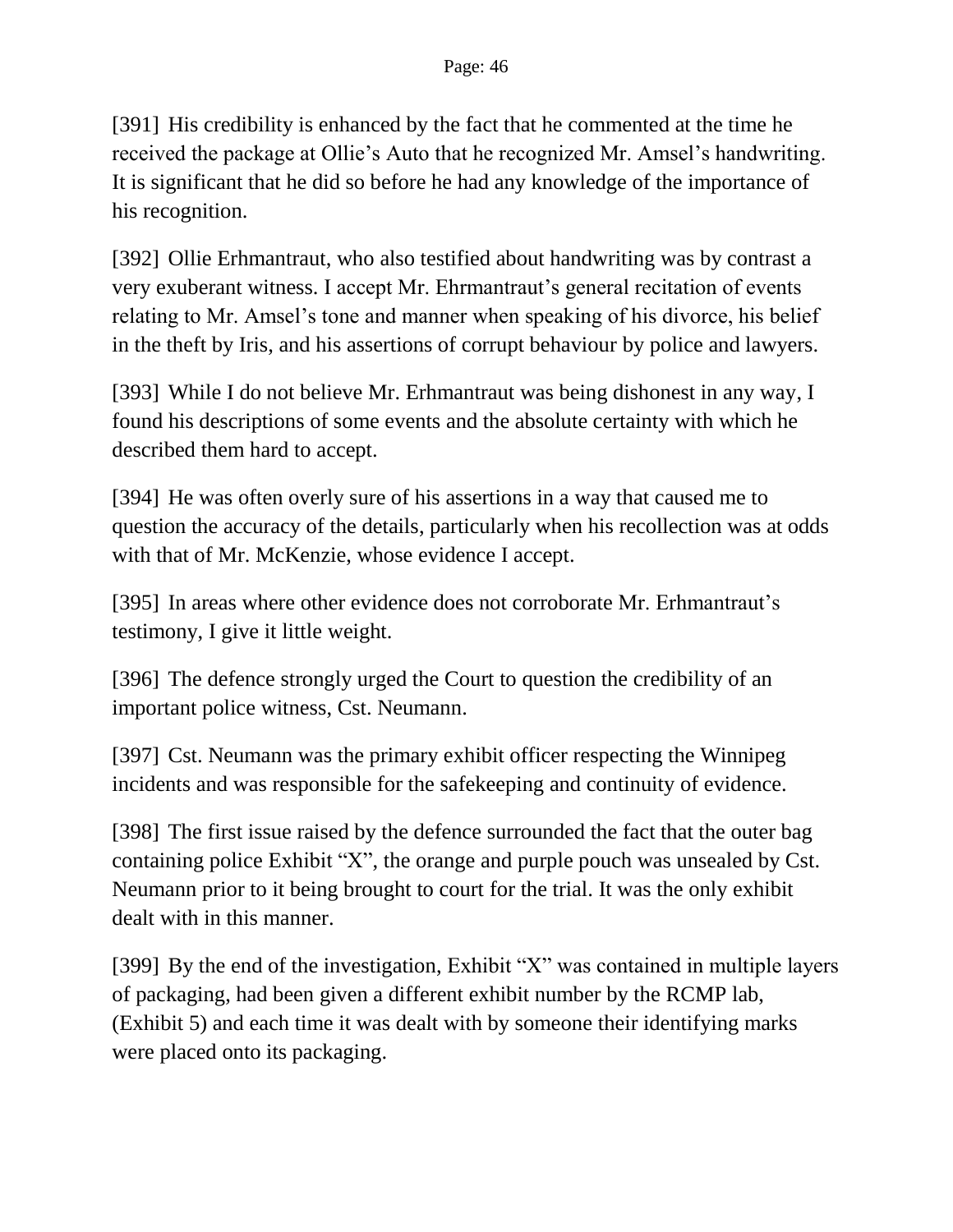[400] The defence suggested the reason Cst. Neumann opened the outer bag was because he was not confident Exhibit "X" was actually inside, and submitted that if this were so, the Court should be concerned overall about how exhibits in this case were handled and the integrity of the chain of continuity attested to by Cst. Neumann.

[401] Cst. Neumann provided an explanation for opening the outer layer of packaging.

[402] He explained that when he collected the exhibits for Court he examined the evidence bag containing Exhibit "X". He testified that when he looked through the plastic of the sealed outer bag he could not see the marking "X" on the inner bag. He only saw the marking indicating Exhibit 5.

[403] As a result, he opened the outer bag to confirm that the marking "X" also appeared on the inner bag along with the marking 5, which was the designation of the RCMP Forensic lab in Ottawa.

[404] Cst. Neumann testified he did not open the inner plastic bag or the paper bag containing Exhibit "X" until in the courtroom, during the trial.

[405] On cross-examination, Cst. Neumann denied opening the bag because he was uncertain the pouch was inside, and maintained his confidence in the methodology used to maintain the continuity of exhibits in this case.

[406] He said he was simply being "hyper vigilant" in ensuring he was bringing, what in his mind was the most important exhibit in the case to court.

[407] In light of the fact Exhibit "X" had been through a number of hands during its analysis in Ottawa, and had a second exhibit number visible on it when returned, I accept Cst. Neumann's explanation for wanting to ensure he could see the marking "X" on the inner exhibit bag.

[408] Once he was able to see his own marking on the bag, he did not find it necessary to further open the next two layers of packaging.

[409] The defence also challenged Cst. Neumann's credibility in relation to his testimony about a particular fingerprint comparison done by Sgt. Takatch.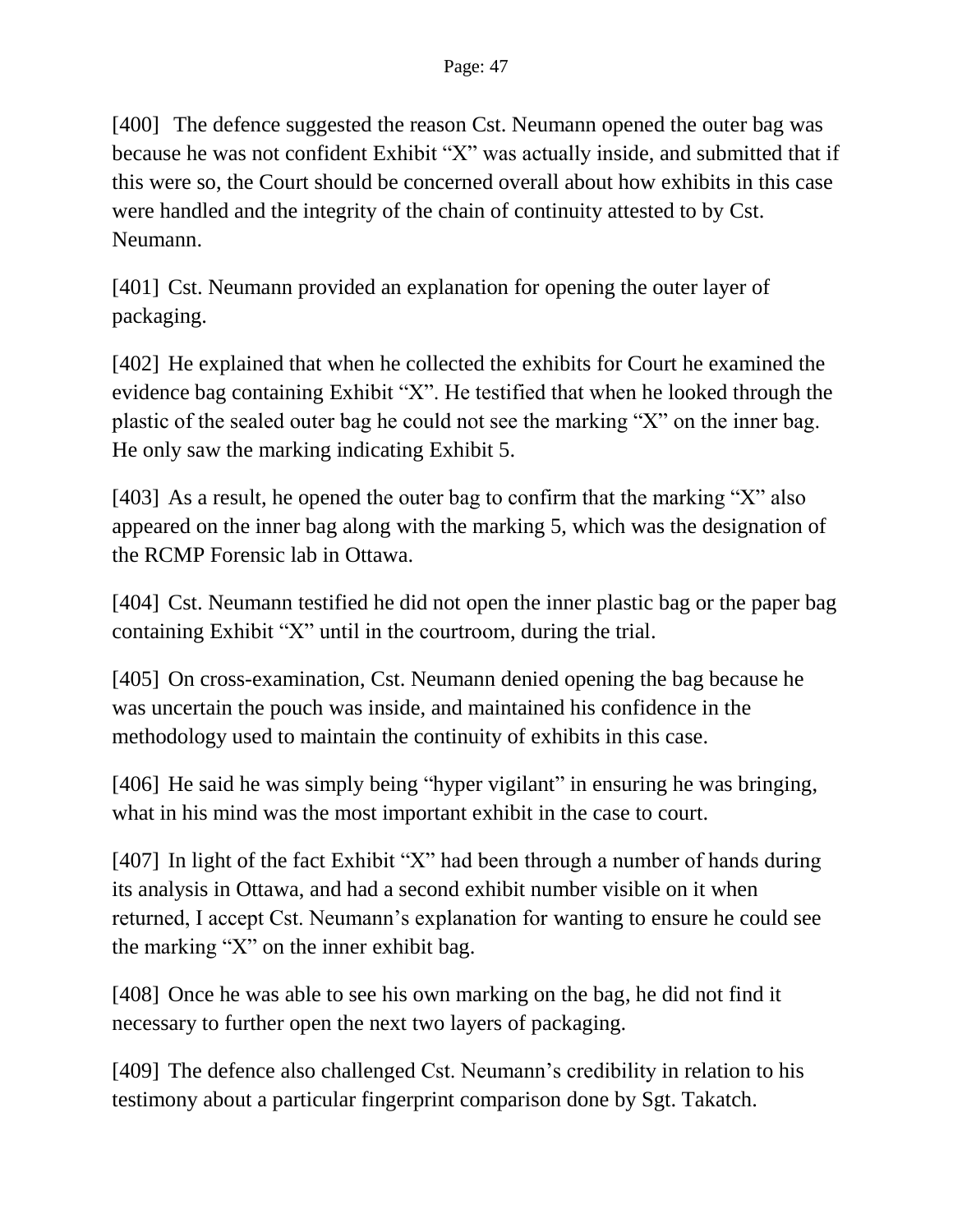[410] After the RCMP Forensic lab returned the exhibits, Cst. Neumann and other members of the identification unit examined the metal and plastic fragments recovered from 252 River Avenue for the presence of fingerprint impressions.

[411] He testified that officers Berdesis and Takatch both saw a possible friction ridge impression on a piece of plastic seized from the floor of Ms. Mitousis' office. (Exhibit "P2A") Cst. Neumann explained that a friction ridge impression is either a finger print, palm print, toe print or foot print.

[412] Cst. Neumann photographed the impression because it could not be successfully lifted from the actual exhibit.

[413] The impression was searched on the Automated Fingerprint Identification System (AFIS) with no match found.

[414] Sgt. Takatch compared the impression to Mr. Amsel's fingerprints. He testified that he did not find anything within the impression that matched to Mr. Amsel's print, but also said the amount of friction ridge present on the exhibit was insufficient to do a comparison.

[415] In his evidence Cst. Neumann testified that the impression on Exhibit "P2A" was not positively identified as Mr. Amsel's print.

[416] On cross-examination, he did not however agree with the suggestion that the fingerprint impression was therefore not Mr. Amsel's. He reiterated that it was not possible to either identify or eliminate the fingerprint as being his.

[417] Officers Barber and Moroz were tasked with obtaining the fingerprints of another individual for comparison to the impression. They both testified that Cst. Neumann told them the second comparison was necessary because the comparison with Mr. Amsel's fingerprints was "negative".

[418] The defence submitted that this contradiction showed that Cst. Neumann attempted to give his testimony in a manner favourable to the Crown, and attempted to characterize the fingerprint evidence in a way that would not favour the accused's innocence, deliberately leaving an inaccurate impression with the Court.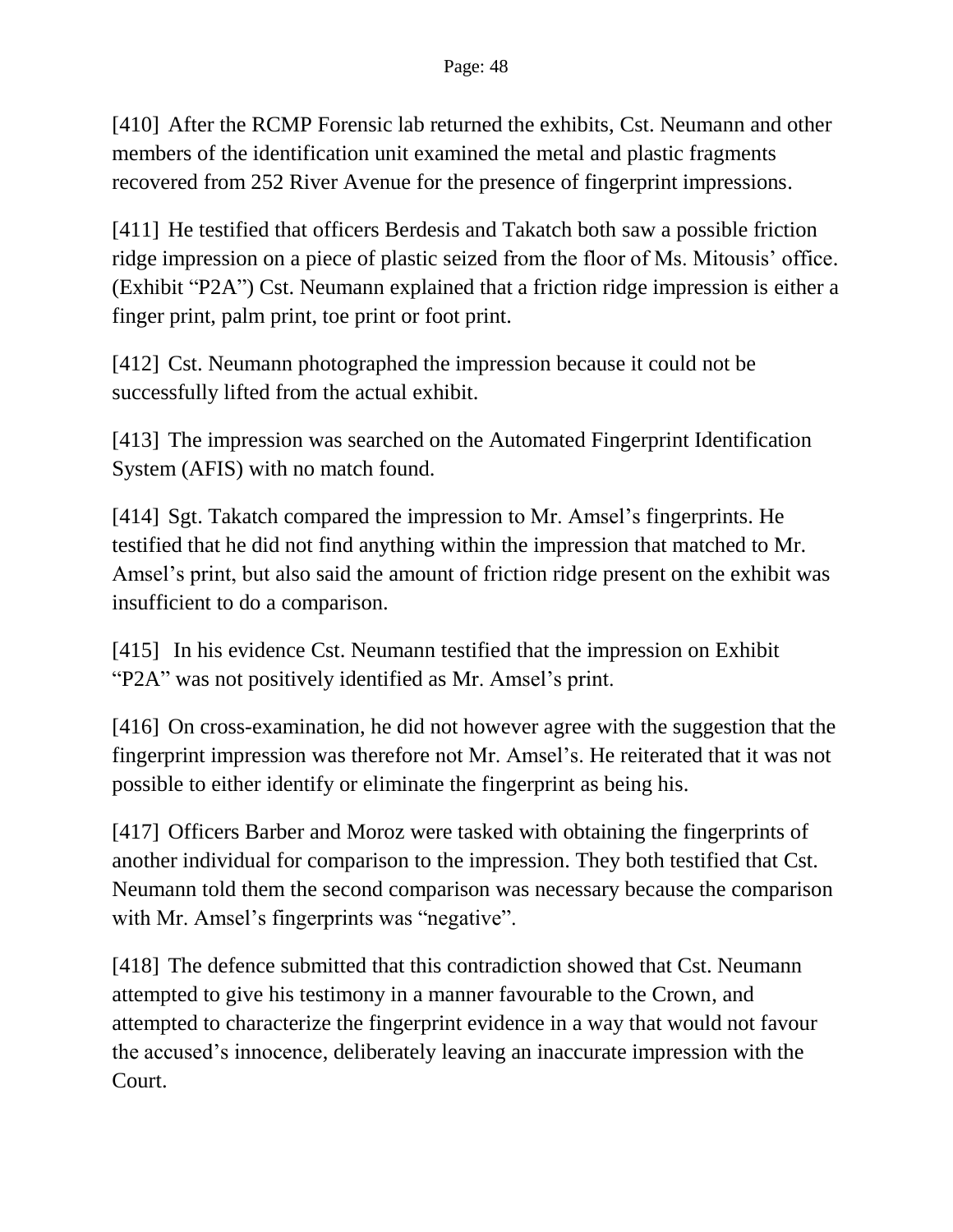[419] Because of this bias the defence argued the Court should not accept his evidence.

[420] I do not find a contradiction in the different wording used by Cst. Neumann.

[421] The description of a comparison as negative, does not necessarily equate with a finding that the print was not that of the suspect.

[422] The lack of a confirmed match, or for that matter, a confirmed elimination may be explained by the nature or quality of the impression being compared. The description of the situation as "negative" to officers Barber and Moroz in my view simply means there was no match.

[423] I am not persuaded that Cst. Neumann conducted himself in any manner other than a professional one. I find that he was diligent in processing the scenes in this investigation and in the handling of all of the exhibits, and I accept his evidence.

[424] Many of the inferences the Court has been asked to draw are based on the expert forensic evidence given by Dr. Nigel Hearns of the RCMP Trace Evidence Section and Marc Lett of the RCMP Biology Section. Both experts presented as being very knowledgeable in their areas of expertise.

[425] Dr. Hearns explained the technical aspects of explosive devices and explosive compounds in a very understandable way. He has a wide range of experience in both research and practical application in his field. I found him to be a thorough, reliable and credible witness.

[426] Mr. Lett has been employed by the RCMP and involved in all aspects of DNA analysis for many years and was qualified as a reporting scientist in June 2015. He provided testimony both general in nature regarding DNA and evidence regarding statistical probabilities specific to this case. I similarly found him to be a thorough, reliable and credible witness.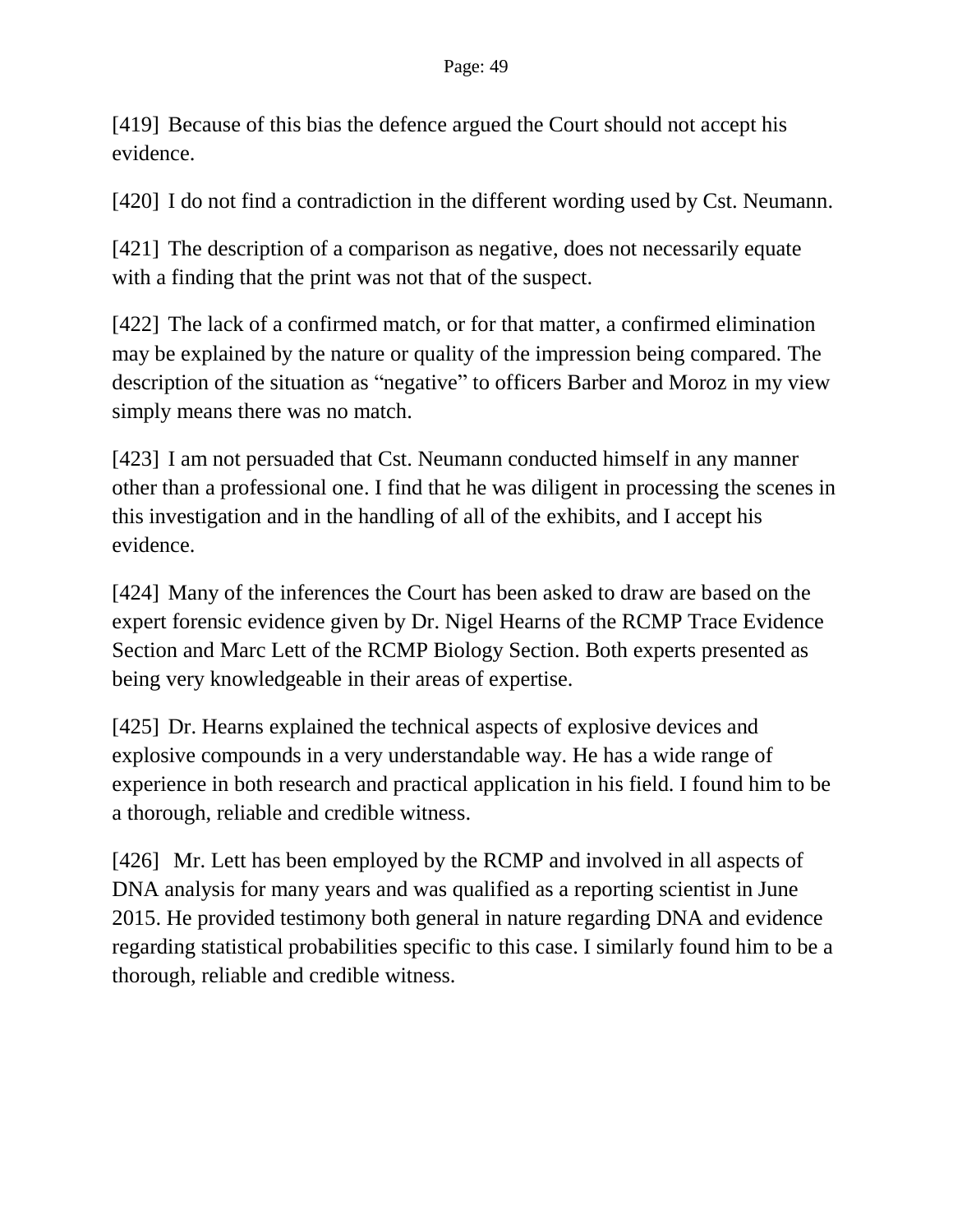## **Findings of Fact**

[427] In this case I have concluded that the three Winnipeg incidents bear a number of striking similarities to each other that are so unique as to eliminate the prospect of coincidence in their having occurred independent from one another.

[428] The probative value of the similar fact evidence increases as the similarities between the acts increases. In this case there are compelling similarities among the three incidents.

[429] All three packages were sent via Canada Post regular mail within the same narrow time frame.

[430] The cost of mailing each package was paid for using multiple stamps as opposed to the postage being paid at a Canada Post outlet.

[431] All three packages contained improvised explosive devices designed to explode when manipulated and spread shrapnel fragments.

[432] All three explosive devices contained the same explosive substance, Triacetone triperoxide.

[433] All three explosive devices included button batteries bearing the same stamp, "Vinnic L1154".

[434] Two of the three devices had a message embedded within them.

[435] All three packages were addressed in hand printed block lettering, that in Mr. Belcastro's expert opinion shared characteristics in common.

[436] As the trial judge I am entitled to conduct a comparison of exhibits and draw conclusions about my observations. (*R. v. Cunsolo*, 2014 ONCA 364)

[437] I have examined the writing on the reconstructed yellow note sent to Ms. Mitousis and the three outer envelopes sent to 252 River Avenue, 599 Washington Avenue and 280 Stradbrook Avenue, and have concluded that all of the writings are very similar to one another.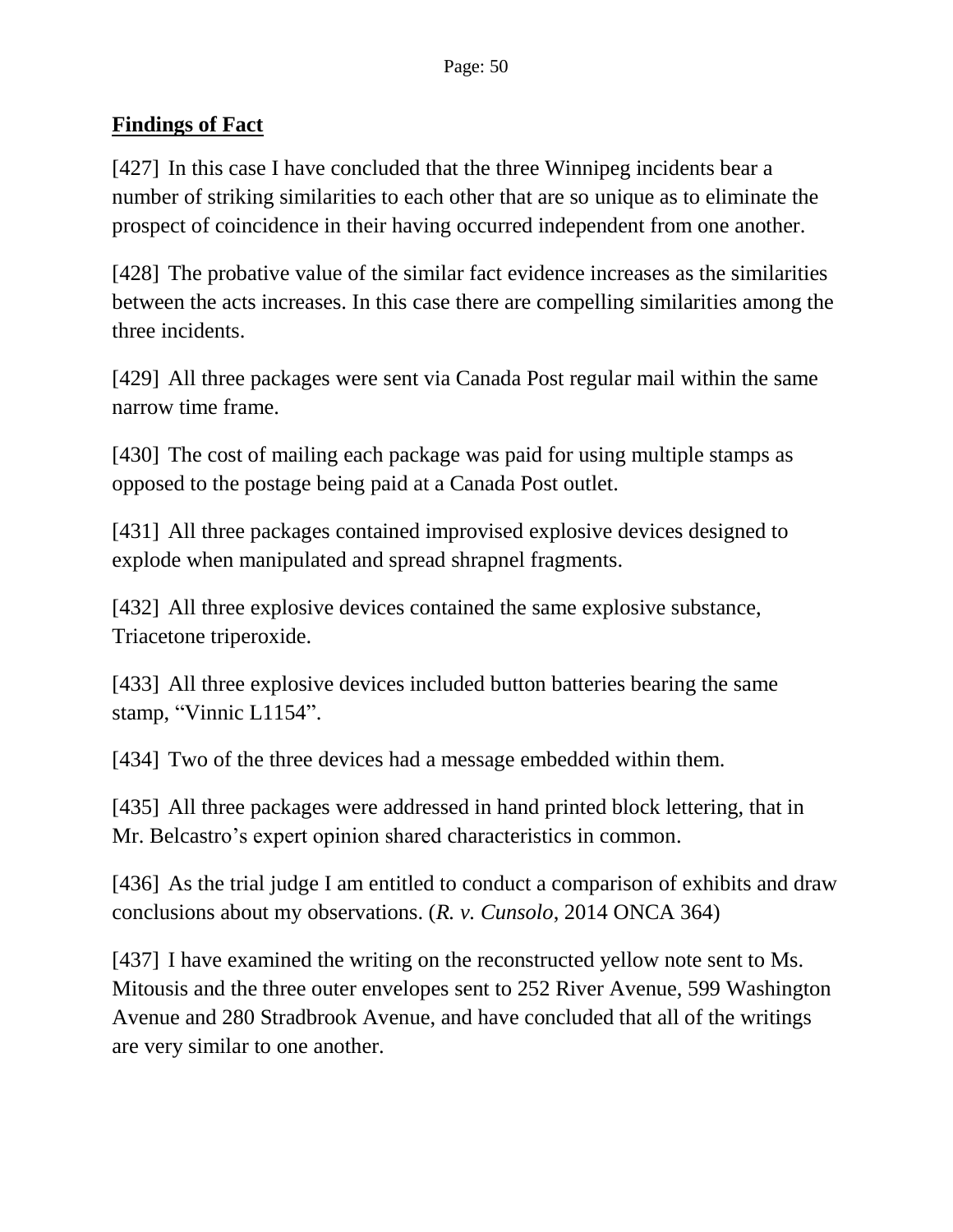[438] Finally, on the issue of similarities, each package was sent to an individual known to Mr. Amsel, and with whom he was involved in a previously contentious legal proceeding.

[439] The message within the bomb sent to Ms. Amsel in 2015 contained the words "stole" and "crime" which is consistent with Mr. Amsel's contention that she was a thief.

[440] In the case of Ms. Mitousis and Ms. McEachern, Mr. Amsel accused them of professional misconduct in the civil case by alleging bribery and suggested it should be reported to the Law Society.

[441] The message within the bomb sent to Mr. Orle said "report or we blow your head off", which is consistent with Mr. Amsel's accusation of misconduct on the part of Ms. McEachern and his stated intention to report the matter to the Law Society.

[442] In the case of Mr. Orle, Mr. Amsel associated him with the withdrawal of Ms. McEachern as his lawyer.

[443] With respect to the packages sent to 252 River Avenue, 599 Washington Avenue and 280 Stradbrook Avenue I have concluded a number of striking similarities exist, all of which are relevant and highly probative of the issues of identity and modus operandi of the perpetrator. The similarities are so numerous and unique that I am satisfied beyond a reasonable doubt the same individual sent all three explosive devices and that the probability of these incidents occurring independently of one another by coincidence is non-existent.

[444] I have concluded that the person who sent the devices was Mr. Amsel.

[445] I have reached this conclusion because I am satisfied based on Mr. Amsel's conspiratorial beliefs about those involved in his civil legal proceedings that he had motive to harm them by sending the explosive devices. His motive was to punish them for their respective roles in the outcome.

[446] I am also satisfied that it is Mr. Amsel's writing on the packages that contained the three bombs sent to the Winnipeg targets. While the evidence is not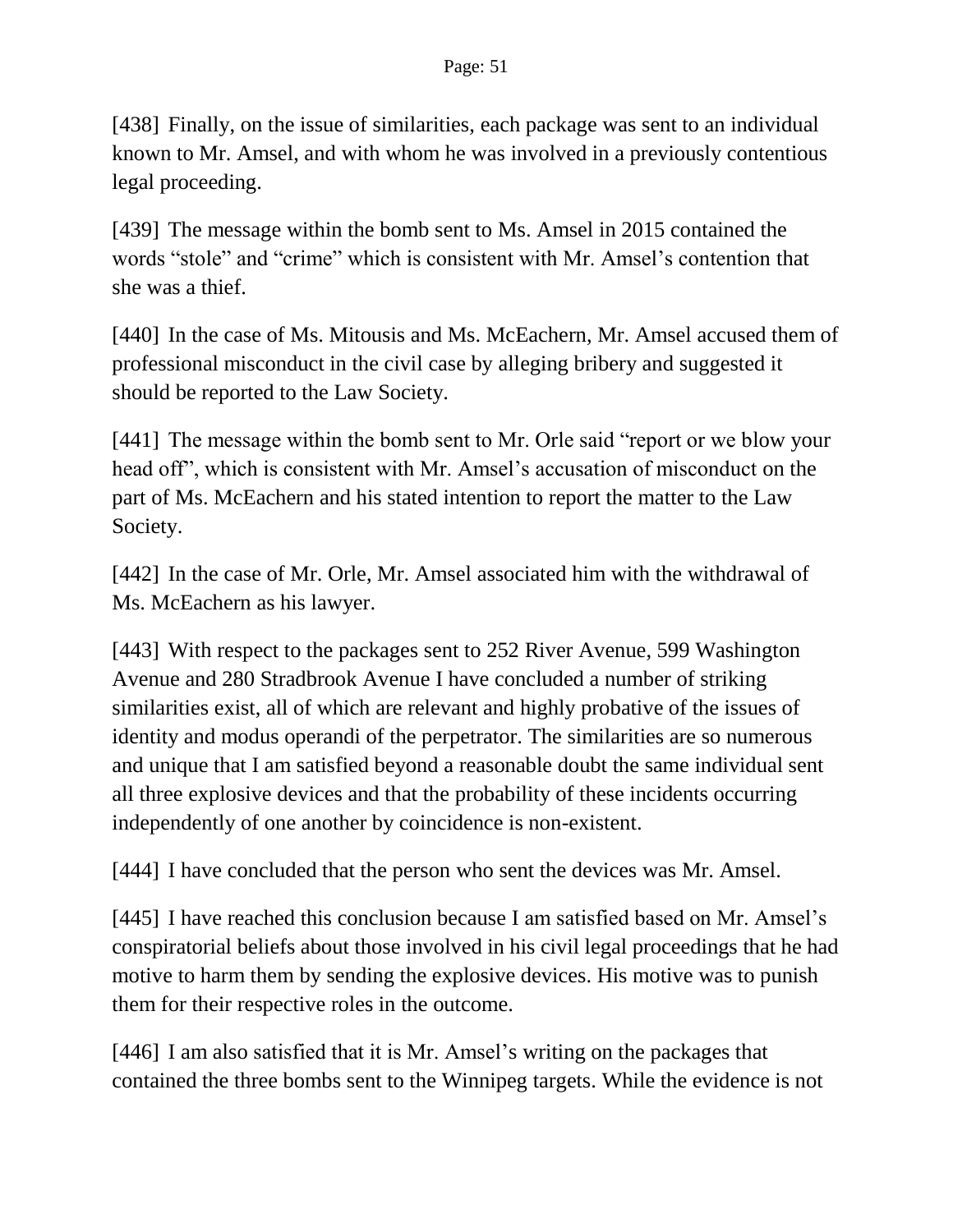determinative from the standpoint of an expert as a positive identification, there is credible evidence from people who know Mr. Amsel and say the writing on the packages appears to be his.

[447] I am satisfied that the samples provided by Ms. Amsel are the writing of Mr. Amsel and I have also compared them to the photos of the note and packaging in this case.

[448] With respect to item 1 titled "Mobile Crane Service", I note the similarities of the letters "M" and "A" with the lettering depicted in Court Exhibit 1, photos 25 and 30 depicting the reconstructed note and envelope sent to Ms. Mitousis.

[449] I have also come to the same conclusion with respect to the envelope depicted in Court Exhibit 3, photo 5, from the package sent to 599 Washington Avenue.

[450] With respect to item 2 from Exhibit 35, I also note similarities between the letters "M" and "F" as compared with Exhibit 1, photos 25 and 30, Exhibit 3 photo 5 and the "F" in Exhibit 4 photo 8, the envelope sent to George Orle.

[451] Finally, I am satisfied that it is Mr. Amsel's DNA on Exhibit "X".

[452] I have come to this conclusion because I am satisfied the exhibits seized from 252 River Avenue were handled diligently and professionally and specifically with a view to ensuring that cross contamination from the various scenes did not occur.

[453] I am similarly satisfied with respect to how the pouch was handled at the RCMP National Forensic Laboratory, and I accept Marc Lett's expert evidence with respect to the statistical improbability of the DNA on the pouch being that of anyone other than Mr. Amsel.

[454] I am satisfied that Mr. Amsel's DNA is on Exhibit "X" the orange and purple pouch because he, not anyone else, put it there.

[455] I am satisfied that Mr. Amsel deposited his DNA on the pouch when he handled it during the course of mailing the explosive device to Ms. Mitousis.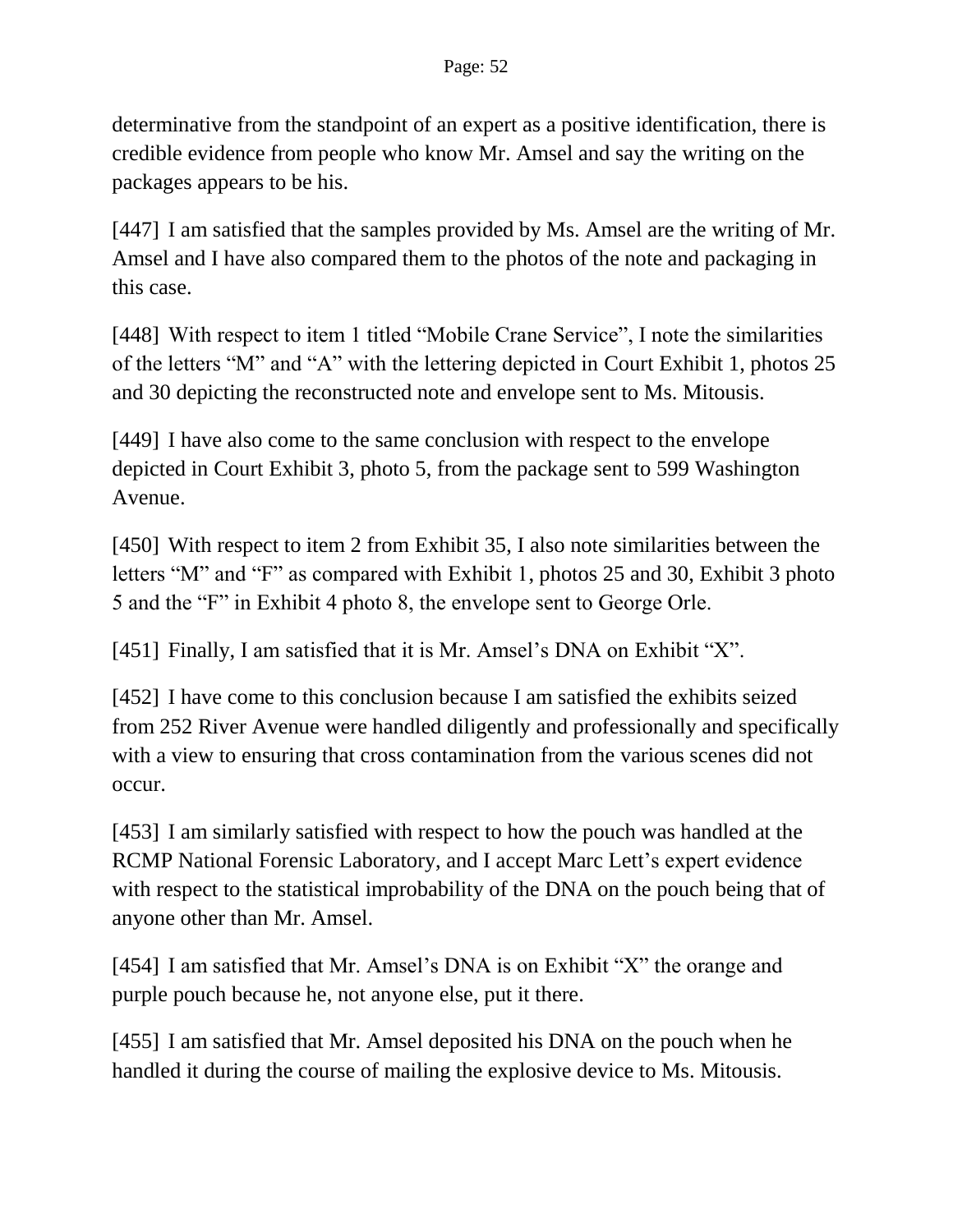[456] I have also concluded that Mr. Amsel placed the device at 127 Nicholas Street in 2013.

[457] I have come to this conclusion because I am satisfied the DNA on Exhibit 9, the piece of charred string is Mr. Amsel's.

[458] Despite the delay in analysis, I am satisfied the exhibit was handled properly by both the RCMP and the National Forensic Laboratory.

[459] I accept the evidence of Marc Lett as to the statistical improbability of the DNA on the string being that of anyone other than Mr. Amsel.

[460] I am satisfied that Mr. Amsel's DNA is on the string because he handled it either while assembling the device or while placing it at 127 Nicholas Street.

[461] I am satisfied that the device at 127 Nicholas Street contained a high power explosive and I infer from the manner in which it exploded that it was constructed to fragment and create shrapnel when detonated.

[462] I am satisfied the three pieces of string found in or near the explosion crater were one piece of string prior to the explosion. I am satisfied one end of the string had a metal pin tied to it, and that the pin was part of the device.

[463] I am satisfied the other end of the string was tied to the licence plate of the Jeep by the person who planted the device.

[464] While there is no evidence as to the actual construction of the device itself, or what caused it to detonate, I am satisfied it was intended that the explosion be initiated by the movement of the string attached to the device and the vehicle. There is no other logical inference to draw.

[465] Whether it was intended that the string be moved through contact with a person or by the movement of it by the Jeep, the inference I draw is that the detonation was intended to be victim triggered.

[466] While there are a number of differences between the incidents from Winnipeg in 2015 and the incident from 2013, the similarities that do exist are significant.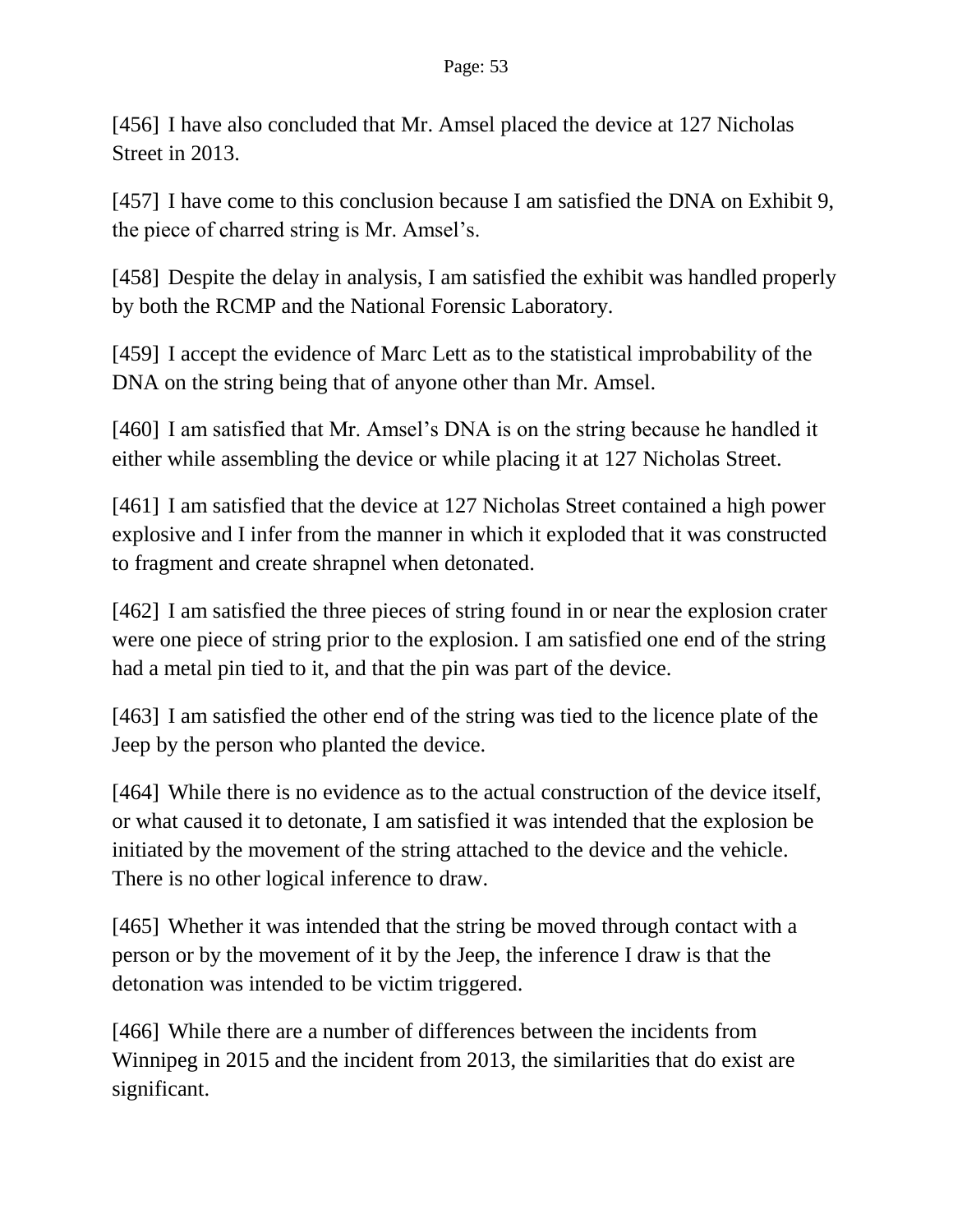[467] All four incidents involved the use of a high power explosive, placed in a device designed to spread shrapnel when detonated.

[468] The devices in all four incidents were designed to be victim activated.

[469] The delivery of the four devices coincided with the conclusion of legal proceedings in favour of Ms. Amsel.

[470] Finally, Ms. Amsel was targeted in 2013 and in 2015.

[471] The similarities are in my view additional evidence identifying Mr. Amsel as being responsible for the explosion at 127 Nicholas Street.

### **Conclusion**

[472] I am satisfied beyond reasonable doubt by the evidence presented by the Crown that Mr. Amsel is responsible for either assembling the explosive device and or placing it at 127 Nicholas Street on December 13, 2013.

[473] I am also satisfied beyond a reasonable doubt that Mr. Amsel is the person who sent the homemade bombs to 252 River Avenue, 599 Washington Avenue and 280 Stradbrook Avenue in July 2015.

### Specific Intent Offences

[474] Mr. Amsel is charged with a number of offences that require the Crown to prove intent to cause bodily harm or in the case of the attempt murder charges, an intent to cause death.

[475] I will deal first with the law relating to attempt murder.

[476] Section 24(1) of the *Criminal Code* deals with attempts and indicates that:

Every one who, having an intent to commit an offence, does or omits to do anything for the purpose of carrying out his intention is guilty of an attempt to commit the offence whether or not it was possible in the circumstances to commit the offence.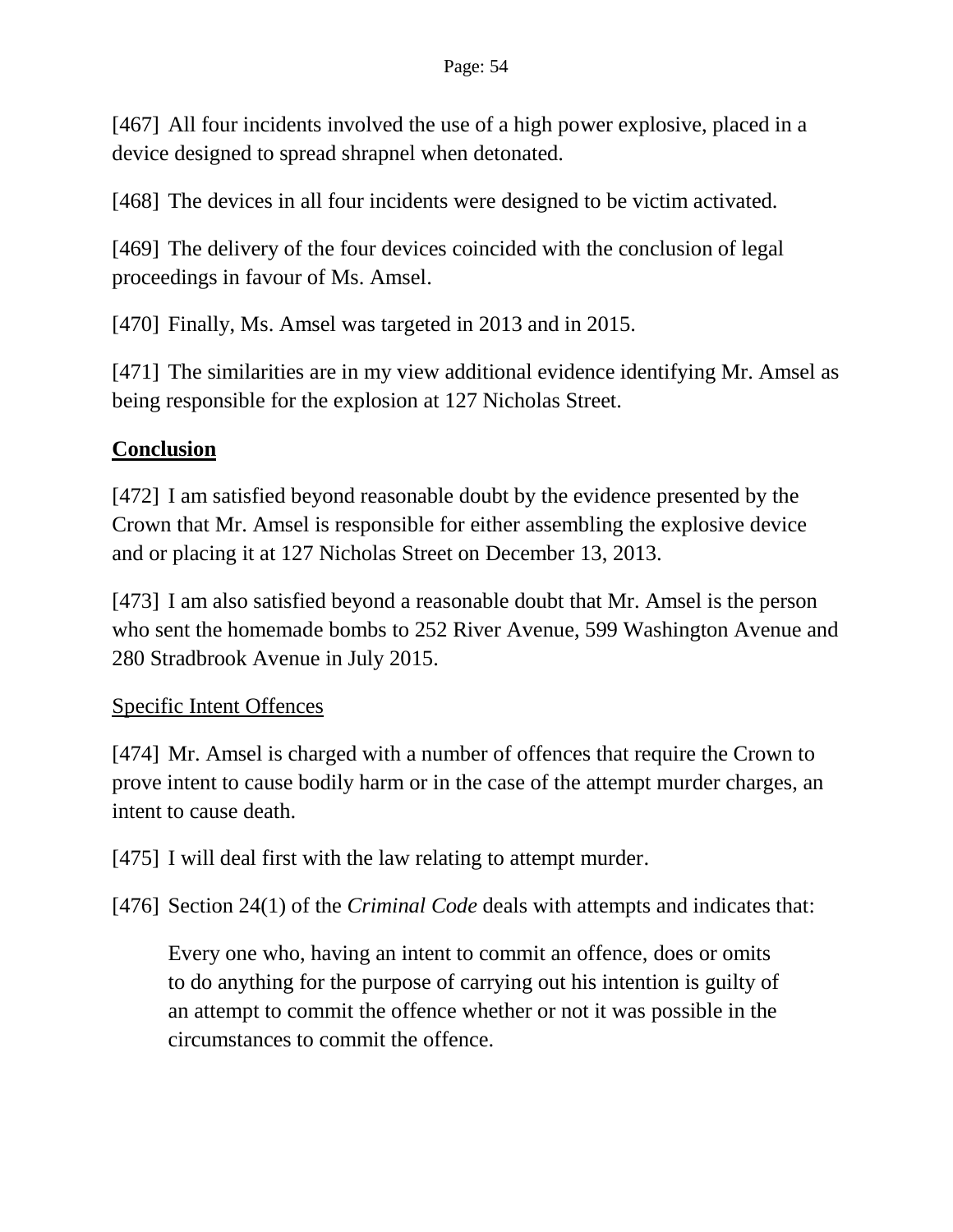[477] In order to secure a conviction for the charge of attempt murder, the Crown is required to prove beyond reasonable doubt that the accused intended to kill the targets of the bombs. The *mens rea* required is the specific intent to kill, and nothing less. (*R. v. Ancio*, [1984] 1 S.C.R. 225)

[478] It was argued on Mr. Amsel's behalf that if the Court found he was responsible for causing the devices to be sent or placed, there is no evidence before the Court that he intended to cause anyone's death.

[479] Counsel submitted specifically respecting the bombs sent to 599 Washington Avenue and 280 Stradbrook Avenue, that the fact the bombs contained messages suggested the recipients were meant to be alive to read them.

[480] The Crown has submitted a number of cases from Manitoba that address the inferences open to the Court in considering whether proof of intent to kill exists. (*R. v. Anderson*, 2008 MBQB 330, *R.v. Boisonneault*, 2012 MBCA 40, *R.v. Raposo*, 2012 MBQB 43)

[481] These cases all dealt with the discharge of a firearm at an individual in circumstances where the Court found the accused knew the potential to cause death existed.

[482] In the *Raposo* case, the accused testified that he had no intention to kill the complainants. At paragraph 48, Justice McKelvey commented that:

"It is trite to say that a person usually knows the consequences of his/her actions and means to bring them about. A permissible inference that may be drawn is that Raposo intended the natural consequences of his actions, which included discharging a firearm at (names of complainants removed) with the specific intent to kill".

[483] These cases make it clear that when an individual is responsible for intentionally causing a circumstance, knowing it to be potentially lethal, it is open to the Court to infer from those facts that an intention to kill existed.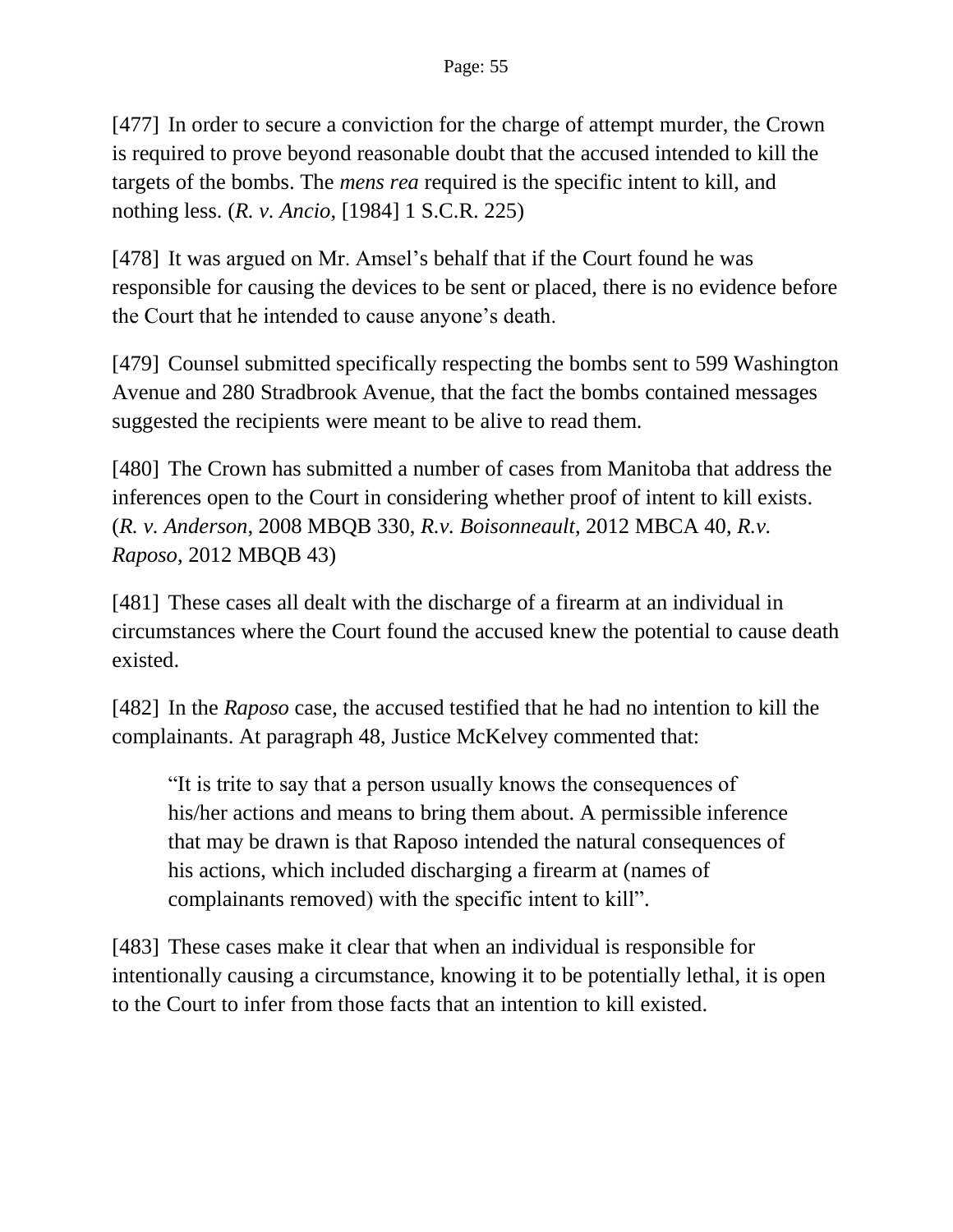[484] The Crown also submitted a case dealing specifically with intent to kill, in circumstances where letter bombs were sent to targeted individuals. (*R. v. Arnaout* 2015 ONCA 655)

[485] In the Arnaout case the accused sent three letter bombs constructed of copper tubes filled with an explosive substance. The bombs were contained in a package with steel nails, and in two of the cases a flammable liquid.

[486] One of the bombs exploded in the hands of the recipient causing minor injuries. The other two were either disarmed or detonated by the police. Mr. Arnaout was convicted of three counts of attempted murder.

[487] In dismissing Mr. Arnaout's conviction appeal the Ontario Court of Appeal at paragraph 82 said:

"Here the appellant argues that the convictions for attempted murder by letter bomb are unreasonable. He offers two arguments. First, he says the one bomb that did go off did not cause serious injury despite exploding in the victim's hands. Second he says the size of the bombs made it extremely unlikely that they could kill anyone.

[488] The Court went on to say intent to kill the victims was a permissible inference for the trial judge to have drawn based on the nature of the devices and the existing animus towards the targets. The Court also said the evidence was not in the least weakened by the mere size of the bombs.

[489] In this case, there is expert evidence, which I accept that the devices in question were all capable of not only causing bodily harm but were potentially lethal.

[490] I am satisfied with respect to each of the devices in this case, that Mr. Amsel knew they were lethal and that he harboured animus towards Iris Amsel, Maria Mitousis and George Orle.

[491] There is however no evidence that Mr. Amsel knew Mr. Block stayed at Ms. Amsel's residence on occasion, knew he was present on December 13, 2013, or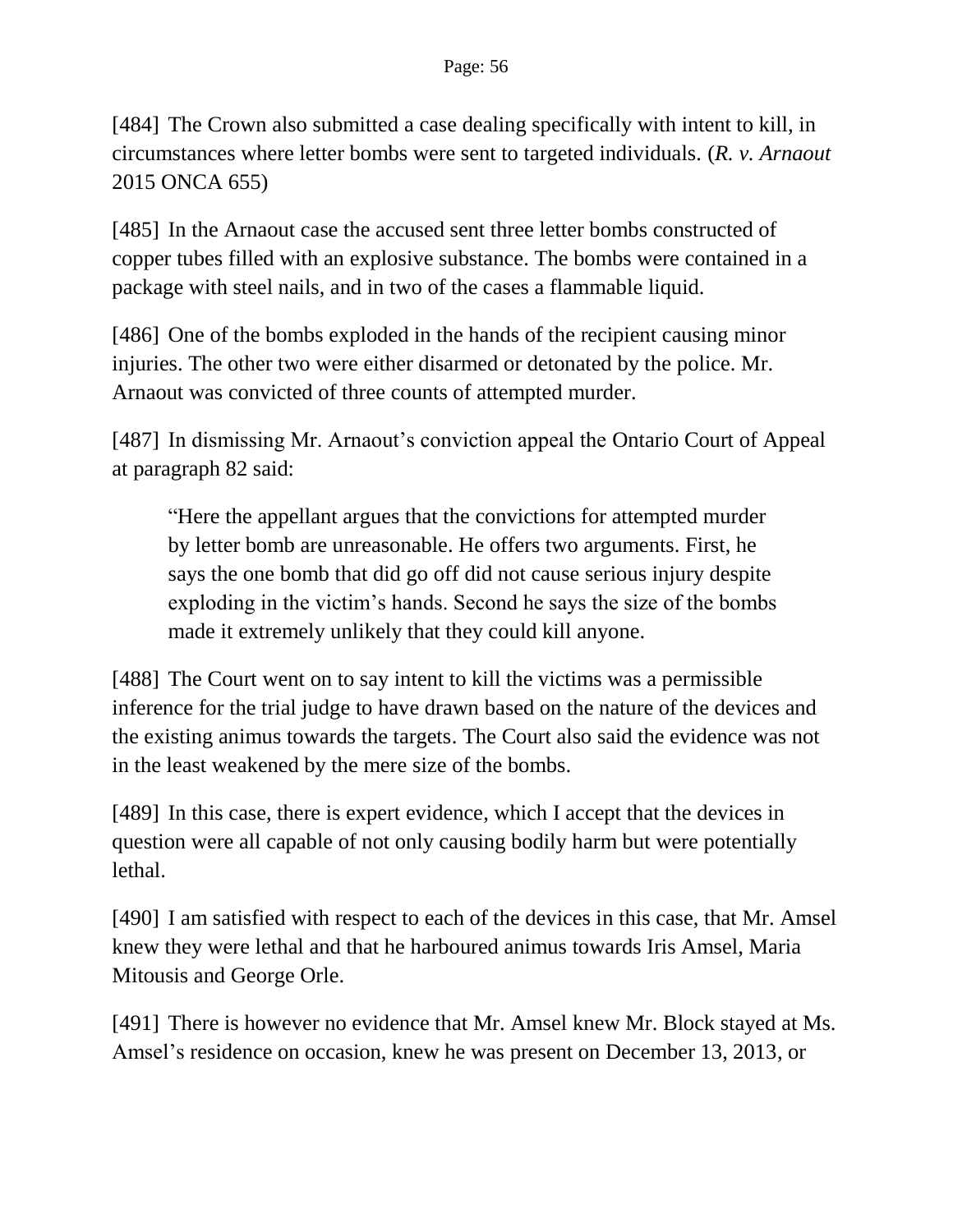knew that the Jeep was his vehicle. There is also no evidence that Mr. Amsel bore any ill will toward Mr. Block.

[492] I am satisfied beyond reasonable doubt that Mr. Amsel knew the lethal nature of the bombs sent in each of the incidents and that with the exception of Mr. Block, he intended to kill the recipients.

[493] From that finding, it follows that I am also satisfied that he intended to cause them bodily harm.

[494] With respect to the incident of December 13, 2013 at 127 Nicholas Street, (counts  $12 - 18$ ) I find Mr. Amsel guilty at count 12 of the attempt murder of Iris Amsel. At count 13, I find him not guilty of the attempt murder of James Block.

[495] At counts 14 and 15, on the charges of possession of an explosive device for the purpose of committing an offence, and possession of an explosive substance, I find Mr. Amsel guilty.

[496] At count 16, I find Mr. Amsel guilty of committing mischief to the property of Iris Amsel and James Block.

[497] At count 17, I find Mr. Amsel guilty of causing an explosive substance to explode with intent to cause bodily harm to Iris Amsel, but not guilty with respect to the same offence at count 18 with respect to Mr. Block.

[498] With respect to the incident of July 5, 2015, at 280 Stradbrook Avenue (counts 9-11), at count 9, I find Mr. Amsel guilty of the attempted murder of George Orle.

[499] At count 11, I find Mr. Amsel guilty of sending an explosive substance to George Orle with intent to cause bodily harm.

[500] With respect to count 10, committing mischief by willfully damaging the building of Orle Bargen Davidson, by sending an explosive device via mail and thereby endangering the life of employees, I find Mr. Amsel not guilty.

[501] There is evidence before the court that the property of Orle Bargen Davidson was rendered dangerous by Mr. Amsel sending the explosive device. Had the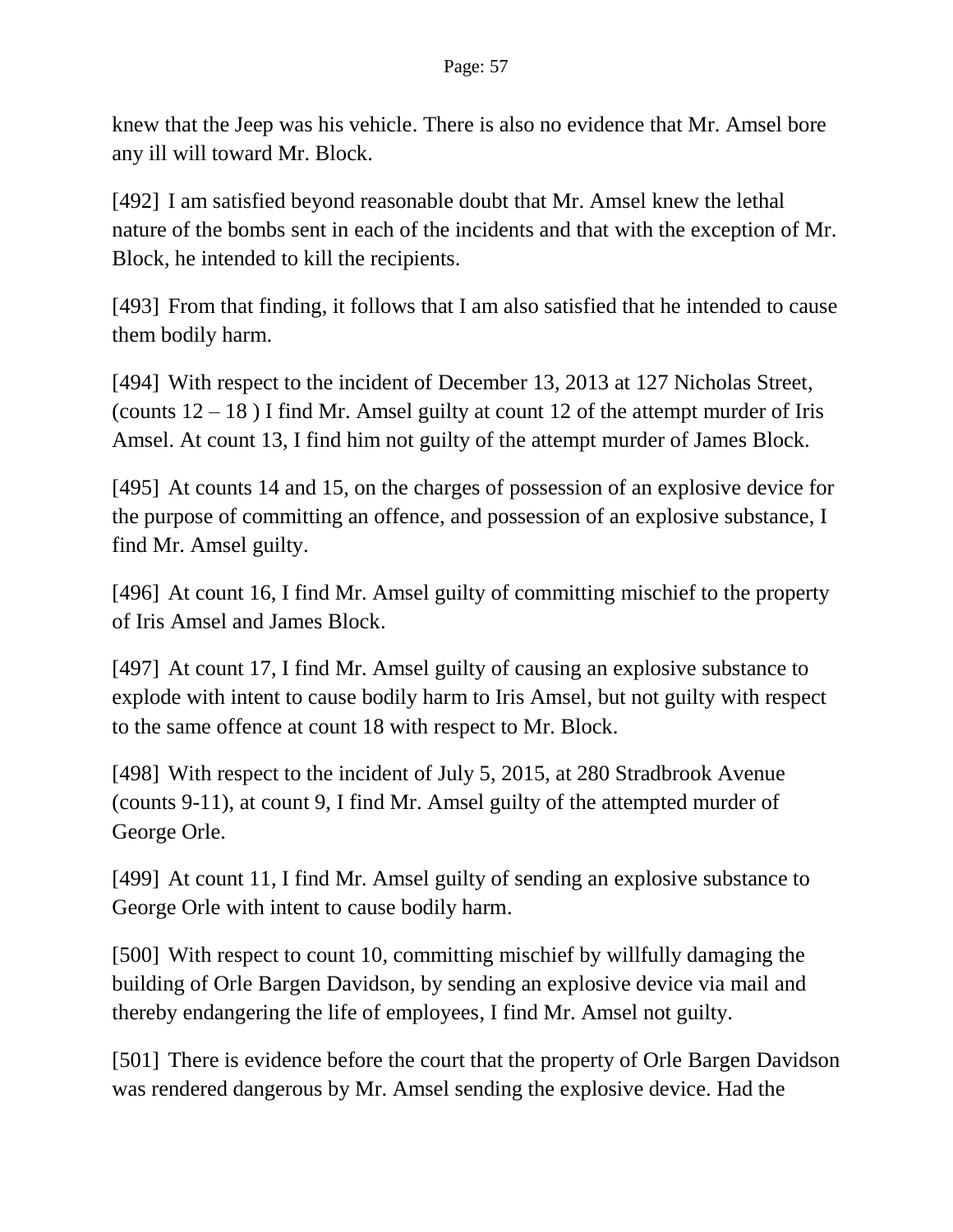charge been pursuant to section 430 (1)(b) of the *Criminal Code*, I would find him guilty of that offence.

[502] While I accept that the lives of the employees of the law firm were endangered by virtue of the bomb sent by Mr. Amsel, there is no evidence that they were endangered by damage caused to the building and that is the charge before me.

[503] Dealing with July 4, 2015 and the device sent to 599 Washington Avenue, (counts 4, 5 and 8) I find Mr. Amsel guilty at count 4 of the attempted murder of Iris Amsel.

[504] I find Mr. Amsel guilty at count 8 of sending an explosive substance with intent to cause bodily harm to Iris Amsel.

[505] With respect to count 5, mischief endangering life by causing damage to the premises of James Automotive at 597 Washington Avenue, I find Mr. Amsel not guilty.

[506] While there is evidence that the employees of the business were endangered by the property being rendered dangerous by Mr. Amsel sending a bomb through the mail, as were the employees of Ollies Auto, there is no evidence that the damage caused by the detonation of the bomb by the police actually endangered lives, and that is the charge before me.

[507] Counts 1-3, 6, 7 and 19 address the events that occurred on July 3, 2015 at 252 River Avenue.

[508] Counts 6 and 19 allege that Mr. Amsel made or possessed an explosive substance and possessed an explosive device on or about July 3, 2015.

[509] The charges in this case regarding the Winnipeg incidents reflect the dates on which each of the devices were detonated, and are framed using the words "on or about".

[510] In this case the specific dates on which Mr. Amsel possessed the devices prior to mailing them is not material. I am satisfied that he possessed the devices in question in the days leading up to July 3, 2015.